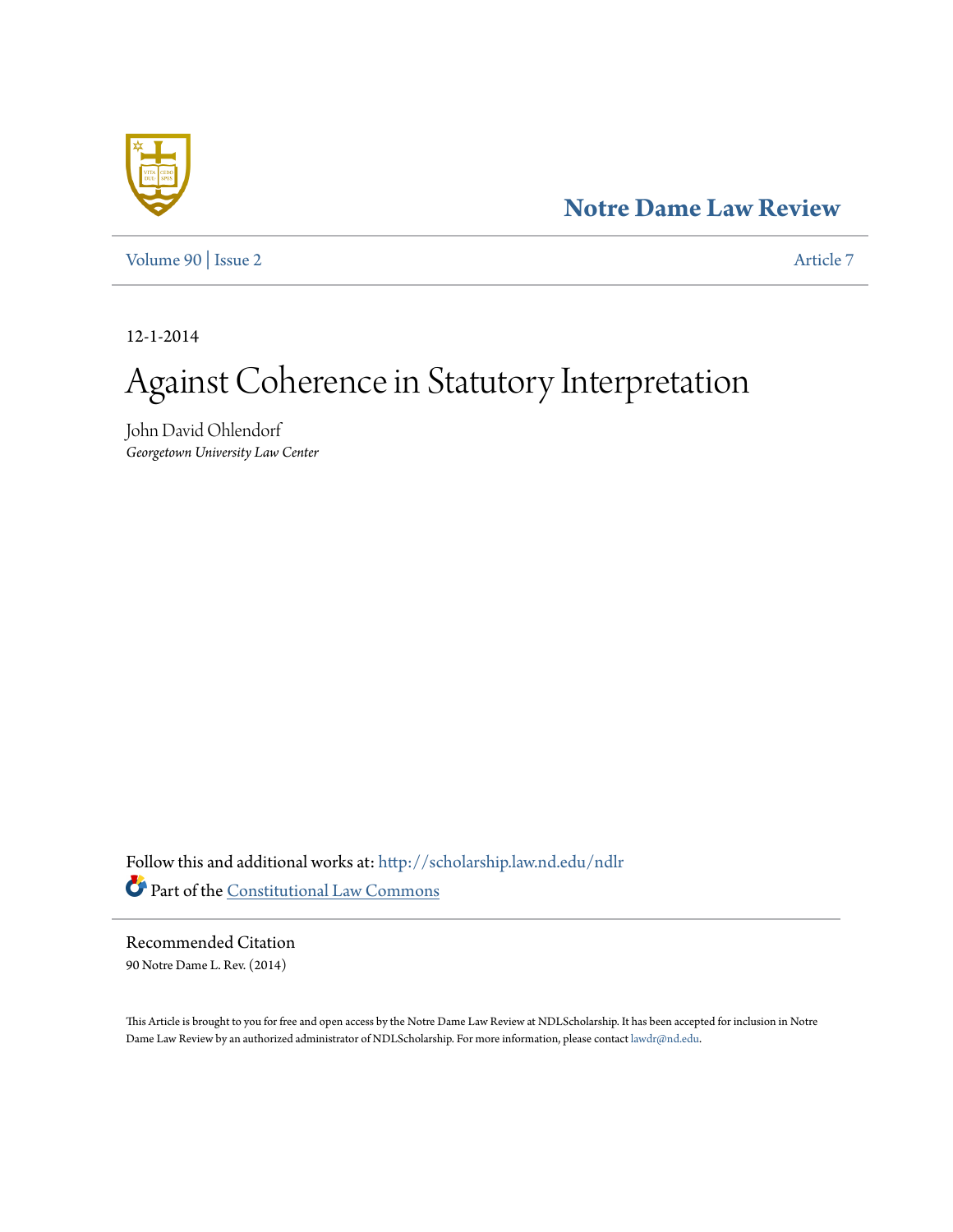# AGAINST COHERENCE IN STATUTORY INTERPRETATION

# *John David Ohlendorf\**

#### **ABSTRACT**

*A long tradition in legal theory views the judicial role as centrally including the duty to make the entire body of law "speak with one voice." This coherence ideal permeates much of the law of statutory interpretation, but one body of doctrine that it has particularly influenced is the set of standards that federal courts use to determine when a newly enacted statute overrides preexisting legal rules. Determining whether Congress implicitly intends to preempt state law, repeal previous legislation, or displace federal common law is an increasingly important part of the "ordinary diet of the law." And although, this Article maintains, modern preemption doctrine is largely consistent with the presumptive judicial role in statutory interpretation—that of Congress's faithful agent—the desire for coherence has motivated the Court to develop standards governing repeal and displacement that deviate from the preemption framework.*

*This Article argues that courts should abandon the quest for coherence in statutory interpretation. In a reasonably pluralistic society like ours, widespread agreement on a coherent ranking of basic values is unlikely. Against this backdrop of deep disagreement, collective social action is purchased only by hammering out specific compromises, and the overall pattern of compromises is unlikely to be coherent. Imposing coherence on the body of law accordingly unravels the very compromises that allowed the legislature to act and, in doing so, both disrespects the process of mutual compromise that made collective action possible and impedes future legislative action. Recognizing the importance of compromise to modern legislation should lead to the rejection of normative coherence as an ideal in statutory interpretation. And, absent some other justification for their current divergence, the doctrinal standards for repeal and displacement should be unified with the current preemption framework.*

<sup>2014</sup> John David Ohlendorf. Individuals and nonprofit institutions may reproduce and distribute copies of this Article in any format at or below cost, for educational purposes, so long as each copy identifies the author, provides a citation to the *Notre Dame Law Review*, and includes this provision in the copyright notice.

Associate, Cooper & Kirk, PLLC, Washington, DC; J.D., Harvard Law School. The views expressed below are of course my own. I would like to thank Randy Barnett, Amy Barrett, Greg Dickinson, Andy Grewal, Erin Hawley, Richard Izquierdo, Josh Kleinfeld, Gabriel Latner, John McGinnis, Caleb Nelson, Nick Nelson, Jim Pfander, Paul Robinson, Nick Rosenkranz, Lochlan Shelfer, Larry Solum, Justin Walker, and Ryan Williams for helpful comments. I am also grateful to the participants in the Georgetown Fellows' Collaborative, particularly Dov Fox, Greg Klass, Miriam Seifter, and Robin West, for thoughtful and probing suggestions.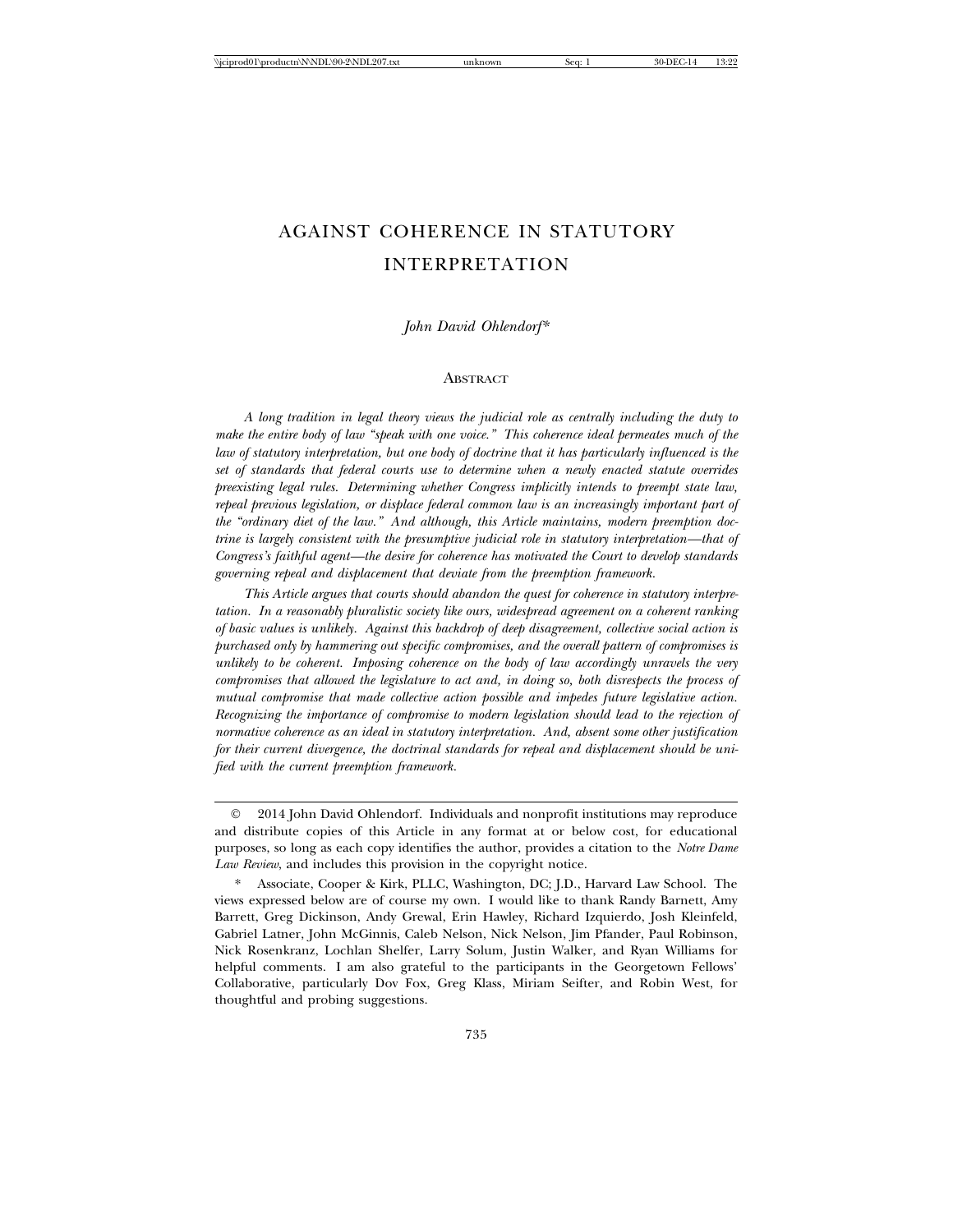#### **INTRODUCTION**

In unpublished teaching materials that would come to represent, for later generations, a near-canonical encapsulation of mid-twentieth-century American thought about public law and legal theory, Henry Hart, Jr., and Albert Sacks articulated a vision of the American legal system as "a single system of law: it speaks, in relation to any particular question with only one ultimately authoritative voice."1 On one understanding, the metaphor of speaking with one voice is banal. Any system of law that applies across a large, diverse geographical area and purports to be a single, comprehensive system must include mechanisms for avoiding logical inconsistency. Were people routinely governed by two inconsistent yet equally authoritative legal rules—directions to  $\phi$  and not to  $\phi$ —the legal system would surely "like Pavlov's dogs . . . suffer a nervous breakdown."<sup>2</sup>

But elsewhere in the legal process materials, Hart and Sacks indicate that they have in mind a more robust understanding of the single-voice metaphor. They repeatedly press the reader to consider which outcome in a given case "harmonizes best with the general body of statutory law."3 Near the beginning of their materials, they suggestively ask: "Does not a legal system require *some* means for rationalizing the fabric of its law as a whole?"4 By the time one emerges from the other end of the materials, the particular means that Hart and Sacks have in mind is no mystery: it falls to courts, through a process of "reasoned elaboration,"5 to interpret statutes "'if possible, so as to harmonize them with more general principles and policies' of law."<sup>6</sup> For Hart and Sacks, then, the single-voice metaphor involves some larger consistency of basic purpose, a vision of law as a seamless web formed of coherent and mutually reinforcing strands.

Hart and Sacks are not alone in urging courts to consider, in interpreting statutes, what outcome fits most coherently into the fabric of law as a whole. Ronald Dworkin, almost certainly the most influential legal philosopher of the late twentieth century and one of many intellectual heirs to Hart

3 *Id.* at 467; *see also id.* at 515 (criticizing a decision as "destroy[ing] the harmony of the underlying . . . law in this general area"); *id.* at 777 ("To what extent should [a legislator] assume an obligation to try to make the provisions [she does] enact rationally consistent with established doctrines in related fields of law with which [she does] not deal?").

- 5 *Id.* at 147.
- 6 *Id.* at 1209 (quoting *id.* at 148).

HENRY M. HART, JR. & ALBERT M. SACKS, THE LEGAL PROCESS 159 (William N. Eskridge, Jr. & Philip P. Frickey eds., 1994) (quoting Henry M. Hart, Jr., *The Relations Between State and Federal Law*, 54 COLUM. L. REV. 489, 489 (1954)). On Hart and Sacks's Legal Process materials as encapsulating postwar American legal theory, see WILLIAM D. POPKIN, STATUTES IN COURT 147–49 (1999); William N. Eskridge, Jr. & Philip P. Frickey, *Legislation Scholarship and Pedagogy in the Post-Legal Process Era*, 48 U. PITT. L. REV. 691, 694–95 (1987).

<sup>2</sup> HART & SACKS, *supra* note 1, at 159.

<sup>4</sup> *Id.* at 97.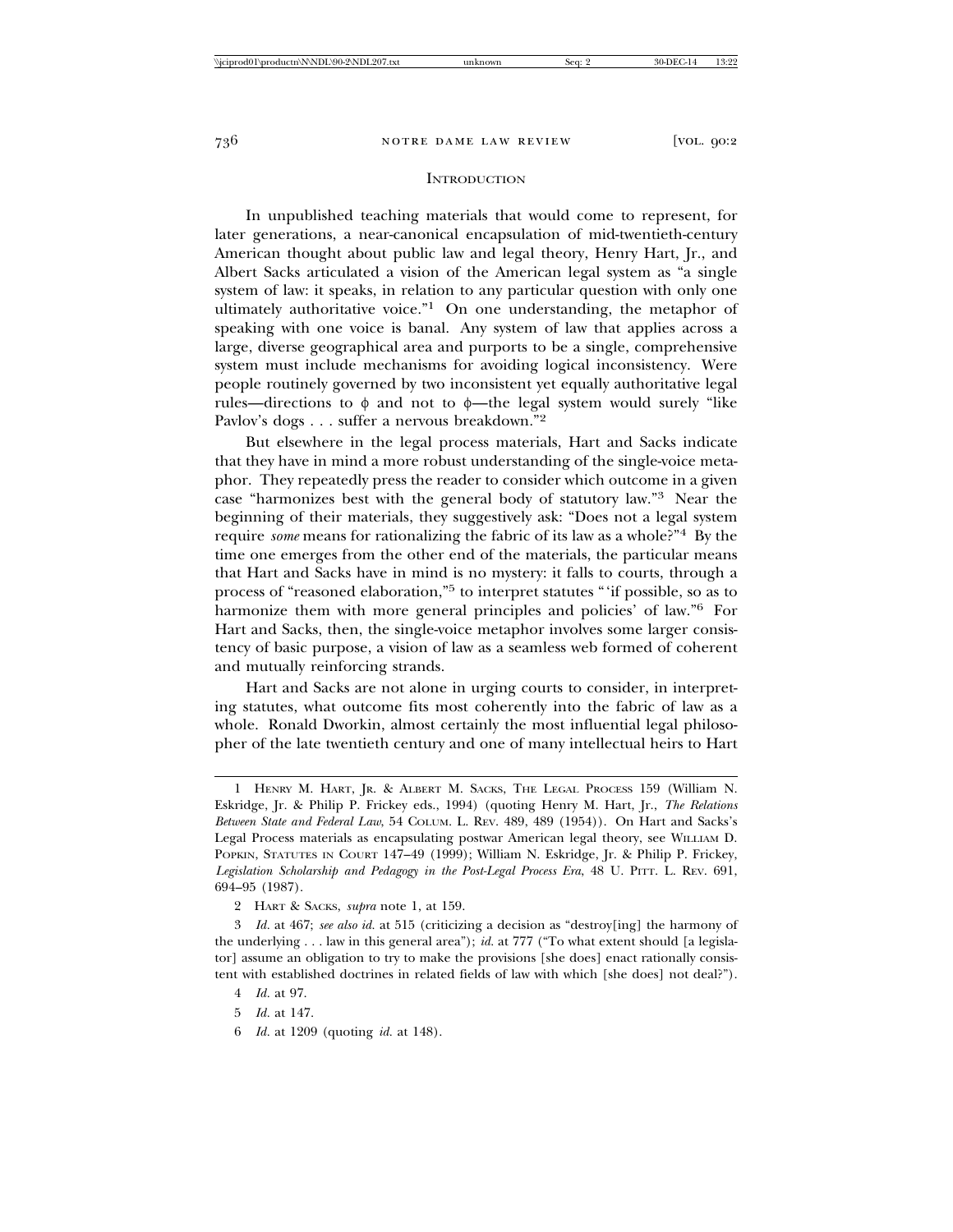and Sacks's thought,<sup>7</sup> famously urged courts to "identify legal rights and duties, so far as possible, on the assumption that they were all created by a single author—the community personified—expressing a coherent conception of justice and fairness."8 However, the sheer intellectual dominance of the coherence ideal is perhaps best demonstrated by Justice Antonin Scalia. Scalia—the fiercest modern proponent of a formalist alternative to Legal Process Theory<sup>9</sup>—has embraced the judicial duty to "make sense rather than nonsense out of the *corpus juris*" by construing ambiguous statutory language so as to fit "most logically and comfortably into the body of both previously and subsequently enacted law."10 The impulse toward coherence runs deep.

One domain that has been profoundly influenced by the coherence ideal is the set of doctrines that determine when legislatively enacted rules are taken to have superseded previously existing legal rules.11 When Congress enacts a new set of legal rules but remains silent regarding the effect of its handiwork on preexisting bodies of law, it falls to courts to determine the extent to which the new rules trump the old. And courts have articulated a set of standards to aid them in interpreting Congress's silence on this point. To determine implied congressional preemption of state law, the Court has developed a set of legal standards that, this Article argues, are reasonably well adapted to faithfully determining congressional intent, as expressed by text in context. But the doctrinal tests that the Court has developed to govern the other two primary areas of supersession diverge from the preemption paradigm. The standards for determining whether Congress has impliedly repealed previous federal legislation are significantly more demanding than preemption doctrine, and the standards governing displacement of federal common law are significantly less so.

This divergence in the Court's supersession doctrine demands explanation for intrinsic, practical reasons; questions concerning congressional

10 W. Va. Univ. Hosps., Inc. v. Casey, 499 U.S. 83, 100–01 (1991).

11 This domain is comprised of rules for resolving conflicts between two lawmakers (or, in the case of repeal, two instantiations of the notionally same lawmaker), one of which is more authoritative than the other. Another body of rules, for resolving conflicts between equally authoritative lawmakers, comprises the complex set of doctrines known as conflicts of laws. This Article will not be concerned with this second set of rules.

<sup>7</sup> William N. Eskridge, Jr. & Philip P. Frickey, *An Historical and Critical Introduction*, *in* HART & SACKS, *supra* note 1, at cxvii; *see also* LAURA KALMAN, THE STRANGE CAREER OF LEGAL LIBERALISM 66–67, 91–93 (1996); Vincent A. Wellman, *Dworkin and the Legal Process Tradition: The Legacy of Hart & Sacks*, 29 ARIZ. L. REV. 413 (1987).

<sup>8</sup> RONALD DWORKIN, LAW'S EMPIRE 225 (1986).

<sup>9</sup> The view in the text—that Scalia's textualism constitutes a root-and-branch rejection of legal process theory—is the conventional one. *See* John F. Manning, *What Divides Textualists from Purposivists?*, 106 COLUM. L. REV. 70, 73 (2006) (describing textualism as "challeng[ing] the prevailing judicial orthodoxy" that largely tracked Hart and Sacks); Jonathan T. Molot, *The Rise and Fall of Textualism*, 106 COLUM. L. REV. 1, 25–26 (2006) (describing textualism as a reaction against legal process theory). In many ways, however, the textualist theory articulated by Justice Scalia has remained within the basic presuppositions of legal process theory. *See* Eskridge & Frickey, *supra* note 7, at cxxviii n.332 (noting similarities).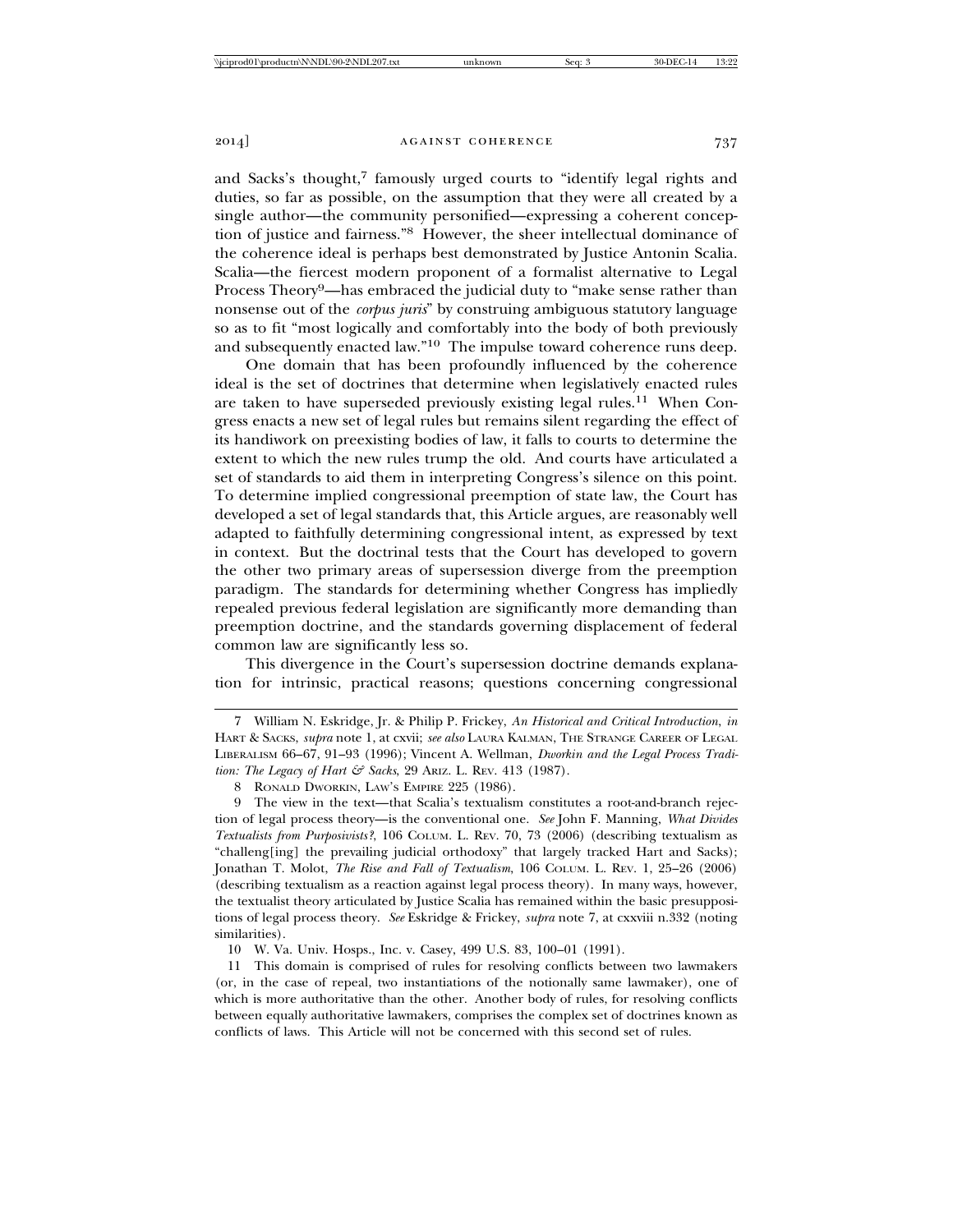supersession of preexisting legal norms make up an increasingly important part of the federal docket. However, the divergence deserves attention for another, deeper reason: it raises fundamental questions about the appropriate role of the coherence ideal. Below, I argue that the divergence of the Court's three supersession<sup>12</sup> doctrines is in large part explained by the tension between two models of the judicial role: the fidelity model and the coherence model. While the current preemption framework is largely consistent with the judiciary's usual role in cases of statutory interpretation—that of Congress's faithful agent—courts have been led both to undervalue Congress's intent to impliedly repeal legislation and to place a thumb on the scale in *favor* of displacement of federal common law out of a desire to make the total body of law fit together as harmoniously as possible.

This Article argues that the coherence ideal fails to justify the courts' departure from their presumptive duty to faithfully carry out Congress's will. Coherence fails as a justification because it is inconsistent with the central feature of lawmaking in a modern democracy: the importance of compromise. As citizens of the United States, we disagree persistently and sometimes stridently over the appropriate priority among basic values, and we act together when our value systems come apart only by striking particular compromises, one by one. In a society marked by what John Rawls termed "reasonable pluralism,"13 this process of mutual compromise is what enables collective social action; but the overall pattern of compromises that results is unlikely to exhibit global normative coherence precisely because it is made up of the bargains struck in the face of disagreement between basic value systems. Accordingly, when they impose coherence on the body of law, judges unravel the very compromises that allowed Congress to act.

Such unraveling is pernicious in two ways. Looking back, disrespecting the compromises embedded in the law disrespects the citizens and representatives who were willing to set aside some of their own views in the name of working together as a society; looking forward, refusal to honor such compromises gums up the process that enables legislation to move forward in a pluralistic society, making future collective action harder to achieve. Coherence, then, is both unrealistic and unattractive when imposed on the corpus juris of a large, diverse, federal republic like the United States. Courts should abandon the quest for coherence in statutory interpretation. And

<sup>12</sup> A note on terminology—as is probably, by now, apparent, terms to describe congressional override of other legal norms abound. While "repeal" is quite consistently used to refer only to legislative overrides of previous legislation, the Court—and, I hasten to add, scholars—have traditionally used "preempt" and "displace" interchangeably, with profligate abandon. Quite recently, the practice of reserving "preempt" for the federal override of state law and "displace" for the congressional override of federal common law has begun to gel. I enthusiastically follow this practice, in the cause of terminological clarity, and use "repeal," "preempt," and "displace" to refer to the three distinct types of override just indicated. When referring to the phenomenon of override generally, I join the ranks of the profligate: "override," "supersede," "abrogate," and "trump" are used interchangeably throughout.

<sup>13</sup> JOHN RAWLS, POLITICAL LIBERALISM 36 (1993).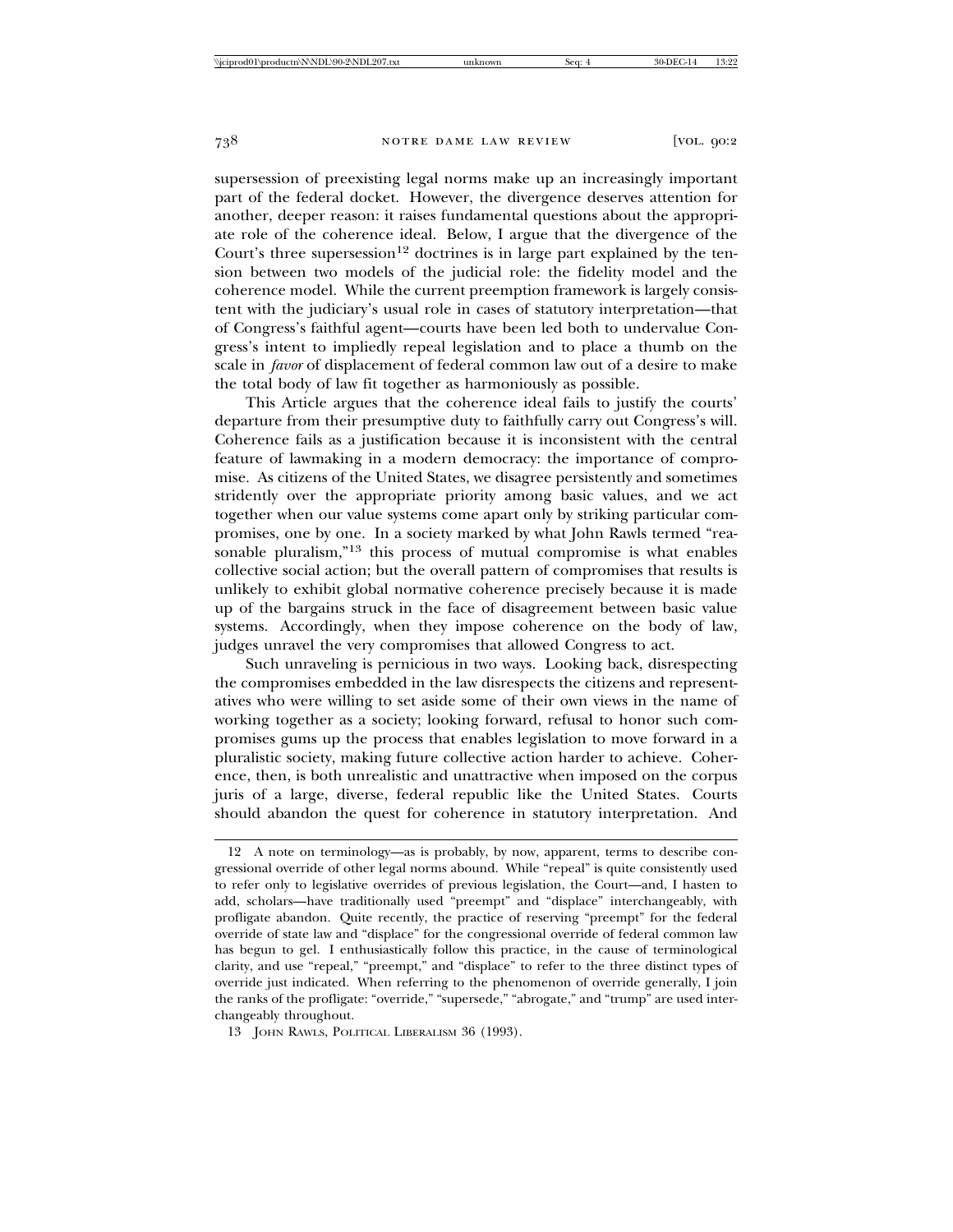rejection of the coherence ideal shifts the burden to those who would defend the Court's current supersession doctrine to put forward some persuasive justification not sounding in coherence. Absent such a justification, the divergence should be abandoned, and the two estranged types of supersession repeal and displacement—should be governed by the doctrinal standard currently governing preemption.

The Article unfolds in five Parts. Part I unpacks the idea of coherence and fleshes out the coherence and fidelity models of supersession. Part II examines preemption. It briefly recounts how early preemption doctrine exhibited the desire for coherence, but argues that, as currently articulated, the doctrine does a reasonably good job of discerning and carrying out congressional intent. Part III turns to repeal, examining the ways in which it diverges from preemption and the role that coherence has played in this divergence. Part IV undertakes similar analysis of displacement. Part V turns to the theoretical case against the coherence model. An eclectic set of powerful theoretical considerations suggests that coherence is both inconsistent with fidelity and insufficiently attractive to justify a departure from fidelity. Accordingly, unless some other justification is forthcoming, all three types of congressional supersession should be governed by the set of doctrinal rules that govern preemption.

# I. COHERENCE AND FIDELITY: TWO MODELS OF SUPERSESSION

The three Parts that follow this one will examine the Court's supersession doctrine in an effort to show that the divergence between the Court's three supersession standards is payable in large part to the tension between two models of how supersession should be determined: the coherence model and the fidelity model. But before diving into the cases, it will be helpful to have a clearer understanding of the two approaches I suggest we will find there. I begin by clarifying the precise conception of coherence relevant to this area of legal theory before describing both the model of supersession it inspires and its competitor, the fidelity model.

#### *A. Understanding Coherence*

One frequently encounters assertions that the law is coherent, or should be. Often these come in the repetition of familiar phrases, like "the law is a seamless web"<sup>14</sup> that should "speak with one voice."<sup>15</sup> While all recognize that the law as it is falls short of the ideal, the ideal itself is attractive to many. But what precisely *is* coherence in this sense?

<sup>14</sup> *See, e.g.*, *Fourth Amendment—Consent Search Doctrine—Co-occupant Refusal to Consent— Leading Cases*, 120 HARV. L. REV. 125, 173 (2006). The phrase's origins go back to F.W. Maitland, *A Prologue to a History of English Law*, 14 L.Q. REV. 13, 13 (1898) ("Such is the unity of all history that any one who endeavours to tell a piece of it must feel that his first sentence tears a seamless web.").

<sup>15</sup> *See, e.g.*, DWORKIN, *supra* note 8, at 165; HART & SACKS, *supra* note 1, at 159.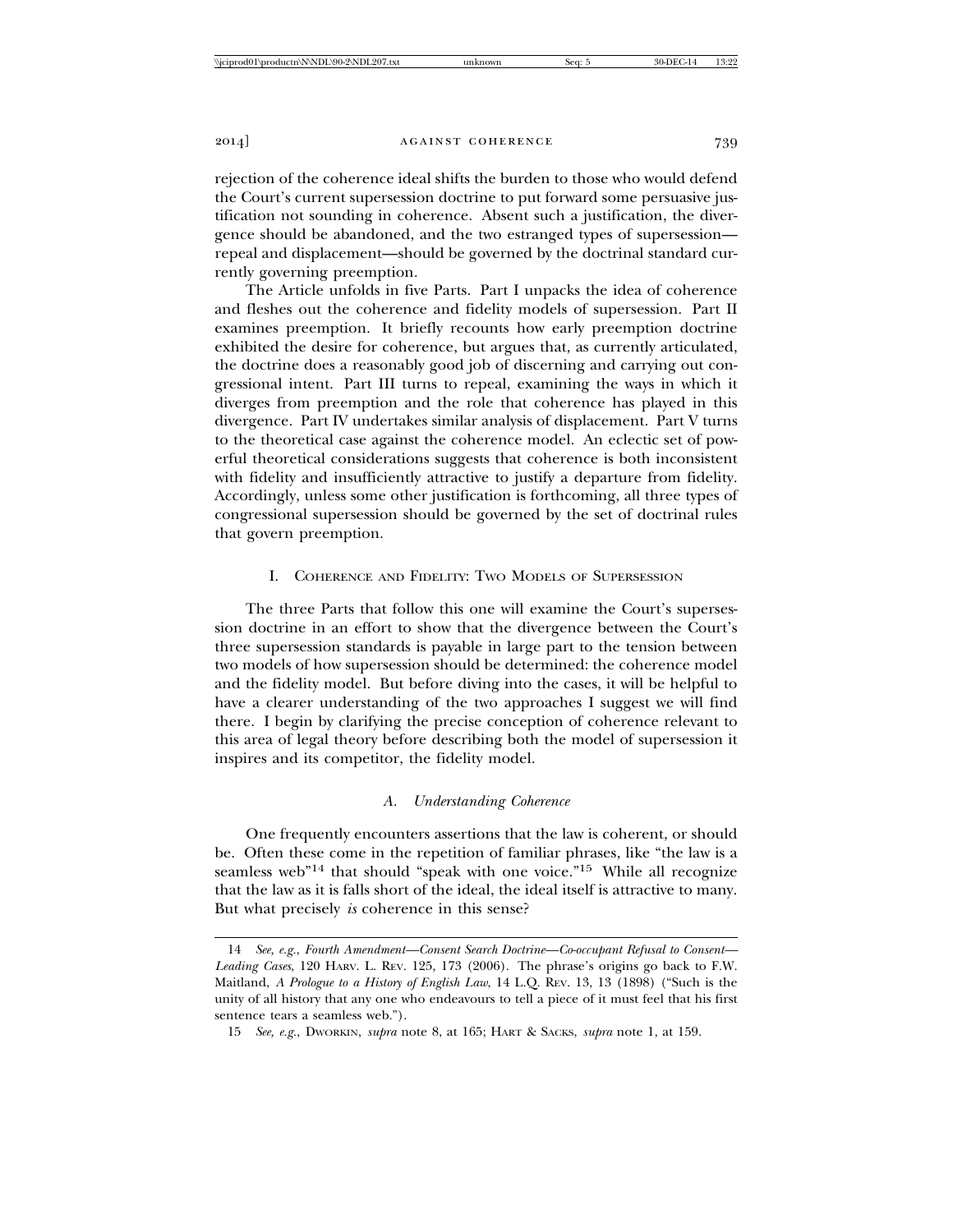One thing that coherence is *not* bears emphasis at the outset: coherence is not equivalent to logical consistency.16 The ideal of a corpus juris that is free from logical inconsistencies is not merely attractive; some close-as-possible approximation of the ideal is demanded by the conceptual structure of law itself. This can be seen in two basic steps: first, much of the law is concerned with providing reasons for action.17 And second, a logically inconsistent set of legal commands is incapable of guiding human action. It is no surprise, then, that Lon Fuller lists avoiding contradictions of this type as part of "the morality that makes law possible."18 The word "coherence" is indeed sometimes used in something like this way, to import nothing more than intelligibility. But in the theoretically interesting sense, the ideal of coherence entails something more robust. But what more, precisely?

To get at this something more, it is helpful to distinguish two types of coherence. The first is *epistemic* coherence.<sup>19</sup> With this type of coherence, the claim is that the coherence of our system of beliefs is part (or all) of what justifies those beliefs.<sup>20</sup> With epistemic coherence, the "something more" than logical consistency is closely related to ideals of holism,<sup>21</sup> theoretical simplicity,<sup>22</sup> and mutual support.<sup>23</sup> Epistemic coherence has not figured prominently in legal theory, $24$  so I mention it only to set it aside.

In legal theory, the type of coherence that is normally bandied about is *normative* coherence.<sup>25</sup> Here, coherence is not understood as part of what makes beliefs about the law true or justified, but rather as a desirable property that the body of legal rules *should* exhibit. Normative coherence is itself a value that consists in a certain relationship between other values.26 But what relationship, precisely, besides logical consistency? Like epistemic coherence, normative coherence sees the body of law in a strongly holistic

26 DWORKIN, *supra* note 8, at 177–78.

<sup>16</sup> *See* Ken Kress, *Coherence and Formalism*, 16 HARV. J.L. & PUB. POL'Y 639, 662 (1993) ("Consistency at a time is necessary for normative coherence, but is not sufficient for it." (emphasis omitted)).

<sup>17</sup> *See* LON L. FULLER, THE MORALITY OF LAW 74 (1964) (defining the law as "the enterprise of subjecting human conduct to the governance of rules" (internal quotation marks omitted)); H.L.A. HART, THE CONCEPT OF LAW 38–42 (2d ed. 1994) (describing law's function as "a means of social control").

<sup>18</sup> FULLER, *supra* note 17, at 65–70.

<sup>19</sup> *See* JOSEPH RAZ, ETHICS IN THE PUBLIC DOMAIN 277–79 (1994).

<sup>20</sup> *Id.* Alternatively and relatedly, coherence might be thought part of what makes a set of propositions *true*, because *truth itself* is defined in terms of coherence. We might, therefore, distinguish further between a coherence theory of *knowledge* and a coherence theory of *truth.* See NICHOLAS RESCHER, THE COHERENCE THEORY OF TRUTH 23 (1973).

<sup>21</sup> JOHN L. POLLOCK & JOSEPH CRUZ, CONTEMPORARY THEORIES OF KNOWLEDGE 71–72 (2d ed. 1999); Andrei Marmor, *Coherence, Holism, and Interpretation: The Epistemic Foundations of Dworkin's Legal Theory*, 10 L. & PHIL. 383, 405–06 (1991). On holism generally, see W.V. QUINE & J.S. ULLIAN, THE WEB OF BELIEF (1970) (describing holism).

<sup>22</sup> KEITH LEHRER, THEORY OF KNOWLEDGE 108–10 (1990).

<sup>23</sup> *Id.* at 94–97; POLLOCK & CRUZ, *supra* note 21, at 66–75.

<sup>24</sup> RAZ, *supra* note 19, at 286.

<sup>25</sup> Kress, *supra* note 16, at 650–59.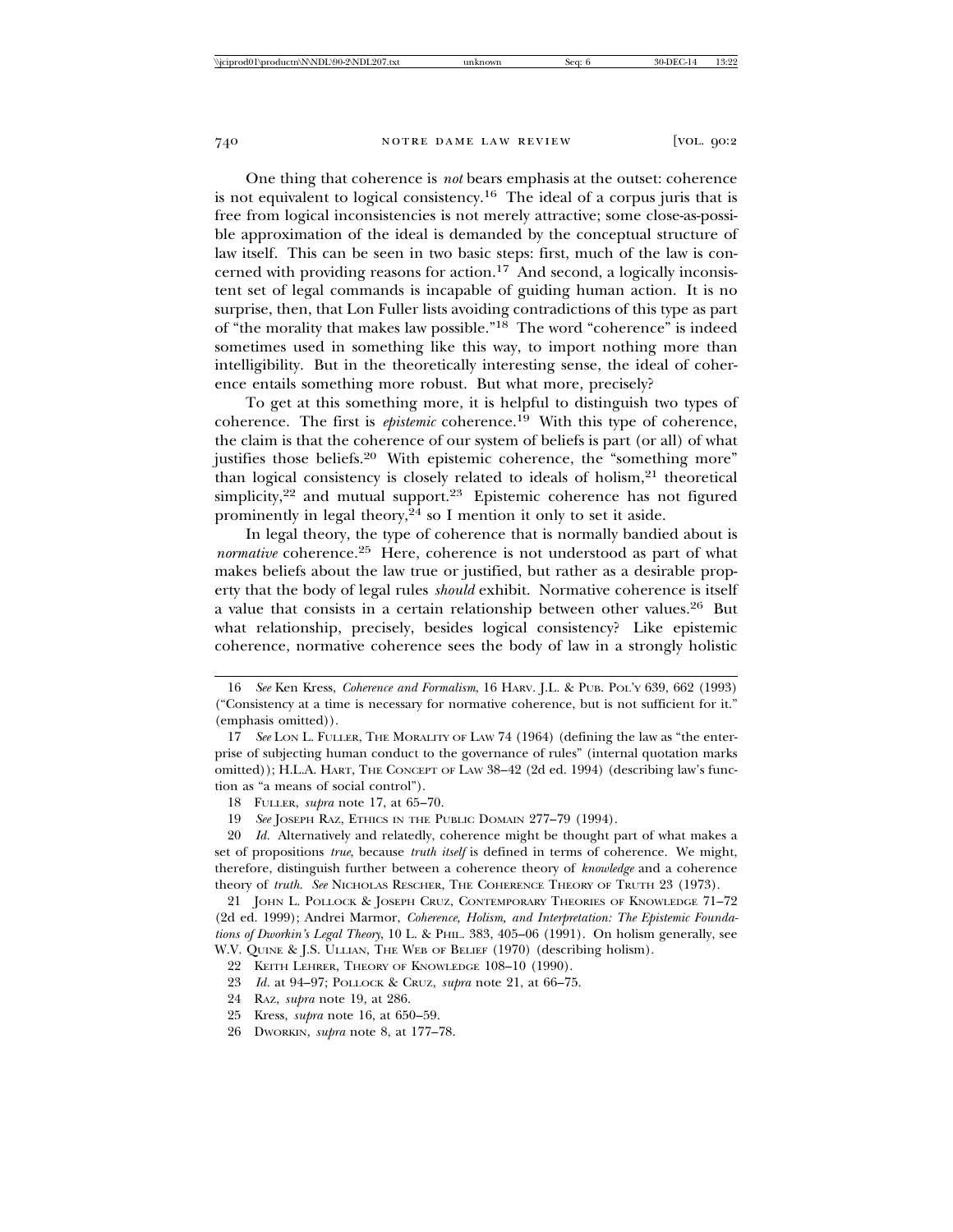way: the basic unit of justification is the corpus juris as a whole.<sup>27</sup> Unpacking the further content of normative coherence, however, proves complex.

First, we need to distinguish between means and ends. The law rarely sets forth naked ends: "Be just," or "conform all your actions to the rule that leads to the highest aggregate level of utility." Instead, the law in the main sets forth rules designed to guide behavior.<sup>28</sup> These rules, if justified, are justified as means to some valued end. This alone is enough to get us part of what normative coherence means: insofar as a set of legal rules is understood as a means of advancing a particular value, the set of rules as a whole should advance that value effectively and harmoniously, without working at crosspurposes. If tort law, for example, were understood as single-mindedly pursuing the end of economic efficiency, it would be incoherent in this sense for a jurisdiction to define its tort causes of action in terms that most effectively encourage efficient behavior but then adopt a bungled set of remedies that ultimately encourage *in*efficiency.

One understanding of coherence would stop here. It would deem the entire body of legal rules coherent only if the rules all worked together effectively and harmoniously to advance one master-value.29 This would be to define normative coherence in such a way that it entails value monism, or the meta-ethical position that everything of value in the human experience is ultimately reducible to a single master-value ("utility" would seem to be a popular candidate). Some normative coherence theories in law are indeed monistic in this way;<sup>30</sup> but, on reflection, requiring value monism as a definitional matter is far too restrictive, since it risks excluding the most prominent coherence-based legal theory of the twentieth century: Dworkin's theory of Law as Integrity.<sup>31</sup>

The trajectory of Dworkin's thought arcs toward value monism, and his penultimate book reveals that he did indeed come to accept this position.<sup>32</sup> But certain crucial passages in *Law's Empire* suggest that Dworkin, at this

<sup>27</sup> *See id.* at 245 ("Law as integrity, then, requires a judge to test his interpretation of any part of the great network of political structures and decisions of his community by asking whether it could form part of a coherent theory justifying the network as a whole."); Rolf Sartorius, *The Justification of the Judicial Decision*, 78 ETHICS 171, 178 (1968) ("Any particular decision will . . . be justified in terms of its *coherence* with the system which at any given time achieves a maximum of correspondence in this sense to the total set of relevant existing judicial obligations.").

<sup>28</sup> *See supra* text accompanying note 18.

<sup>29</sup> *See* RAZ, *supra* note 19, at 274 ("The more unified the set of principles, the more coherent it is. If all the principles follow from one of their number, then we have strong monistic coherence.").

<sup>30</sup> *E.g.*, Ernest J. Weinrib, *Legal Formalism: On the Immanent Rationality of Law*, 97 YALE L.J. 949, 949 (1988).

<sup>31</sup> Most commentators have understood Dworkin's theory of Law as Integrity as based on normative coherence. *E.g.*, Kress, *supra* note 16, at 653–54; Marmor, *supra* note 21. For a notable dissent, see RAZ, *supra* note 19, at 319–25.

<sup>32</sup> RONALD DWORKIN, JUSTICE FOR HEDGEHOGS 1, 10–11, 47–48, 93–94, 113–20, 184–88 (2011) (arguing in favor of "a large and old philosophical thesis: the unity of value").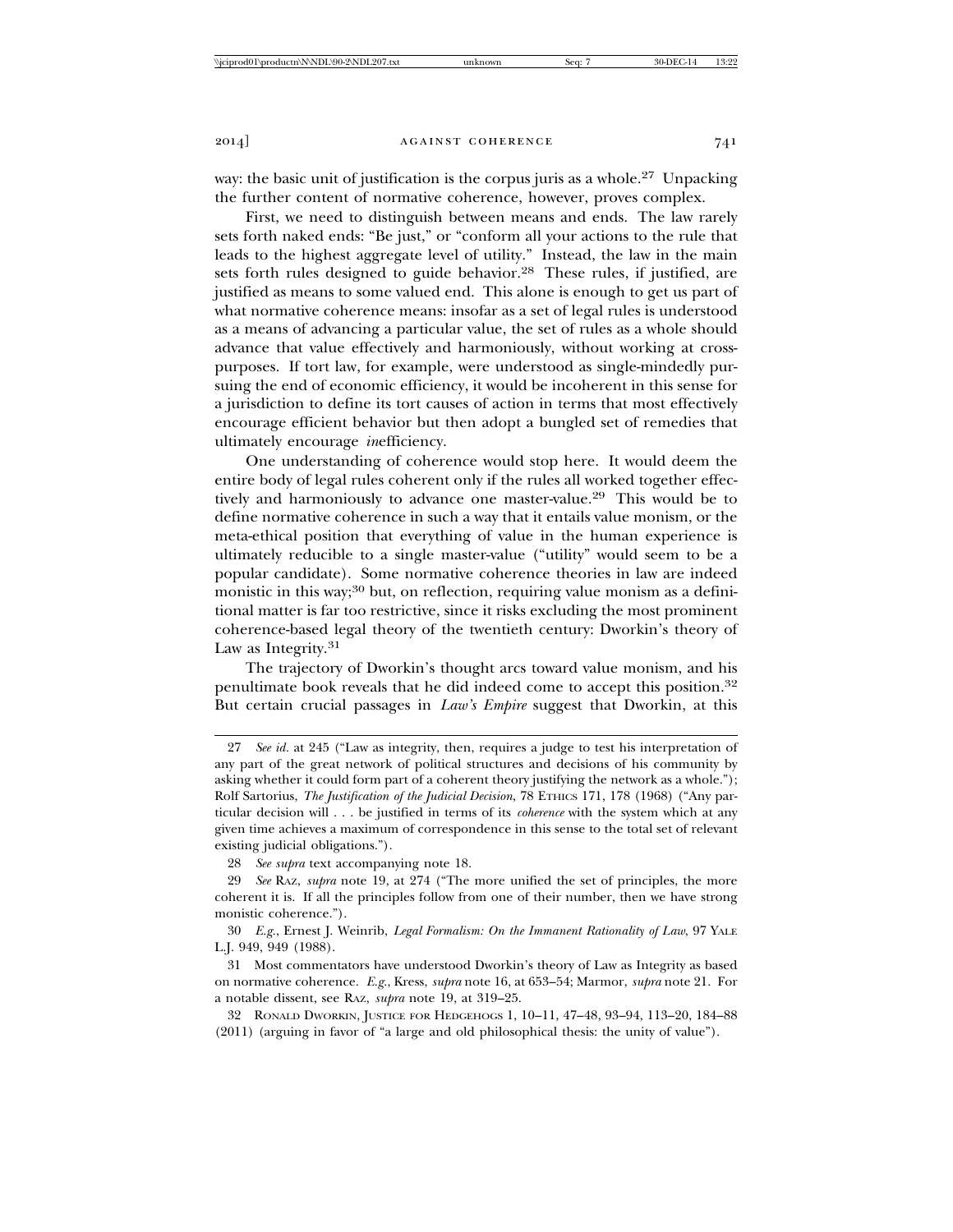stage, recognized that the human experience is comprised of irreducibly plural values, and that these values at times compete with one another.33 We might conclude that the apparent value pluralism of *Law's Empire* is inconsistent with coherence, properly understood; or we might, instead, revise our conception of coherence to accommodate it. On this thinner but more plausible understanding of coherence, a set of legal rules is coherent *either* if they all function harmoniously as means to a single end *or* if they harmoniously answer to a set of irreducible but *consistently ranked* ends.34

This understanding of coherence helps illuminate assertions that the law should "speak with one voice"35 or that judges should "make sense rather than nonsense out of the *corpus juris*."36 If, say, a legal system's rules of contract law are best understood as advancing the value of economic efficiency at great expense to the value of equality in the distribution of material resources, but its system of tort rules can only be understood as embodying the opposite ranking, the corpus juris as a whole fails to "make sense" by schizophrenically speaking with multiple voices at once. If the national legislature passes a statute placing industries operating in the western half of the country under expensive regulations in furtherance of environmental values, but then goes on to pass legislation allowing industries in the eastern half of the country to pollute without limit, there seems no way to make the second statute "compatible with the surrounding body of law into which the provision must be integrated,"37 even if the two statutes are not logically inconsistent.

Coherence, so defined, seems a particularly attractive ideal for judges when we imagine the common law as their natural habitat; here, the "law as a seamless web" metaphor limps the least. But the coherence ideal has influenced the interpretation of positive law, as well. In particular, the ideal

- 35 DWORKIN, *supra* note 8, at 165; HART & SACKS, *supra* note 1, at 159.
- 36 W. Va. Univ. Hosps., Inc., v. Casey, 499 U.S. 83, 101 (1991).
- 37 Green v. Bock Laundry Mach. Co., 490 U.S. 504, 528 (1989) (Scalia, J., concurring).

<sup>33</sup> DWORKIN, *supra* note 8, at 176–78 (describing integrity as "an independent ideal" which "can conflict with . . . other ideals"); *id.* at 271-75 (acknowledging the possibility that "different ideologies produced different parts of the law" resulting in "fundamental contradictions of principle"); *id.* at 441–44 n.20 (suggesting that "any decent response to the world's complexity" will involve the construction of multiple principles which, though "not contradictory," are "competitive"). Commentators during this period widely understood Dworkin as embracing pluralism. *E.g.*, RAZ, *supra* note 19, at 320–22; Kress, *supra* note 16, at 653, 660.

<sup>34</sup> *See* DWORKIN, *supra* note 8, at 184 ("Integrity is flouted . . . whenever a community enacts and enforces different laws each of which is coherent in itself, but which cannot be defended together as expressing a coherent *ranking* of different principles of justice or fairness or procedural due process." (emphasis added)); S.L. HURLEY, NATURAL REASONS 260–70 (1989); RAZ, *supra* note 19, at 290 (discussing the possibility of ranking). I leave open whether the ranking need be cardinal (allowing for measurable increments of difference between the ranked values; as 70 degrees is ranked warmer than 60 degrees by precisely 10 degrees of difference) or merely ordinal (naked, lexical ranking; as one film is given the Oscar for best picture and the other nominees are not, with no specification that the winner was "n points better" than the losers).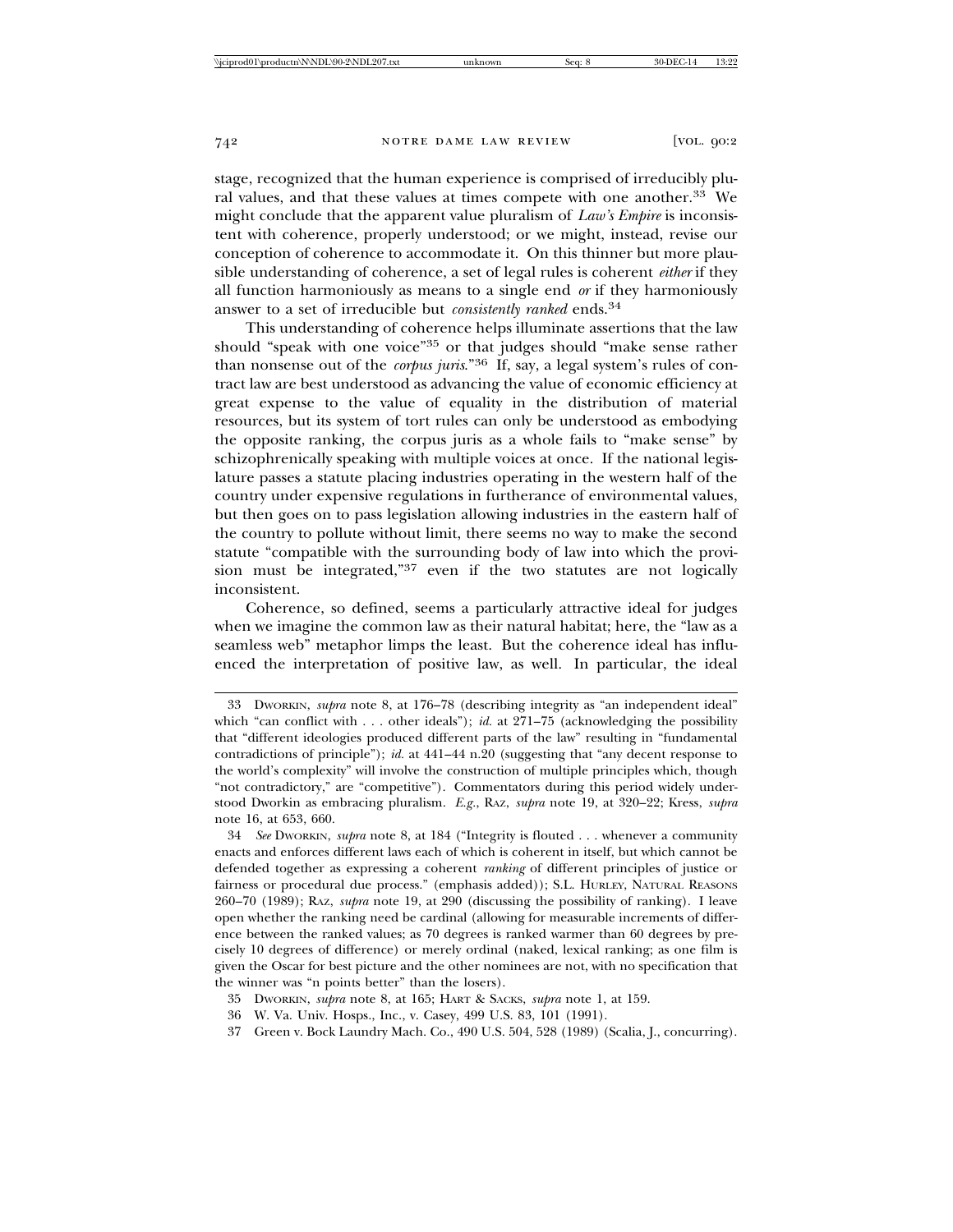proved powerfully appealing to the judges who crafted our supersession doctrine. The following Section discusses the particulars of this model of supersession.

#### *B. The Coherence Model*

The norm-conflicts that give rise to the problem of supersession provide a great deal of grist for coherence's mill. A doctrine of supersession is necessary precisely because of the existence of bodies of law enacted by separate, hierarchically ranked authorities; but the very existence of these diverse bodies of law poses a stark threat to the coherence ideal, since the authorities who have promulgated them may act without any overall consistency of basic purpose. Understanding how courts might cope with this threat to coherence helps us to see why it is plausible that both the repeal and displacement frameworks are based on the coherence model despite the fact that they have diverged in opposite directions.

Conceptually, we can imagine at least three possible judicial strategies for defending coherence against the threat posed by separate authorities. First we might demand that judges *assume* that the two authorities are acting coherently, when interpreting their final, collective product. When the facts inconveniently get in the way of this assumption, this first approach would leave it to judges to catch as catch can, nudging the corpus juris toward coherence, law-by-law, to the extent that the limits of plausible interpretation allow. As we will see, this "benevolent fiction" strategy is an only slightly stylized version of the approach courts have taken for centuries in discerning one legislature's implied repeal of an earlier, jarring statute.<sup>38</sup>

Second, judges might attempt to preserve coherence through the use of sharp domain restrictions. Acknowledging that incoherence would inevitably result if more than one authority governed the same policy domain, this strategy would endeavor to ensure that such convergence never took place. This "separate spheres" strategy, or something like it, is the paradigm that influenced generations of judges attempting to erect a regime of "dual federalism" to govern federal-state relations.<sup>39</sup>

Finally, judges might allow that there exists *some* policy space where both authorities act concurrently but insist that where the superior authority has acted on some part of a well-defined subset of this space, the inferior one is automatically precluded from acting within the entire subset. This third, "automatic supersession" strategy has also been influential. Preemption doctrine pursued the strategy for a short time upon the failure of the second, separate spheres strategy,<sup>40</sup> and it is this third strategy that has come to govern displacement of federal common law.<sup>41</sup>

<sup>38</sup> *See infra* text accompanying notes 123–35.

<sup>39</sup> *See infra* text accompanying notes 64–70.

<sup>40</sup> *See infra* text accompanying notes 71–79.

<sup>41</sup> *See infra* text accompanying notes 177–85.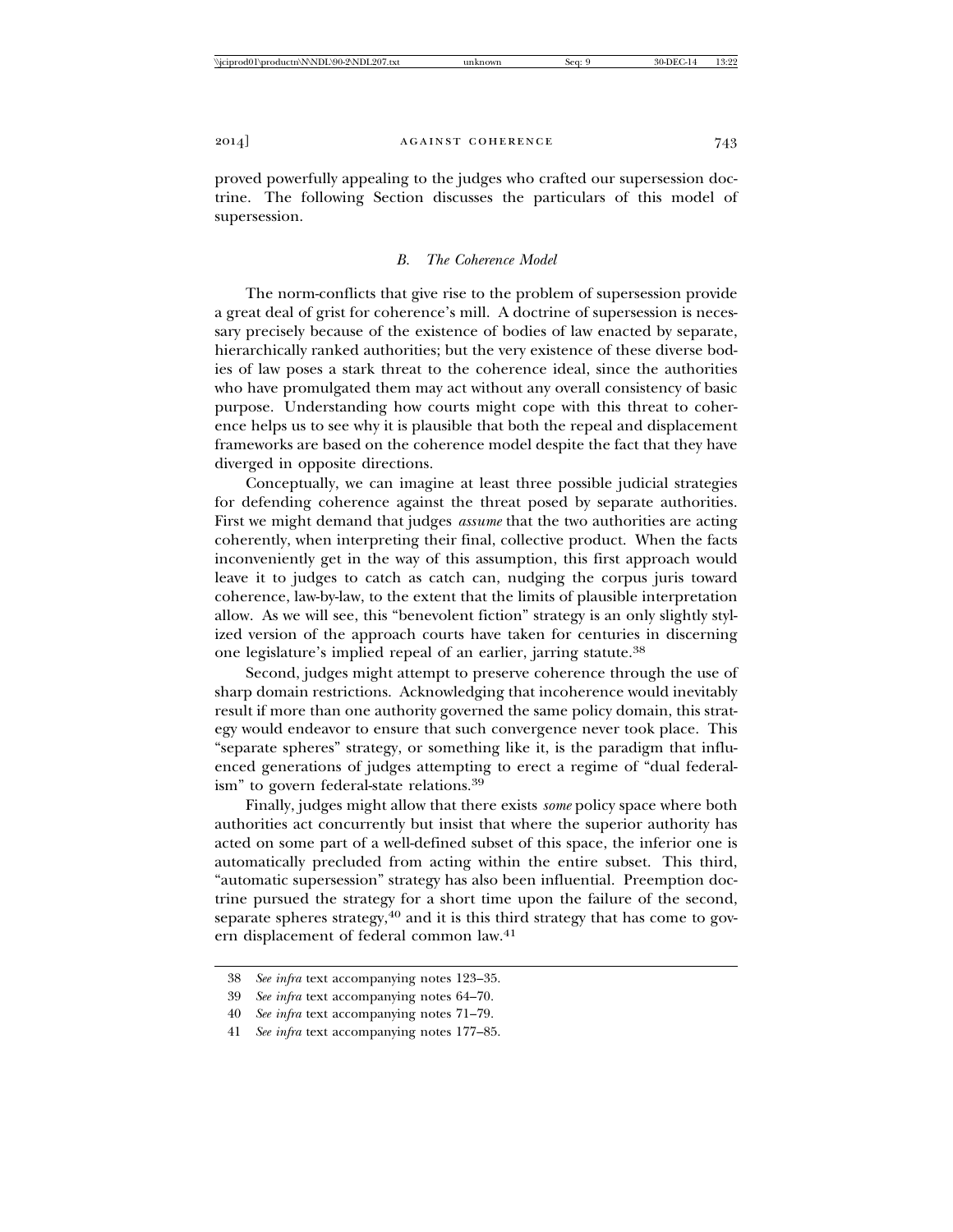Though the pursuit of coherence has led the doctrine governing repeal and displacement in remarkably divergent directions, this divergence, I shall argue, is best understood as the result of the Court's tinkering with these different strategies. Before digging into the details of this argument, however, we should turn our attention to the other supersession model on offer: fidelity.

# *C. The Fidelity Model*

The fidelity model begins by noticing what type of question supersession is: a question of statutory interpretation. This is clearest in cases of *express* supersession: where Congress says, "State (or common-law, or previous legislative) rule '*x*' is hereby superseded," what Congress says goes. Moreover the courts' task is clearly one of statutory interpretation.42 Similarly, where Congress, in express terms, communicates its intent to *preserve* a preexisting rule, the courts' role is merely the ordinary one of carrying out Congress's statutory instructions. But the water is muddier when Congress, infuriatingly, has remained entirely silent about the question.

Consider two approaches our jurisprudence *might* have taken to these silences, but ultimately did not. First, the Court might have held that Congress can only exercise its admitted authority to supersede inconsistent rules if it says so expressly. Silence means nothing. Second, courts might have read Congress's silence as an unfettered grant of discretion to courts to supersede inconsistent rules as they deem necessary. Silence means anything goes. Rather than reading Congress's silence in either of these ways, the Court has opted to interpret congressional silence according to the rules and practices of ordinary statutory interpretation.43 This points the way toward the fidelity model, for it is widely, though not universally, believed that the proper judicial role in matters of statutory interpretation is that of Congress's faithful agent. To be sure, debate has long raged over the *methodology* by which Congress's will is most faithfully carried out.<sup>44</sup> But most parties to the debate share much the same conception of institutional role: Congress is the principal, courts the agents, and within constitutional bounds, the function of the courts is generally limited to carrying out the instructions of the principal.45

<sup>42</sup> *See, e.g.*, Viet D. Dinh, *Reassessing the Law of Preemption*, 88 GEO. L.J. 2085, 2092 (2000) ("[T]he task for the Court is to discern what Congress has legislated and whether such legislation displaces concurrent state law—in short, the task of statutory construction.").

<sup>43</sup> *See, e.g.*, Cal. Fed. Sav. & Loan Ass'n v. Guerra, 479 U.S. 272, 280 (1987) ("In determining whether a state statute is pre-empted by federal law and therefore invalid under the Supremacy Clause of the Constitution, our sole task is to ascertain the intent of Congress.").

<sup>44</sup> *See* WILLIAM N. ESKRIDGE, JR. ET AL., LEGISLATION AND STATUTORY INTERPRETATION 219–56 (2d ed. 2006) (describing the debate).

<sup>45</sup> *See* HART & SACKS, *supra* note 1, at 1374 ("In trying to discharge th[e] function [of interpretation] the court should . . . [r]espect the position of the legislature as the chief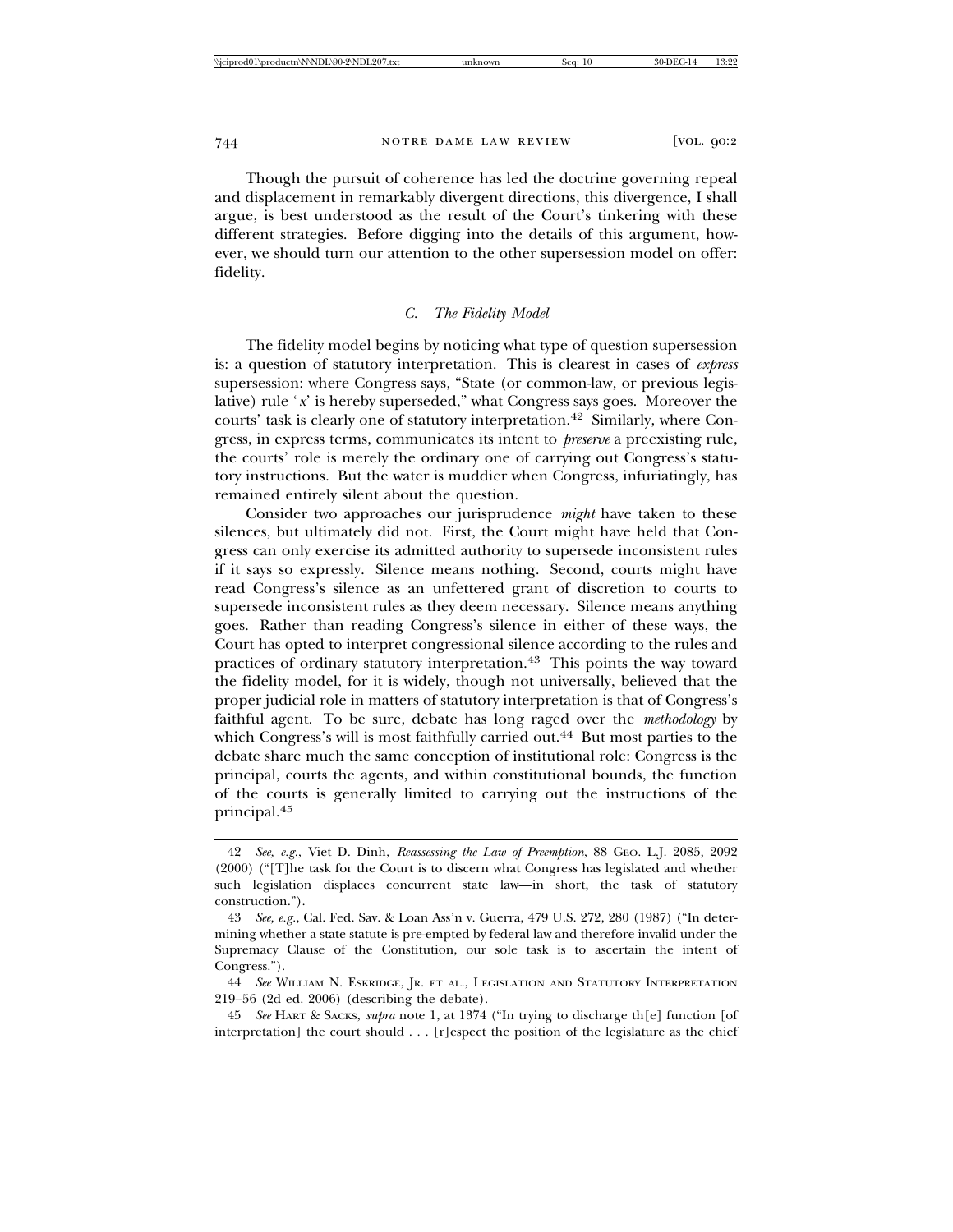Viewing the judicial standards governing preemption, repeal, and displacement through the lens of fidelity rather than coherence reveals a different model of their interrelationship. All three doctrines seek to answer the same question—did Congress intend to supersede a prior legal rule—so they should seek to answer it in the same way—by faithfully interpreting congressional intent as expressed by text in context. Although it is not the purpose of this Article to wade into the battle over the correct methodology of statutory interpretation, the main contenders in the statutory interpretation wars should be able to unite around at least two relevant principles. First, Congress's silence can be meaningful. Just as in ordinary conversation we frequently communicate a great deal more than we explicitly say,  $46$  so too Congress often conveys just as much by what it does not say as by what it does.47 Second, faithfully discerning congressional intent requires attentiveness to the *particularity* of what Congress has decided, as expressed by text in context. In Part V, I will adjudicate the dispute between the fidelity and coherence models by relying on an eclectic but robust set of theoretical insights—insights that have become central to the three dominant methodologies of statutory interpretation: intentionalism, textualism, and purposivism.48 These insights indicate that Congress does not adopt whole schemes of coherent basic purpose in the abstract. Instead, it achieves specific, negotiated compromises between groups of our fellow citizens who have very different ideas of how best to collectively govern ourselves. True fidelity to congressional will entails discerning and applying these particular compromises, even if awkward or incoherent.

policy-determining agency of the society, subject only to the limitations of the constitution under which it exercises its powers . . . ."); ABNER J. MIKVA & ERIC LANE, AN INTRODUCTION TO STATUTORY INTERPRETATION AND THE LEGISLATIVE PROCESS 4 (1997) ("All judicial approaches to statutory interpretation are framed by the constitutional truism that the judicial will must bend to the legislative command."); LAWRENCE M. SOLAN, THE LANGUAGE OF STATUTES 51 (2010) ("Once a statute is enacted, the common-law court's authority is curtailed, and its obligation is to effect the decision that the legislative body has made.").

- 46 *See infra* text accompanying notes 89–97.
- 47 *See infra* text accompanying notes 98–103.

<sup>48</sup> One of the primary strands of thought that I draw upon in Part V is positive political theory, which is taken by many academics to be the most promising and sophisticated form of intentionalism. *See* Victoria Nourse, *Misunderstanding Congress: Statutory Interpretation, the Supermajoritarian Difficulty, and the Separation of Powers*, 99 GEO. L.J. 1119, 1158 (2011) ("[Positive political theory] is more finely attuned to congressional action than is purposivism or textualism."). Both "first" and "second generation" textualists have also embraced many of the considerations discussed in Part V. Frank H. Easterbrook, *Statutes' Domains*, 50 U. CHI. L. REV. 533, 547 (1983) (applying Arrow's theorem to statutory interpretation); John F. Manning, *Second-Generation Textualism*, 98 CALIF. L. REV. 1287, 1290–1317 (2010) [hereinafter Manning, *Second-Generation Textualism*] (discussing the differences between first and second generation textualism). Finally, many purposivists have apparently begun to move towards recognition of the particularity of congressional purpose. *See* John F. Manning, *The New Purposivism*, 2011 SUP. CT. REV. 113.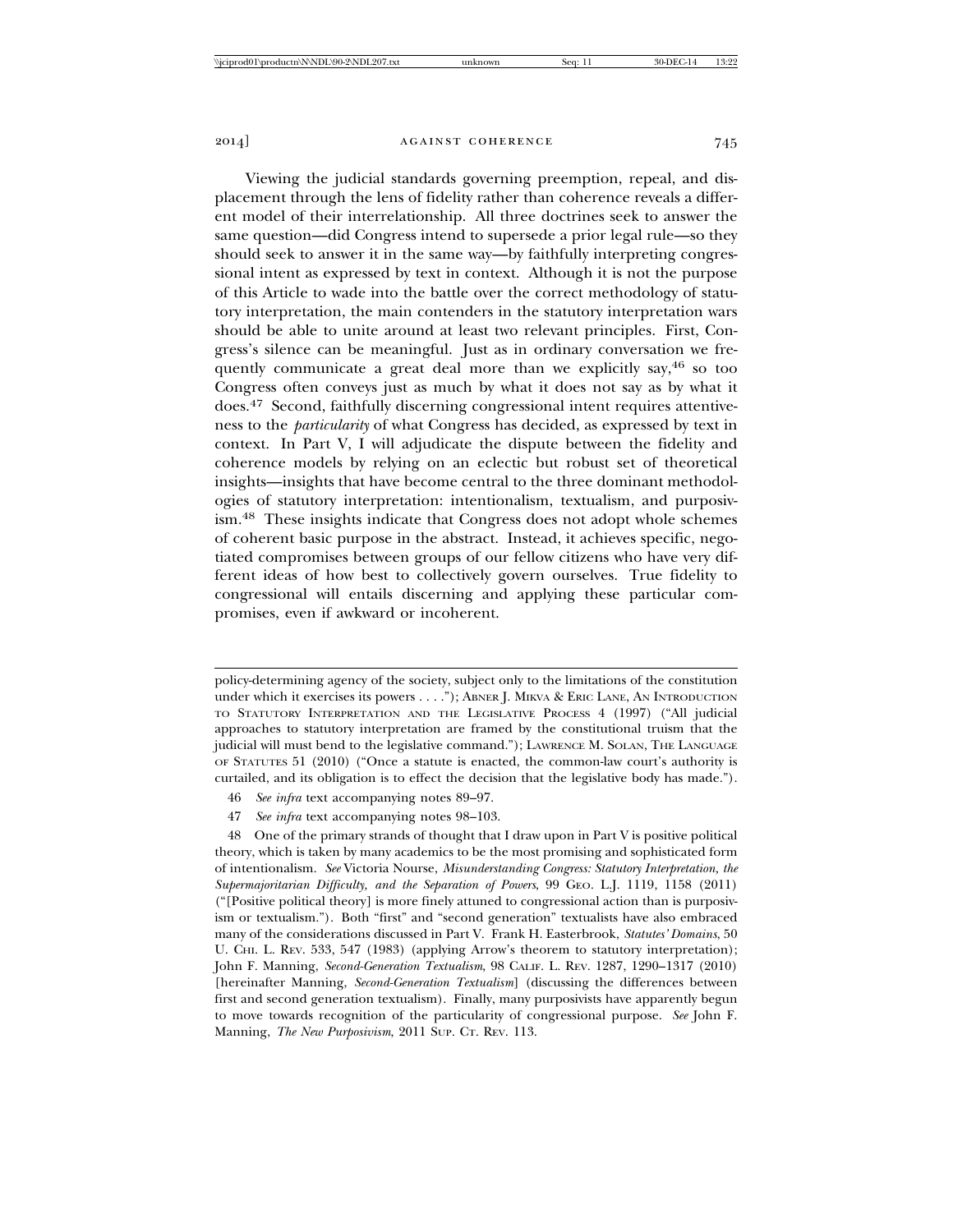Commitment to the faithful agent theory is not universal.49 And regardless of whether fidelity or its competitors has the better of the argument, even those holding up the fidelity end would likely concede that the Court's duty of fidelity to Congress is not entirely exclusive; in at least two important areas, our practice does seem to allow for judicial disregard of congressional will in favor of *non-fidelity-based* reasons.<sup>50</sup> The power of judicial review entails that courts will decline to faithfully enforce statutes that contravene their own sense of the limits placed by the Constitution on Congress's power. And the doctrine of stare decisis contemplates that, occasionally, a court should follow a previously settled interpretation of a statute even if that interpretation no longer accords with the court's best understanding of Congress's will.

But those faithful to the faithful agent theory might point out that even in these two areas, the tug of fidelity has been sufficiently strong that courts have worked to conceptualize both apparent departures as actually consistent with fidelity. Since Hamilton, the dominant defense of judicial review has argued that the Constitution reflects limits placed on congressional power by a *higher* principal: We the People.<sup>51</sup> And while some of the considerations associated with stare decisis, such as stability and predictability, do seem to be non-fidelity-based, courts often justify adherence to statutory precedents in fidelity-based terms, based on the idea that a judicial change of course would

<sup>49</sup> *See, e.g.*, WILLIAM N. ESKRIDGE, JR., DYNAMIC STATUTORY INTERPRETATION (1994) (articulating a "critical pragmatist" theory of statutory interpretation); T. Alexander Aleinikoff, *Updating Statutory Interpretation*, 87 MICH. L. REV. 20, 21 (1988) (defending a "nautical" model of statutory interpretation as "an on-going process (a voyage) in which both the shipbuilder and subsequent navigators play a role" (internal quotation marks omitted)).

<sup>50</sup> When discussing the interpretation and application of statutes, I will refer to reasons in favor of or against adopting a particular rule of decision within the statute's domain as "fidelity-based" reasons to the extent that those reasons are grounded in faithfully discerning and carrying out the best *interpretation* of what the text *means*, according to whatever suitable theory of interpretation the interpreter adopts. I refer to a reason in favor of or against a rule of decision as "non-fidelity-based" just in case that reason is grounded in considerations that are understood as coming from *outside* the text at issue. One standard example of a non-fidelity-based reason would be adjudicative efficiency.

<sup>51</sup> *See* THE FEDERALIST NO. 78, at 499 (Alexander Hamilton) (Modern Library ed. 2000) ("Nor does [judicial review] by any means suppose a superiority of the judicial to the legislative power. It only supposes that the power of the people is superior to both . . . ."). While judicial review is arguably consistent with the faithful agent theory, it nonetheless constitutes a non-fidelity-based reason for interpreting a statute in a particular way, on my definition, *see supra* note 50, since it is not grounded in fidelity to *the statute*. In what follows, I will elide these complexities and generally speak as though fidelity-based reasons are the only reasons consistent with the faithful agent theory.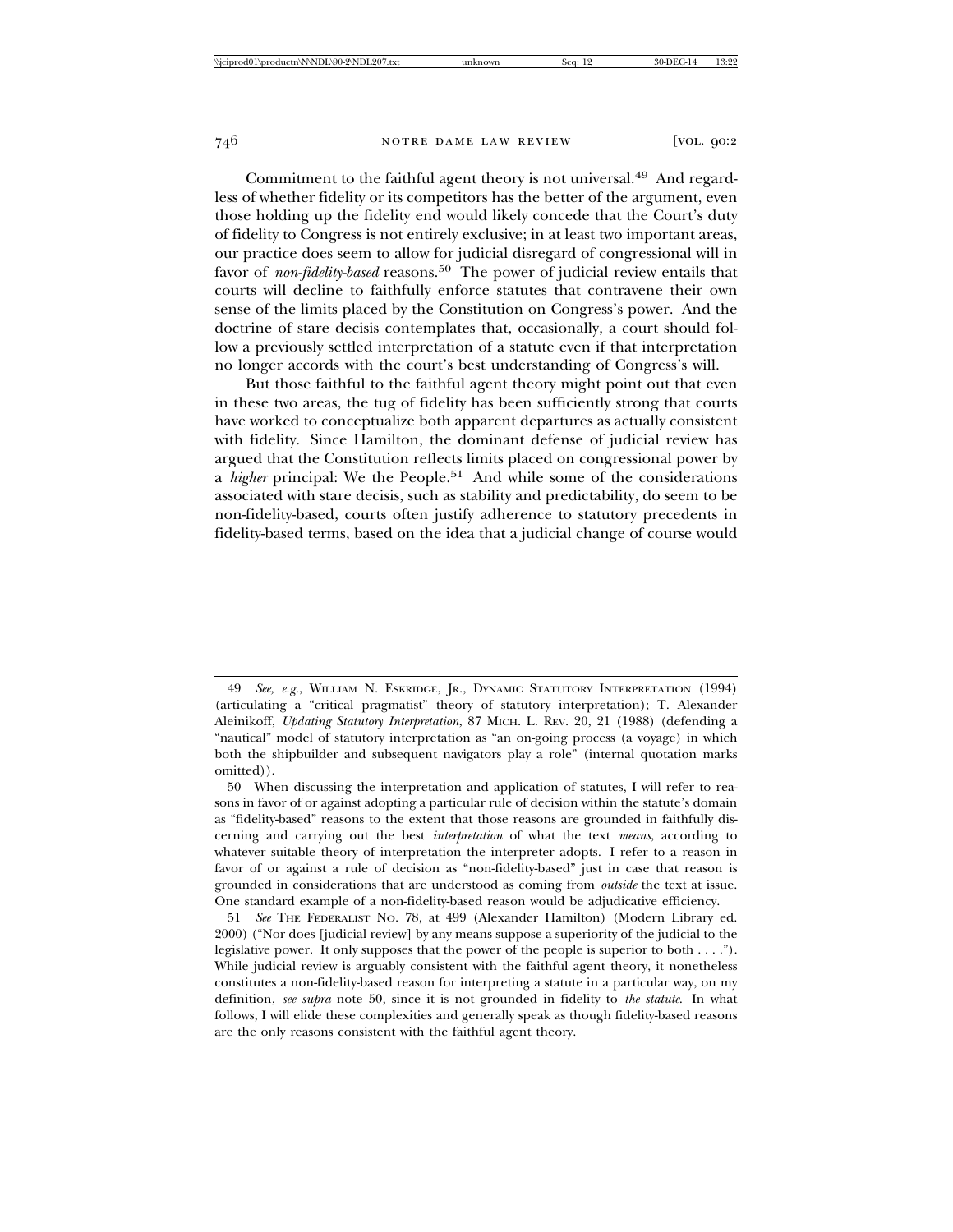invade the legislative function,52 or on notions of implied congressional consent.<sup>53</sup>

Moreover, those who would reject the faithful agent theory also seem to owe an important concession. While fidelity-based reasons may not be the *only* legitimate reasons for interpreting a statute one way or another, they are *presumptively* legitimate in a way that non-fidelity-based reasons are not.<sup>54</sup> The faithful agent theory is sufficiently entrenched in our constitutional structure and practice that adopting a particular interpretation of a statute because it accords best with congressional will requires no special justification; interpretation grounded in non-fidelity-based reasons does. It may well be that such justification is available, that important values—such as stability,<sup>55</sup> protecting deeply entrenched legal principles,<sup>56</sup> or keeping the positive law in line with modern sensibilities<sup>57</sup>—justify judicial creativity unconstrained by congressional will, or even contrary to it. The question as between the fidelity and coherence models of supersession, then, is twofold: first, whether coherence is actually consistent with fidelity; if not, second, whether coherence is sufficiently valuable to justify a departure from fidelity. In Part V, I will argue that coherence loses on both scores. But first, I must begin to redeem my assertion, repeated often in what has come so far, that the tension between these two models is actually responsible for the current, muddled state of modern supersession doctrine. The following three Parts take up that task.

<sup>52</sup> *See* Square D Co. v. Niagara Frontier Tariff Bureau, Inc., 476 U.S. 409, 424 (1986) ("If there is to be an overruling of the *Keogh* rule, it must come from Congress, rather than from this Court.").

<sup>53</sup> *See* Johnson v. Transp. Agency, 480 U.S. 616, 629 n.7 (1987) ("Congress has not amended the statute to reject our construction, nor have any such amendments even been proposed, and we therefore may assume that our interpretation was correct.").

<sup>54</sup> ESKRIDGE, *supra* note 49, at 14 ("Intentionalism is in some respects a natural way to view statutory interpretation in a representative democracy."); Aleinikoff, *supra* note 49, at 56 ("Despite the established nonoriginalist elements in common law and constitutional adjudication, something rubs us the wrong way about [updating] models of statutory interpretation.").

<sup>55</sup> *See* Amanda L. Tyler, *Continuity, Coherence, and the Canons*, 99 NW. U. L. REV. 1389, 1428 (2005) ("Judges are, at root, charged with accommodating new legislation within the greater statutory framework . . . .").

<sup>56</sup> Such as the values safeguarded by the "substantive" canons of construction, *see generally* ESKRIDGE, *supra* note 49, at 275–306 (discussing the substantive canons), or at least those substantive canons that cannot plausibly be justified on fidelity-based grounds, *see* Amy Coney Barrett, *Substantive Canons and Faithful Agency*, 90 B.U. L. REV. 109, 163–81 (2010) (urging that at least some use of substantive canons is consistent with faithful agent theory).

<sup>57</sup> *See* Aleinikoff, *supra* note 49, at 58 ("Law is a tool for arranging today's social relations and expressing today's social values; and we fully expect our laws, no matter when enacted, to speak to us today.").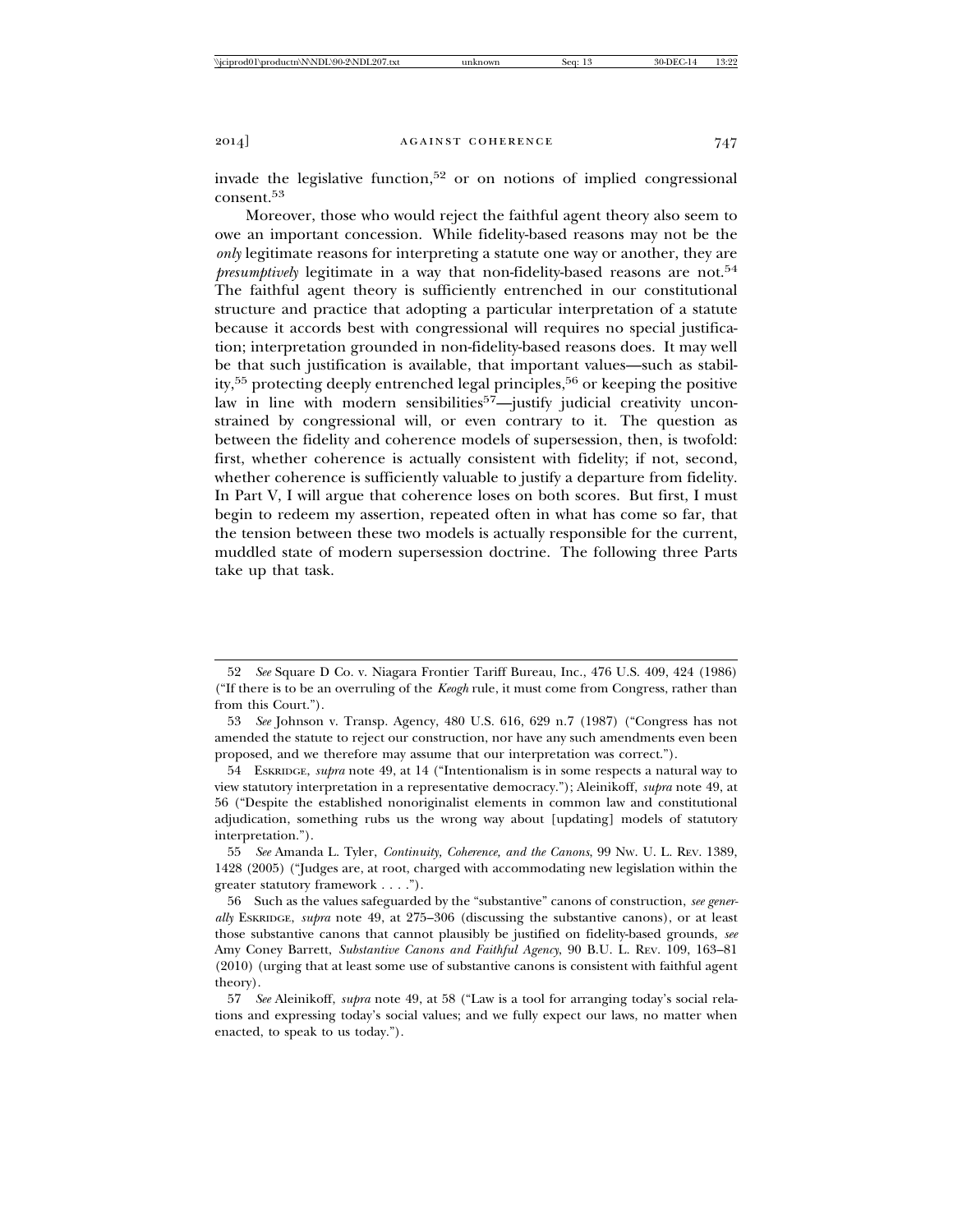#### II. PREEMPTION

### *A. The Development of Preemption*

The Constitution's Supremacy Clause provides that:

This Constitution, and the Laws of the United States which shall be made in Pursuance thereof . . . shall be the supreme Law of the Land; and the Judges in every State shall be bound thereby, any Thing in the constitution or Laws of any State to the Contrary notwithstanding.58

The Supremacy Clause uncontroversially—at least to most modern ears—gives Congress the power to trump or "preempt" state law, when acting within its constitutionally prescribed sphere.<sup>59</sup> But while the Constitution clearly provides for the supremacy of national law, it does little to clarify how precisely this skeletal relationship between federal and state authority should be fleshed out. Eventually, I will argue, the Court arrived at an approach largely consistent with the fidelity model, but the road to this destination was far from smooth. And while a variety of considerations influenced this area of law's development, it is important not to ignore the role of the coherence ideal.

Recall the three strategies we noted in Section I.B for defending coherence from the threat posed by the existence of multiple sovereigns with potentially overlapping authority. First, the Court could adopt the "benevolent fiction" that Congress and the states actually do work coherently together and attempt to nudge the state and federal bodies of law toward this ideal when those bodies fall short of coherence in practice.<sup>60</sup> Second, the Court might try to cordon the state and federal governments into "separate spheres," to prevent any incoherent intermingling of the two. $61$  Third, the Court could pursue the "automatic supersession" strategy by withdrawing all state authority over a field of law as soon as Congress enters that field.<sup>62</sup>

As a method of structuring federal-state relations, the first strategy never got off the ground.63 But the second "separate spheres" strategy was cer-

<sup>58</sup> U.S. CONST. art. VI, cl. 2.

<sup>59</sup> *See, e.g.*, Cipollone v. Liggett Grp., Inc., 505 U.S. 504, 516 (1992) ("[S]ince our decision in *McCulloch v. Maryland*, it has been settled that state law that conflicts with federal law is 'without effect.'" (internal citations omitted)).

<sup>60</sup> *See supra* text accompanying note 38.

<sup>61</sup> *See supra* text accompanying note 39.

<sup>62</sup> *See supra* text accompanying notes 40–41.

<sup>63</sup> Since there are no cases considering and affirmatively rejecting this approach, we can only guess as to why the approach did not take hold. It seems likely that at least two considerations played a role. First, the earliest decisions structuring the federal-state relationship were made during the Marshall Court, when the experience of unrestrained, divergent state legislation under the Articles of Confederation was a recent memory and would hardly have sparked hope for salvaging coherence out of state-federal interaction. *See* Brown v. Maryland, 25 U.S. (12 Wheat.) 419, 445–46 (1827) ("The oppressed and degraded state of commerce previous to the adoption of the constitution can scarcely be forgotten."). Second, as Professor Nelson has persuasively argued, the language of the Supremacy Clause bears a striking resemblance to what was known, at the time, as a "*non*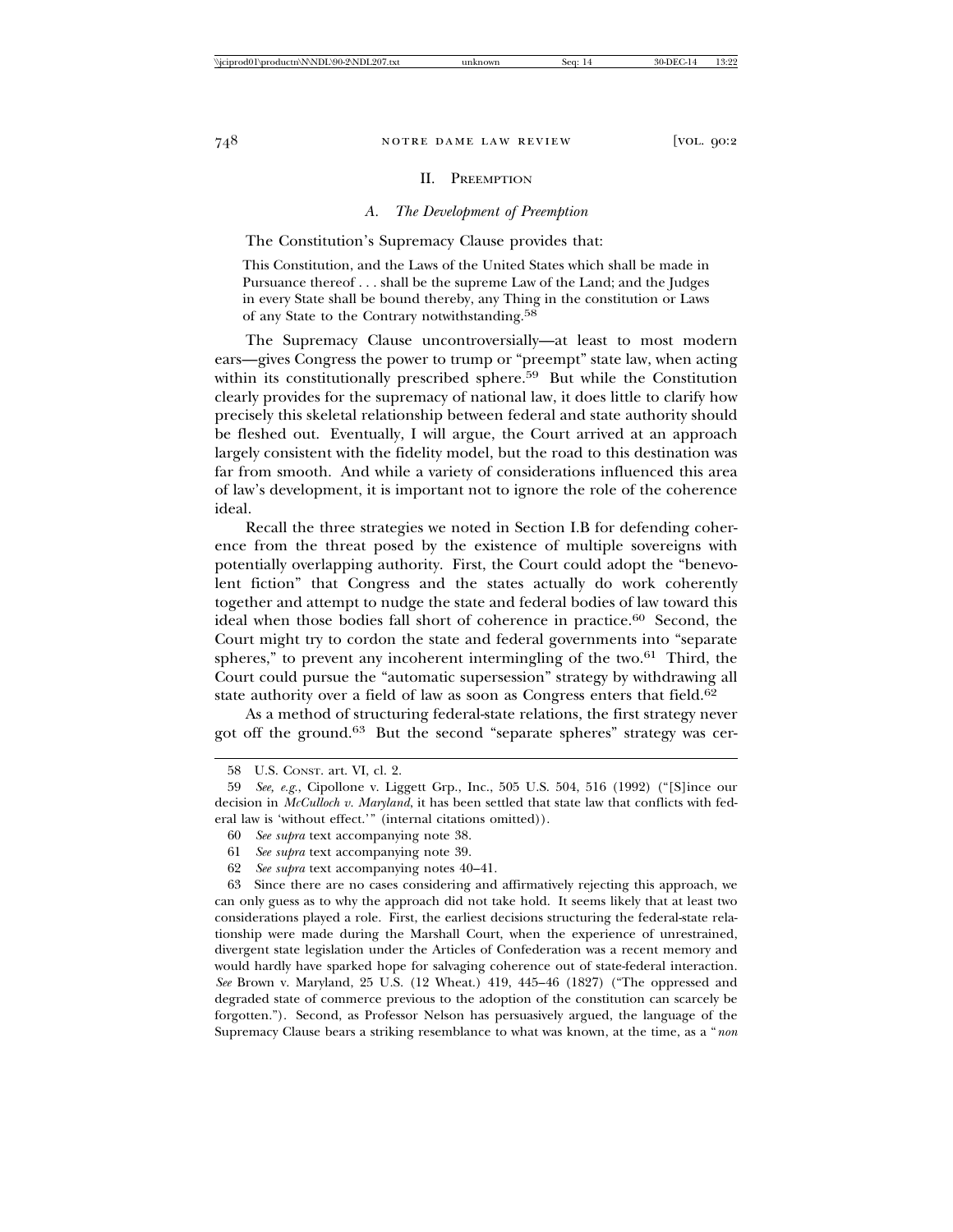tainly attractive to the Marshall Court;64 indeed, "dual federalism"—the conceptual paradigm that grew to govern the judiciary's understanding of the federal-state structure during the nineteenth century—is centrally about drawing such lines.65 And one of the chief motivations behind this attempt to build a structure of dual federalism was undeniably the quest for coherence.66 In case after case, early judges struggled to determine whether the constitutional scheme of federal-state relations could be structured against a baseline of exclusivity, with the zone of concurrent power narrowly confined.67 The "battle royal" over the exclusivity of federal authority played out over the commerce power.68 The exclusivity *vel non* of the commerce power remained up in the air until 1852, when *Cooley v. Board of Wardens*69 held that federal and state power over commerce was concurrent, except over those subjects "in their nature national" that "admit only of one uniform system, or plan of regulation."<sup>70</sup> *Cooley* thus marked the end of the Court's flirtation with the second approach to preserving coherence in the face of federalism; the attempt to strictly divide state and federal power into separate spheres

64 *See* Richard A. Epstein & Michael S. Greve, *Introduction: Preemption in Context*, *in* FEDERAL PREEMPTION 1, 10 (Richard A. Epstein & Michael S. Greve eds., 2007) ("For much of the nineteenth and early twentieth centuries, the Supreme Court thought of state and federal regulation as separate and mutually exclusive spheres . . . ."); Stephen A. Gardbaum, *The Nature of Preemption*, 79 CORNELL L. REV. 767, 787–95 (1994) (similar).

65 *See* BARRY CUSHMAN, RETHINKING THE NEW DEAL COURT 142 (1998) (describing dual federalism). For the origin of the term, see Edward S. Corwin, *The Passing of Dual Federalism*, 36 VA. L. REV. 1 (1950).

66 The role of coherence in this early attempt to preserve the exclusivity of federal and state power is nicely illustrated by the infamous case *Prigg v. Pennsylvania*, 41 U.S. (16 Pet.) 539 (1842). In concluding that Congress's power over fugitive slaves was exclusive, Justice Story reasoned that the subject should be "controlled by one and the same will, and act uniformly by the same system of regulations throughout the Union." *Id.* at 623. Were power over fugitive slaves concurrent, regulation of the subject "would have no unity of purpose, or uniformity of operation." *Id.* at 623–24. While *Prigg*'s pursuit of coherence is hardly the greatest of its sins, it is instructive because it reveals the importance of the coherence ideal to the Court's early attempts to articulate clear lines between the federal and state spheres of authority.

67 *See id.* (holding that Congress's power over the return of fugitive slaves is exclusive); Houston v. Moore, 18 U.S. (5 Wheat.) 1, 24 (1820) (holding that Congress's power over the militia is not entirely exclusive); Sturges v. Crowninshield, 17 U.S. (4 Wheat.) 122, 196 (1819) (holding that Congress's power over bankruptcy law is not entirely exclusive).

68 In *Gibbons v. Ogden*, 22 U.S. 1 (9 Wheat.) (1824), for example, Chief Justice Marshall hinted at the exclusive interpretation, *see id.* at 209; the fractured opinions two decades later in *Thurlow v. Massachusetts* (*The License Cases*), 46 U.S. (5 How.) 504 (1847), and *Smith v. Turner* (*The Passenger Cases*), 48 U.S. (7 How.) 283 (1849), indicate the degree to which the Justices were divided over the issue.

69 53 U.S. (12 How.) 299 (1851).

70 *Id.* at 319.

*obstante*" clause. Caleb Nelson, *Preemption*, 86 VA. L. REV. 225, 254–60 (2000). Such clauses were a well-known technique of directing courts to interpret an enactment fairly rather than straining to harmonize it with previous statutes by applying the traditional presumption against implied repeals. *Id.* at 235–44.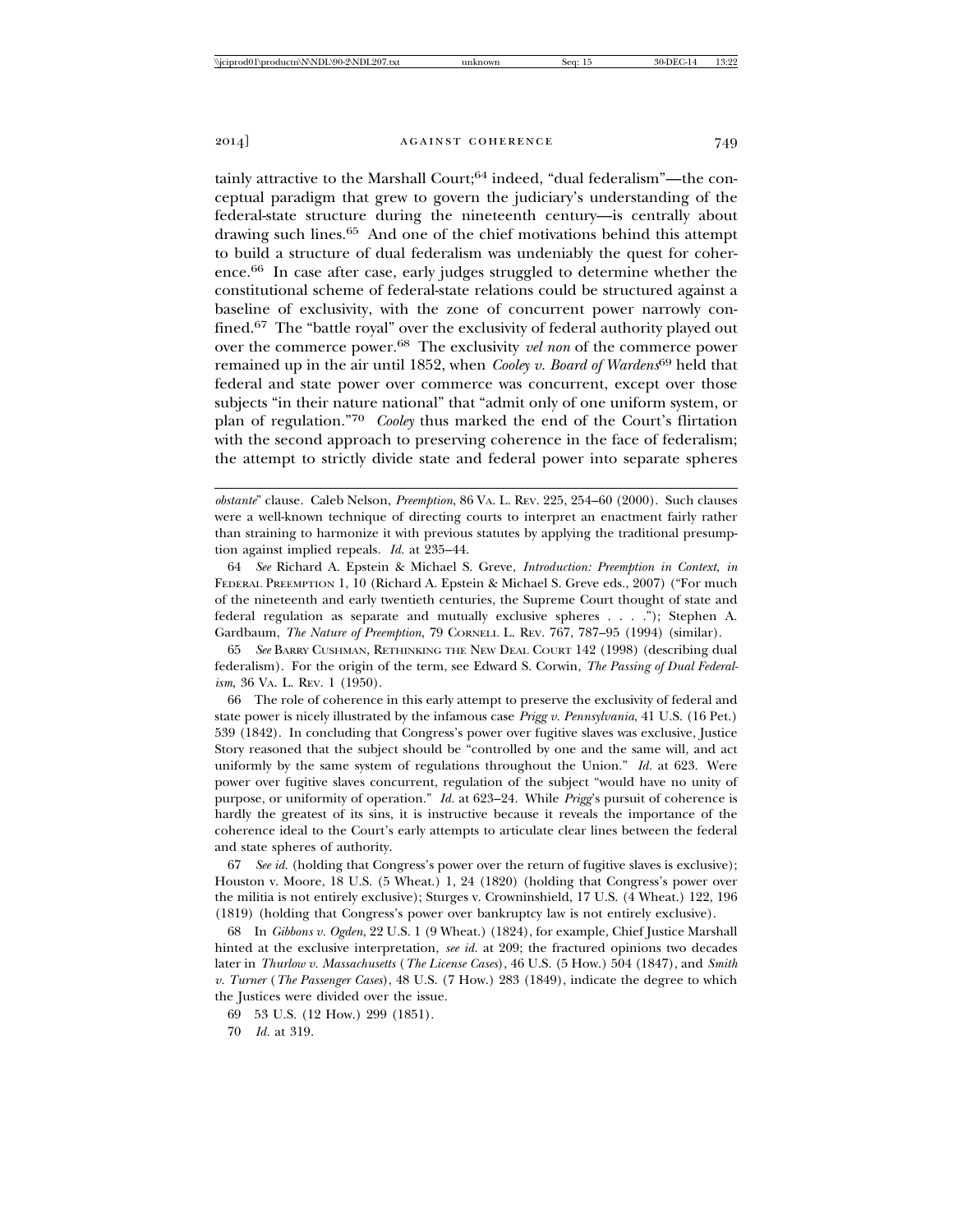had failed. But while *Cooley*'s structure seemed conceptually tidy, further difficulties lurked beneath the surface. Within the zone of concurrent power, what relationship between federal and state authority prevails?

The Court avoided definitively answering this question for the next sixty years, but shortly after the turn of the century, the call of the coherence ideal proved too seductive for the Court to resist any longer. The penny dropped in the 1912 case *Southern Railway Co. v. Reid*. 71 In a brief opinion, Justice McKenna held for the Court that a North Carolina statute requiring railroads to accept freight for transportation whenever tendered<sup>72</sup> was preempted by the Interstate Commerce Act,73 which evinced a desire by Congress to "take[ ] control of the subject of rate making and charging,"74 imposing "affirmative duties upon the carriers which the State cannot even supplement."75 In a series of cases over the next few years,<sup>76</sup> the Court consolidated this doctrine of "latent exclusivity,"77 effectively opting for the third approach to resolving the tension between coherence and federalism: automatic preemption of any state regulation touching a topic on which Congress has already acted.<sup>78</sup>

Latent exclusivity's flame burned brightly, but it was short-lived. Between 1912 and 1933, the Court struck down state law after state law on the basis that they "cover[ed] the same field" as congressional legislation, and "that which is not supreme must yield to that which is."79 But in the

- 74 *Reid*, 222 U.S. at 438.
- 75 *Id.* at 437.

76 *E.g.*, Chi., Rock Island & Pac. Ry. Co. v. Hardwick Farmers Elevator Co., 226 U.S. 426, 435 (1913); Mondou v. N.Y., New Haven & Hartford R.R., 223 U.S. 1, 55 (1912).

77 *See* Gardbaum, *supra* note 64, at 801–02 (describing the doctrine of "latent exclusivity").

78 The centrality of coherence to the latent exclusivity approach to preemption is nicely illustrated by the holding in *New York Central Railroad Company v. Winfield*, 244 U.S. 147 (1917), that a state no-fault compensation scheme for workplace-related injuries was preempted by the Federal Employers' Liability Act, which provided a cause of action to interstate railroad employees injured on the job, but only if their injury was the result of negligence. *Id.* at 149–50. The Court reasoned that "[o]nly by disturbing the uniformity which the act is designed to secure and by departing from the principle which it is intended to enforce can the several States require such carriers to compensate their employees for injuries in interstate commerce occurring without negligence." *Id.* at 153.

79 *Mondou*, 223 U.S. at 55; *see also* Lindgren v. United States, 281 U.S. 38, 46–47 (1930) (holding that an act of Congress "is paramount and exclusive, and supersedes the operation of all state statutes dealing with that subject"); Erie R.R. v. Winfield, 244 U.S. 170, 174 (1917) (stating that "[i]t is beyond the power of any State to interfere with the operation of" an act of Congress); *Chi., Rock Island & Pac. Ry. Co.*, 226 U.S. at 435 (1913) (holding that, while a state does have "a right to exert its authority in the absence of legislation by Congress . . . the power of the State over [a] subject-matter cease[s] to exist from the moment that Congress exert[s] its paramount and all embracing authority over [that] subject").

<sup>71 222</sup> U.S. 424 (1912).

<sup>72 1879</sup> N.C. Sess. Laws 340.

<sup>73</sup> Interstate Commerce Act of 1887, ch. 104, 24 Stat. 379.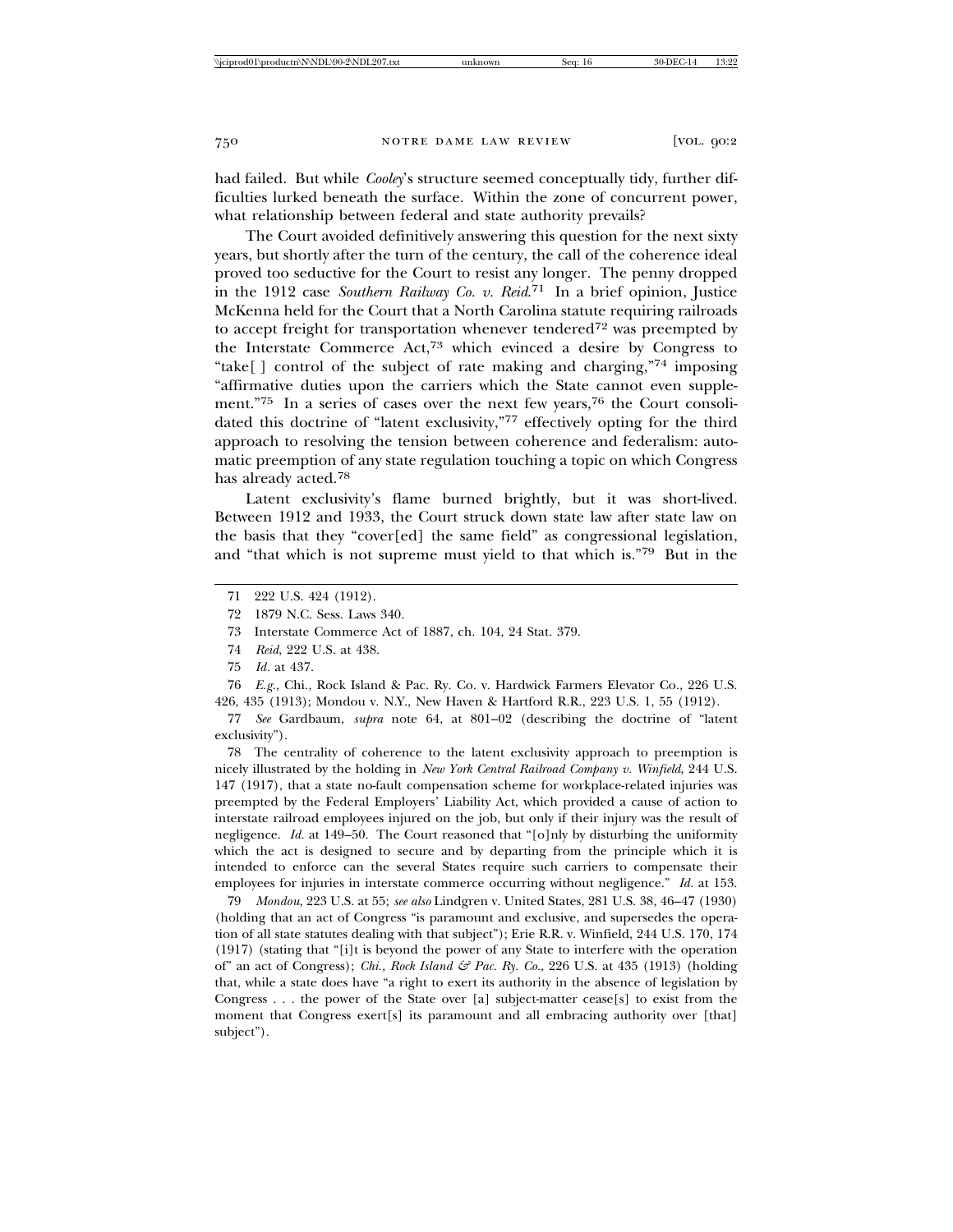1933 case Mintz v. Baldwin,<sup>80</sup> the Court signaled a volte-face, declining to hold New York cattle inspection laws preempted by federal legislation on the same subject because "[t]he purpose of Congress to supersede or exclude state action against the ravages of the disease is not lightly to be inferred. The intention so to do must definitely and clearly appear."81 A decade later, the Court consolidated this new approach in *Rice v. Santa Fe Elevator Corp*. 82 Key to the modern approach articulated in *Rice* is an emphasis on Congress's *intent* to preempt, in which intent is to be inferred from its silence by applying a series of rules of thumb that direct attention to the comprehensiveness of the federal law, the nature of the subject matter, and the degree of conflict.83 Whether the modern framework is successful in its attempt to accurately capture Congress's intent is the question to which we now turn.

#### *B. The Structure of Preemption: Faithfully Interpreting Congress's Silence*

The basic framework of modern preemption doctrine has changed little since *Rice*. In the absence of an express preemption clause, the Court will infer preemption in two broad categories of cases: "field preemption," where "federal law so thoroughly occupies a legislative field 'as to make reasonable the inference that Congress left no room for the States to supplement it,'"<sup>84</sup> and "conflict preemption," where state law "actually conflicts with federal law."85 The "conflict preemption" category is itself divided into two subcategories: "impossibility preemption" where "'compliance with both federal and state regulations is a physical impossibility,  $\dot{86}$  and "obstacle preemption" where "state law 'stands as an obstacle to the accomplishment and execution of the full purposes and objectives of Congress.'"87 Finally, the Court occasionally rounds out its preemption analysis with a "presumption against preemption," based on the premise that "'the historic police powers of the States [are] not to be superseded by [a] Federal Act unless that was the clear and manifest purpose of Congress.'"<sup>88</sup>

Because implied preemption is a matter of interpreting what Congress has *not* said, the adequacy of the modern framework depends on the appropriate principles for interpreting silence. In ordinary conversation, we communicate information through our silences all the time. For example,

<sup>80 289</sup> U.S. 346 (1933).

<sup>81</sup> *Id.* at 350.

<sup>82 331</sup> U.S. 218 (1947).

<sup>83</sup> *See* Gardbaum, *supra* note 64, at 805–07 (discussing the "[c]entrality of [i]ntent" to the modern approach).

<sup>84</sup> Cipollone v. Liggett Grp., 505 U.S. 504, 516 (1992) (quoting Fid. Fed. Sav. & Loan Ass'n v. de la Cuesta, 458 U.S. 141, 153 (1982)).

<sup>85</sup> California v. ARC Am. Corp., 490 U.S. 93, 100 (1989).

<sup>86</sup> Gade v. Nat'l Solid Wastes Mgmt. Ass'n, 505 U.S. 88, 98 (1992) (quoting Fla. Lime & Avocado Growers, Inc. v. Paul, 373 U.S. 132, 142–43 (1963)).

<sup>87</sup> *Id.* at 98 (quoting Hines v. Davidowitz, 312 U.S. 52, 67 (1941)).

<sup>88</sup> Altria Grp., Inc. v. Good, 555 U.S. 70, 77 (2008) (first alteration in original) (quoting Rice v. Santa Fe Elevator Corp., 331 U.S. 218, 230 (1947)).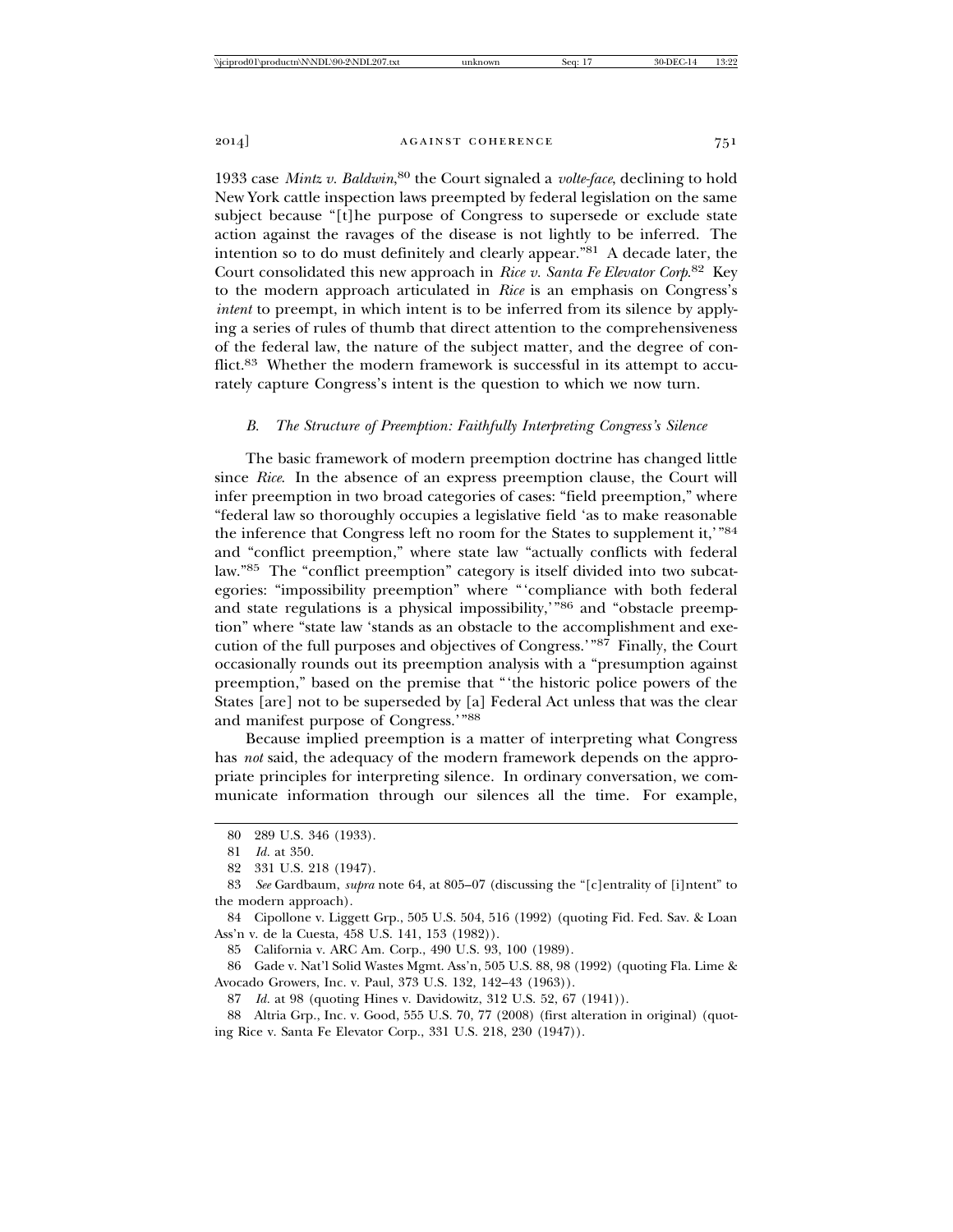imagine that my daughter asks me "can I have a cookie and a glass of milk?" To which I reply, "you may have a glass of milk." Though my response is entirely silent on the topic of cookies, if my daughter goes on to help herself to both the milk and the cookie, I would certainly take her to have done something that I impliedly forbade. Or, to give a classic example, imagine that *X* has written a letter of recommendation on behalf of one of her students, *Y*, for admission into a graduate program. The letter reads: "*Y*'s attendance in my class was punctual, and his handwriting is exemplary." Would not *X*'s silence with respect to any further, more relevant qualifications be taken to imply their absence, so far as *X* knows?89

As modern language theory has shown, our everyday use of language allows us to communicate content through silence because speakers and listeners (or writers and readers) understand that, under ordinary circumstances, conversational partners follow certain cooperative principles that help them to economize on the information they explicitly convey.<sup>90</sup> Scholars in the field of pragmatics, the branch of linguistics which studies the impact of context on meaning,  $91$  have taught us a great deal about these principles over the last forty or fifty years.92 Without getting too far into the weeds,<sup>93</sup> let me introduce one principle that is widely accepted: under ordinary conditions, we assume that speakers' contributions to a conversation are

91 For overviews of the field, see GEOFFREY N. LEECH, PRINCIPLES OF PRAGMATICS (1983); STEPHEN C. LEVINSON, PRAGMATICS (1983); GEORGE YULE, PRAGMATICS (1996).

92 Grice, whose *Logic and Conversation* is the foundational work in the study of "conversational implicature," as this type of inference is known, articulated four such principles or "maxims": (1) The maxim of Quantity, which enjoins a speaker to "make [her] contribution as informative as is required" but no more so; (2) The maxim of Quality, which provides that a speaker should "not say what [she] believe[s] to be false . . . [or] that for which [she] lack[s] adequate evidence"; (3) The maxim of Relation: "Be Relevant"; and (4) The maxim of Manner, which instructs speakers to "[a]void obscurity of expression . . . [and] ambiguity," and to "[b]e brief . . . [and] orderly." GRICE, *supra* note 89, at 26–27. Scholarship on conversational implicature after Grice generally falls into one of two camps: the work of the Relevance Theorists, who have attempted to build a theory of pragmatics and implicature on Grice's maxim of Relevance alone, *see* DAN SPERBER & DEIRDRE WILSON, RELEVANCE: COMMUNICATION AND COGNITION 155–63, 176–202 (1986); Robyn Carston, *Informativeness, Relevance and Scalar Implicature*, *in* RELEVANCE THEORY 179, 212–26 (Robyn Carston & Seiji Uchida eds., 1998), and the work of the Neo-Griceans, who have worked to salvage as much of Grice's framework as possible, *see* LAURENCE R. HORN, A NATURAL HIS-TORY OF NEGATION 192–203 (1989). Though both groups of scholars diverge from his original four maxims in important respects, Grice's work remains foundational.

93 For a discussion of the topic of conversational implicature and its relevance for legal theory that is somewhat more technical and that canvasses the philosophical and linguistic

<sup>89</sup> For the source from which these sources were adapted, see PAUL GRICE, STUDIES IN THE WAY OF WORDS 22, 33 (1989).

<sup>90</sup> *See id.* at 26–31 (arguing that conversations are "characteristically . . . cooperative efforts; and each participant recognizes in them . . . a common purpose or set of purposes" and accordingly attempts to make each contribution to the conversation "such as is required, at the stage at which it occurs, by the accepted purpose or direction of the talk exchange"); STEPHEN C. LEVINSON, PRESUMPTIVE MEANINGS 27–35 (2000) (accounting for implicature as a mechanism that makes communication more efficient).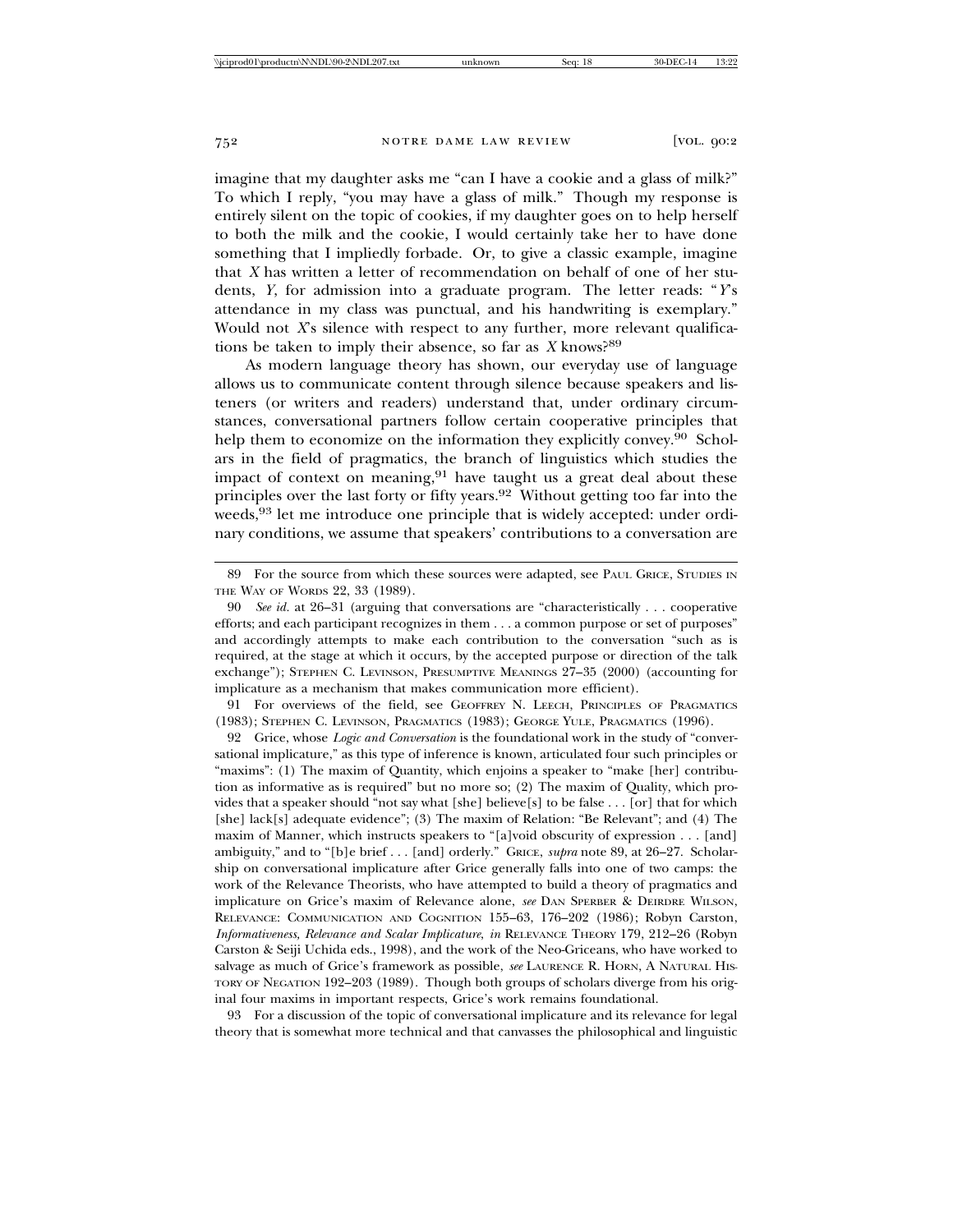as informative as the purpose of the conversation requires.  $94$  When a speaker appears to have violated this "informativeness principle"95 on the level of what he has *explicitly said*, 96 we see if we can *infer* information from the speaker's silence that would make up (or account for) the information deficit.97

So, to return to my opening examples, the explicit content of both my response to my daughter ("you may have milk") and *X*'s recommendation ("*Y* is punctual and an elegant penman") fail the test of relevant informativeness, since the context called for something more (a response about the cookie, in the first case, and information more pertinent to *Y*'s abilities as a student, in the second). Rather than make the unhappy assumption that the speaker is simply being uncooperative, an average listener will try to preserve the assumption that the speaker is following the informativeness principle by casting about for an alternative explanation. In both cases, the listener is likely to infer that the speaker *declined* to give an answer that would have been more completely informative (". . . and you can have the cookie, too," or "*Y*, moreover, is also an incredibly bright, promising student") because the speaker was *unwilling* to do so.

Interpreting silence, then—at least in ordinary speech—is not a "venture into speculative unrealities;"98 it is thoroughly commonplace. To be sure, applying Grice's insights to the legislative context is a complex task, and

literature more thoroughly, see John David Ohlendorf, *Textualism and Obstacle Preemption*, 47 GA. L. REV. 369 (2013).

94 *See* GRICE, *supra* note 89, at 26–27 (discussing the maxim of Quantity); SPERBER & WILSON, *supra* note 92, at 172–254 (discussing the role of implicature in Relevance theory); Laurence R. Horn, *Implicature*, *in* THE HANDBOOK OF PRAGMATICS 3, 6-17, 24-25 (Laurence R. Horn & Gregory Ward eds., 2006) (discussing Neo-Gricean principles of quantity implicature).

95 Some scholars have articulated their own "informativeness principles," which are meant to occupy a technical space in the spectrum of conversational implicature. *E.g.*, LEVINSON, *supra* note 90, at 114. I mean my discussion of the "informativeness principle" to refer, as a sort of nontechnical shorthand, to the larger phenomenon of Gricean implicature, not as a reference to the technical maxims developed in the literature under the same name.

96 Since Grice, pragmatics has relied on a central distinction between "what is said" and "what is implicated." *See* GRICE, *supra* note 89, at 24–26. "What is said" is, roughly, determined by the semantic and syntactic conventions that govern the relevant language. *Id.* at 25. "What is implicated" is not conventionally determined but rather is worked out through an inferential process that reasons from what is said, the context of utterance, and the conversational maxims. *Id.* at 24–26, 30–31, 39–40. For some complications, see SPERBER & WILSON, *supra* note 92, at 182 (discussing explicatures); Kent Bach, *Conversational Impliciture*, 9 MIND & LANGUAGE 124, 124–33 (1994) (discussing implicitures); 1 Scott Soames, *Drawing the Line Between Meaning and Implicature—and Relating Both to Assertion*, *in* PHILOSOPHICAL ESSAYS: NATURAL LANGUAGE: WHAT IT MEANS AND HOW WE USE IT 298, 316–21 (2009) (discussing pragmatic enrichment).

<sup>97</sup> *See* GRICE, *supra* note 89, at 30–31.

<sup>98</sup> Helvering v. Hallock, 309 U.S. 106, 120 (1940).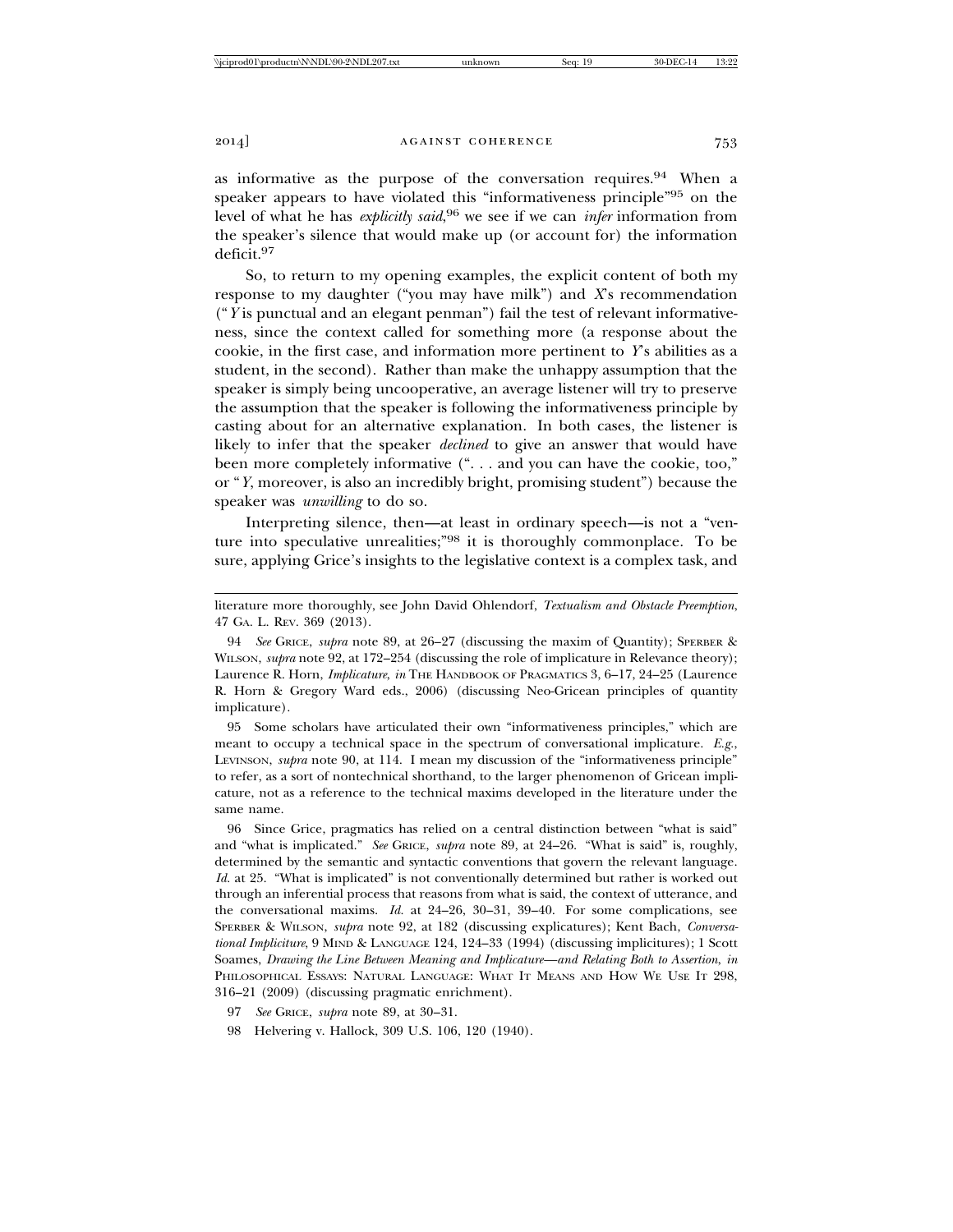some have questioned whether the insights apply at all;<sup>99</sup> but a brief glance at legal interpretative practice shows that inferring meaning from congressional silence is also common and, often, uncontroversial. I will limit myself to just two examples. First, it is a well-established rule of legal interpretation that each word or clause in an authoritative legal text is to be given meaning, if possible; no part of the text should be rendered "mere surplusage."100 This sensible rule of interpretation seems quite clearly to be based on something like the informativeness principle: if a potential interpretation of a statute would imply that Congress included some words or clauses out of pointless redundancy, that interpretation should be pro tanto disfavored.<sup>101</sup> A second venerable rule of construction is the canon *expressio unius est exclusio alter*ius,<sup>102</sup> or "the expression of one thing implies the exclusion of other related things that were not expressed." Here again, courts appear to have felt their way to an application of the informativeness principle. Just as my daughter would sensibly take my inclusion of the milk but *exclusion* of the cookie as an implied prohibition, courts regularly apply the same rule of thumb to Congress.<sup>103</sup> These examples are sufficient to illustrate that inferring meaning from Congress's silence, based on some maxim along the lines of the informativeness principle that guides our everyday conversations, is a widespread—even mundane—part of statutory interpretation.

With the informativeness principle in hand as a guide to reliable inference from congressional silence, we can turn to an evaluation of the adequacy of the Court's modern test for implied preemption. The "impossibility" branch of conflict preemption proves easiest. Consider a hypothetical example of impossibility preemption: federal law requires individuals to maintain minimum levels of health insurance coverage;104 imagine that Texas passes a state law forbidding any Texas resident from purchasing health coverage at the federally mandated level. Here, Texas would have

<sup>99</sup> *E.g.*, John F. Manning, *The Absurdity Doctrine*, 116 HARV. L. REV. 2387, 2462 n.274 (2003); Andrei Marmor, *The Pragmatics of Legal Language*, 21 RATIO JURIS 423, 435–40 (2008). Elsewhere, I have argued at some length that Grice's Quantity maxim, at least, is very sensibly applied to the legal context, and that we should be quite grateful that this is so, since Gricean-style reasoning is extremely widespread in statutory interpretation and unjustifiable on any other plausible grounds. Ohlendorf, *supra* note 93, at 422–38. The extent to which the rest of Grice's framework applies in the statutory context is an interesting question that lies, unfortunately, beyond the scope of this Article.

<sup>100</sup> Williams v. Taylor, 529 U.S. 362, 404 (2000) ("It is . . . a cardinal principle of statutory construction that we must 'give effect, if possible, to every clause and word of a statute.'" (quoting United States v. Menasche, 348 U.S. 528, 538–39 (1955))).

<sup>101</sup> *See* M.B.W. Sinclair, *Law and Language: The Role of Pragmatics in Statutory Interpretation*, 46 U. PITT. L. REV. 373, 394 (1985) (explaining the rule against surplusage along Gricean lines).

<sup>102</sup> Arizona v. United States, 132 S. Ct. 2492, 2520 (2012) (discussing "the canon *expressio unius est exclusio alterius*" as reflecting "[c]ommon sense").

<sup>103</sup> *See* Geoffrey P. Miller, *Pragmatics and the Maxims of Interpretation*, 1990 WIS. L. REV. 1179, 1195–1202 (describing *expressio unius* as a Gricean quantity implicature); Sinclair, *supra* note 101, at 414–20 (same).

<sup>104 26</sup> U.S.C. § 5000A (2012).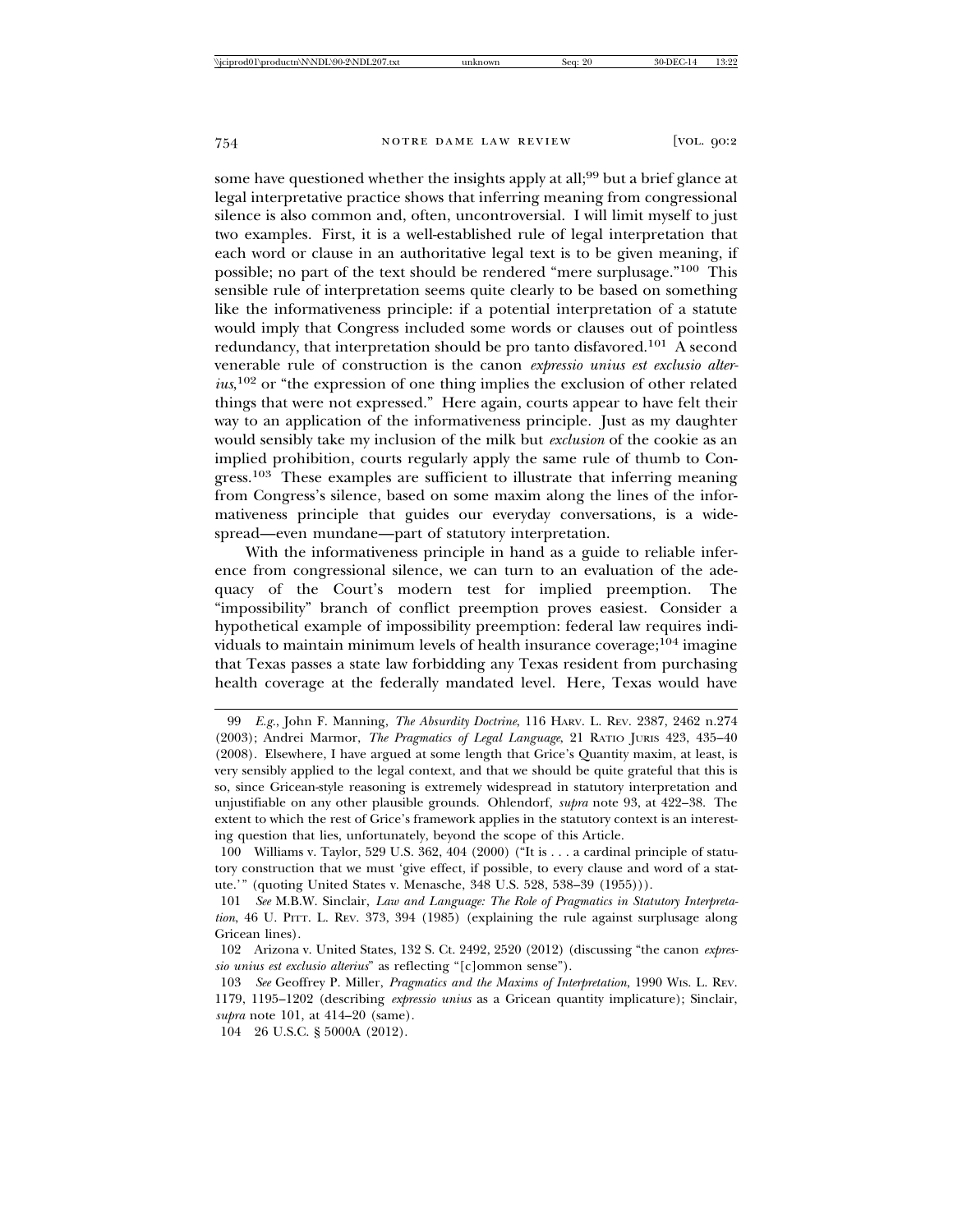effectively trumped the federal rule, and the Constitution itself gives us the default rule for this situation: the "Laws of the United States" apply "any Thing in the Constitution or Laws of any State to the Contrary notwithstanding."105 While it is certainly possible to think that Congress could effectively

reverse the rule of priority if it so desired, the intention to do so is sufficiently peculiar that we would expect a reasonably informative Congress to articulate it explicitly.

Obstacle preemption, the other branch of the Court's "conflict preemption" tree, is also largely consistent with appropriate principles of inference from silence, though the argument here is a bit more complex. One specific, well-known application of the informativeness principle relies on salient "scales of informativeness" to impliedly communicate information.106 Suppose you ask me how many children I have, and I reply: "I have two children." You will generally take me to have implied that I have two and *no more than two* children, even though my response is, technically, consistent with having three children or more.<sup>107</sup> You will infer this because, if I do indeed have three children, the most relevantly informative response would have been for me to say so. By responding with a value lower down on the relevant scale (two children, rather than three or four), I imply—by way of the principle of informativeness—that higher values on the scale do not hold.

I have elsewhere argued at length that this type of inference can justify the bulk of the Court's obstacle preemption cases;<sup>108</sup> here, let me sketch two examples. *Gade v. National Solid Wastes Management Ass'n*109 dealt with a conflict between an Occupational Safety and Health Administration (OSHA) regulation requiring hazardous waste workers to have received "a minimum of three days actual field experience,"110 and an Illinois requirement that a partially overlapping category of workers must have received the equivalent of 500 days' field experience before state licensure.111 The Court held that the Illinois requirements were "impliedly pre-empted as in conflict with the full purposes and objectives" of the federal requirement.<sup>112</sup> *Gade* fits nicely with the principles for interpreting silence that we have been discussing. A requirement of three days' field experience implies that workers need not have *more* than three days' experience, since if Congress had wanted a higher requirement of, say, 500 days, it would have said so. Its use of the less strin-

<sup>105</sup> U.S. CONST. art. VI, cl. 2.

<sup>106</sup> This type of inference is known in the pragmatics literature as "scalar implicature." *See generally* JULIA HIRSCHBERG, A THEORY OF SCALAR IMPLICATURE 1–5 (1991) discussing the concept of scalar implicature). The literature on scalar implicature is vast, and I explore much of it in Ohlendorf, *supra* note 93, at 388–401.

<sup>107</sup> Every person who has three children also has two children (plus one additional one).

<sup>108</sup> Ohlendorf, *supra* note 93.

<sup>109 505</sup> U.S. 88 (1992).

<sup>110 29</sup> C.F.R. § 1910.120(e)(3)(i) (2011).

<sup>111 1988</sup> Ill. Legis. Serv. P.A. 85-1195 (West) (repealed 2009).

<sup>112</sup> *Gade*, 505 U.S. at 99 (citing Hines v. Davidowitz, 312 U.S. 52, 67 (1941)).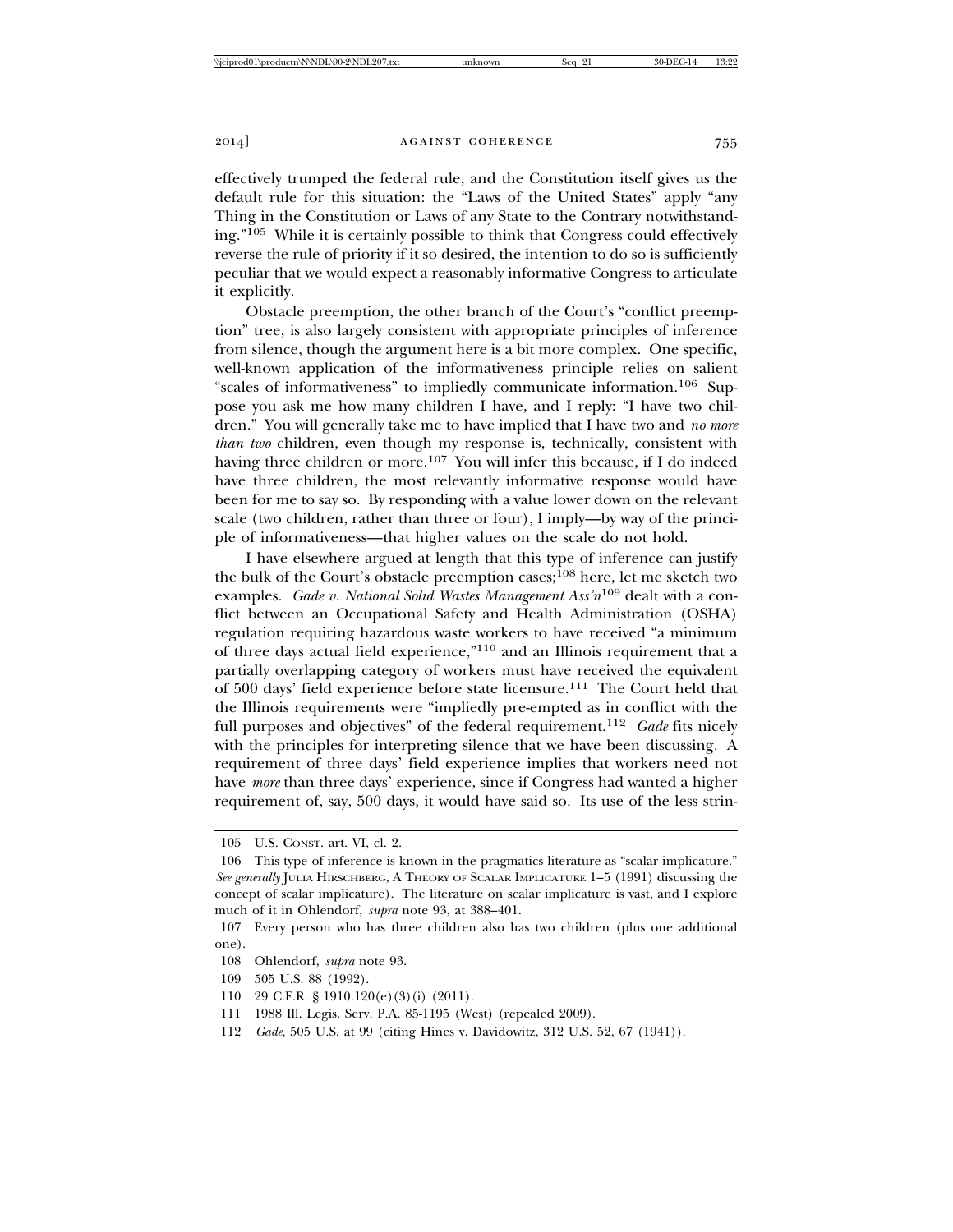gent "three days" strongly implies that the more stringent "500 days" is *not* required, an implication that ran contrary to Illinois's law.

The conclusion that state law is preempted is not as mechanical as this example might seem to suggest, of course. Take *Florida Lime & Avocado Growers, Inc. v. Paul*, 113 a classic case where the Court declined to find preemption in a way that interestingly contrasts with *Gade*. 114 In *Florida Lime*, the purported conflict was between a state law which prohibited the sale of avocados containing less than eight percent  $oil<sup>115</sup>$  and federal regulations which certified for sale some avocados that did not meet this requirement.<sup>116</sup> Structurally, this conflict is similar to the one in *Gade*, but *Florida Lime* declined to find preemption, and the main consideration cited by the Court is instructive: "[T]he maturity of avocados is a subject matter of the kind this Court has traditionally regarded as properly within the scope of state superintendence."117 This traditionally local nature of the subject matter blocked any inference that the federal standards were meant to exclude parallel action by the states.

*Florida Lime* reminds us that the question whether a federal law's particular choices are meant to preempt parallel state choices is, like the interpretation of silence more generally, an irreducibly contextual inquiry that depends on an assortment of circumstantial cues.118 These cues include the finely calibrated or exhaustive nature of the federal scheme and the legal subject matter on which it touches.<sup>119</sup> And the importance of these contextual factors shows us where to fit the two remaining pieces of the Court's preemption framework. As *Florida Lime* recognized, consideration of the national or local nature of the subject matter is an important guide to inferring preemptive intent from Congress's silence. The Court accounts for this consideration by applying "the assumption that the historic police powers of the States [are] not to be superseded . . . unless that [is] the clear and manifest purpose of Congress."<sup>120</sup>

Moreover, we are already well on our way to seeing how the Court's category of field preemption fits within this approach, as well. Another reason

- 118 *See* Ohlendorf, *supra* note 93, at 397–401, 413–22.
- 119 *See id.* at 419–21.

120 Wis. Pub. Intervenor v. Mortier, 501 U.S. 597, 605 (1991) (quoting Rice v. Santa Fe Elevator Corp., 331 U.S. 218, 230 (1947)). The Court sometimes articulates the presumption in such a way as to suggest that it applies the presumption across the board, not only in cases implicating traditionally local topics. *See, e.g.*, Exxon Corp. v. Governor of Md., 437 U.S. 117, 132 (1978) ("This Court is generally reluctant to infer preemption . . . ."). However, the results in the Court's preemption cases from the past several decades indicate that the Court is not using the presumption in this strong way. *See infra* text accompanying notes 128–30.

<sup>113 373</sup> U.S. 132 (1963).

<sup>114</sup> *Id.* at 157–59.

<sup>115</sup> California Fruit and Vegetable Standardization Act of 1925, ch. 350, § 10, 1925 Cal. Stat. 625, 633.

<sup>116 7</sup> C.F.R. §§ 51.3050–51.3069 (2014).

<sup>117</sup> *Fla. Lime*, 373 U.S. at 144.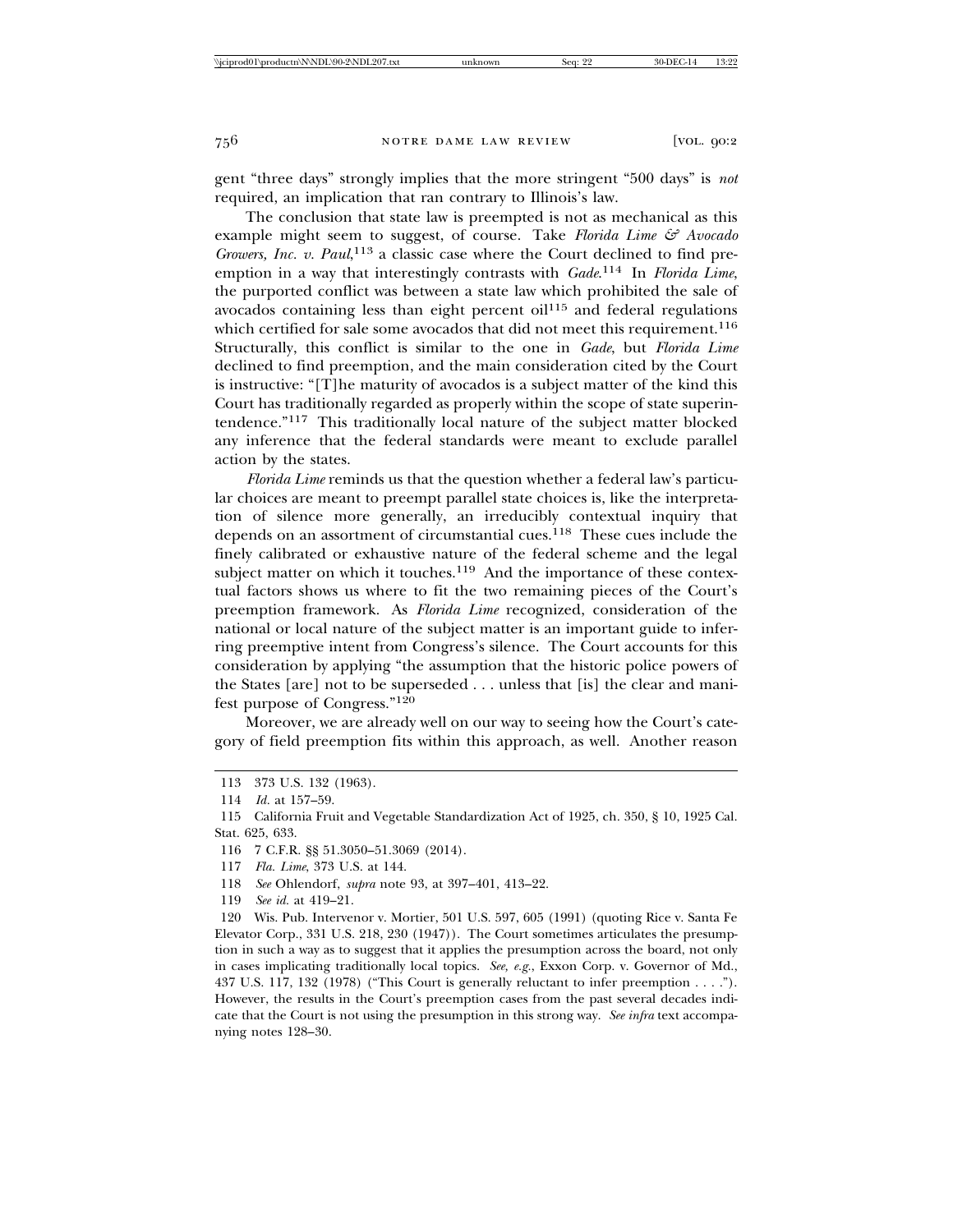we might have to infer that a federal scheme excludes parallel state action is the exhaustiveness of the scheme; if federal legislation constitutes a comprehensive, detailed, finely balanced treatment of a subject, the broad scope of the federal system might justify the inference that any additional layer of regulation at the state level would impermissibly derange the delicate array of choices made by Congress. The Court's modern preemption framework elevates this consideration of scope into a separate branch of implied preemption that it calls "field-preemption."<sup>121</sup>

Note the difference between the modern doctrinal framework—including what the Court calls field preemption—and the coherence-based latentexclusivity approach employed by the Court in the early twentieth century.<sup>122</sup> Under that earlier approach, *all* preemption was essentially field preemption, and it was *automatic*, prompted by the Court's desire to preserve as much coherence in the total body of rules as possible. Under the latent exclusivity approach, the federal regulations governing avocado sales in *Florida Lime* would almost certainly have resulted in preemption. Under the modern approach, the Court takes a potential congressional desire for coherence into account, but in a way that is particularistic, not across the board. While I will argue in Part V that there is cause for significant skepticism about Congress's interest in global coherence, it remains possible that the uniformity and exclusivity of a discrete federal scheme of regulation was itself part of the complex balance struck under the Capitol dome. When the best understanding of text in context indicates that this is so, courts can take Congress's affirmative desire for some measure of coherence into account, in this particularistic, nested way, while remaining within the confines of the fidelity model.

Accordingly, the Court's modern preemption jurisprudence is largely consistent with the fidelity model. When certain considerations—that, in the main, track the categories and presumptions the Court applies—are present, we are justified in inferring that Congress's scheme, though it didn't say so in so many words, preempts parallel regulation by the states.

## III. REPEAL

Just as the Constitution makes federal legislation superior to the states, it is well established that Congress has plenary authority to supersede legislation passed by a previous Congress: *leges posteriores priores contrarias abrogant*. 123 Although repeal is conceptually similar to preemption in this

<sup>121</sup> *See* Gade v. Nat'l Solid Wastes Mgmt. Ass'n, 505 U.S. 88, 98 (1992) (noting that courts will find "field pre-emption" if "the scheme of federal regulation is so pervasive as to make reasonable the inference that Congress left no room for the States to supplement it . . . ." (quoting *Rice*, 331 U.S. at 230) (internal quotation marks omitted)).

<sup>122</sup> *See supra* text accompanying notes 71–83.

<sup>123</sup> At the Founding, it was a well understood principle of English political theory that Parliament could not bind its successors. *See* 1 WILLIAM BLACKSTONE, COMMENTARIES ON THE LAWS OF ENGLAND \*90 ("Acts of parliament derogatory from the power of subsequent parliaments bind not."). A line of cases stretching back to *Marbury* reaffirm the principle.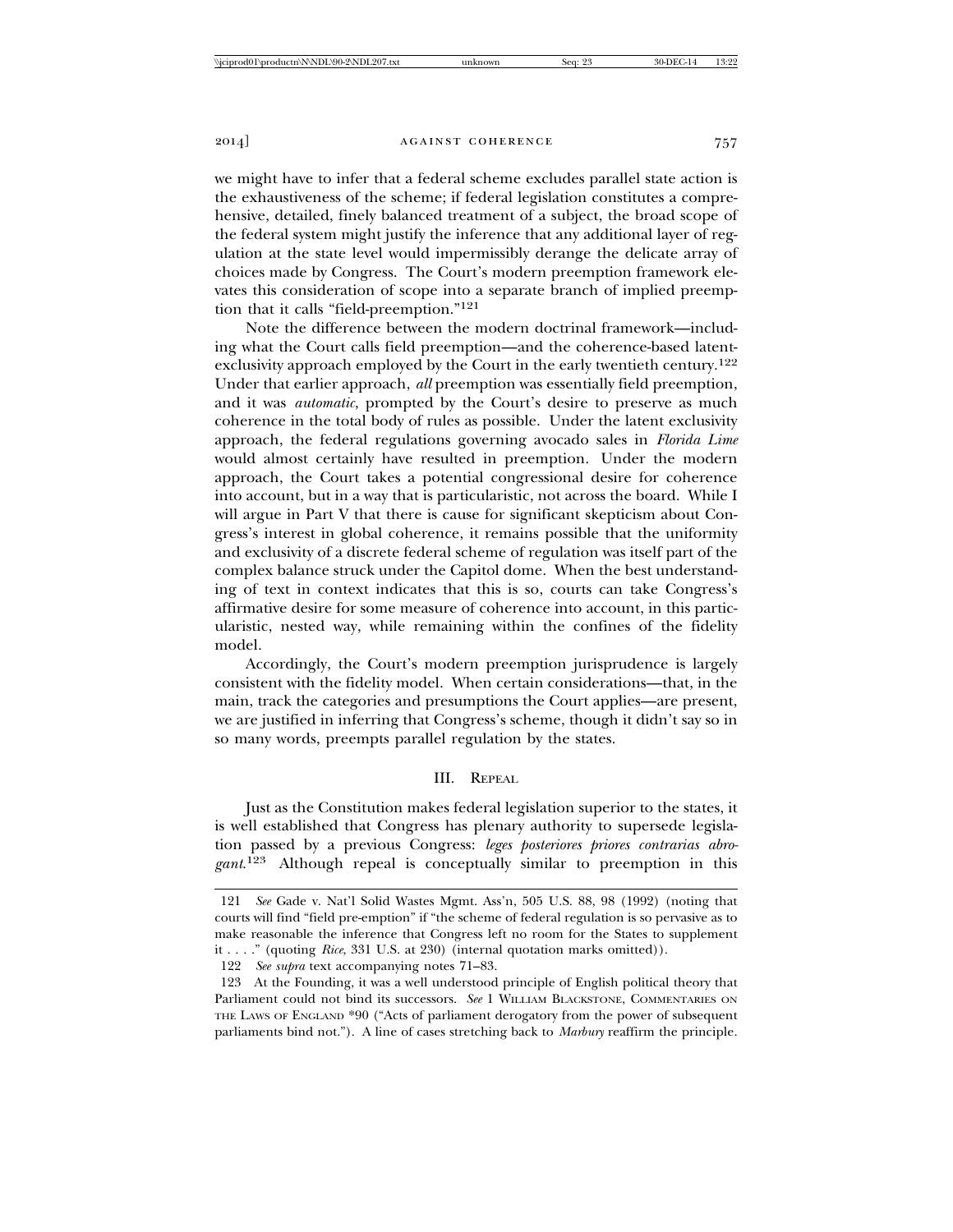respect, a look at the Court's implied repeal doctrine shows that the two standards are in fact importantly different. A typical formulation of the modern doctrine is as follows:

It is, of course, a cardinal principle of statutory construction that repeals by implication are not favored. There are, however, two well-settled categories of repeals by implication—(1) where provisions in the two acts are in irreconcilable conflict, the later act to the extent of the conflict constitutes an implied repeal of the earlier one; and (2) if the later act covers the whole subject of the earlier one and is clearly intended as a substitute, it will operate similarly as a repeal of the earlier act. But, in either case, the intention of the legislature to repeal must be clear and manifest.<sup>124</sup>

It is easy to spot four initial similarities with preemption doctrine. First, both modern preemption and repeal are matters of discerning "the intention of the legislature."125 Second, the Court's "irreconcilable conflict" category of implied repeal bears a striking kinship to the "impossibility" branch of its conflict preemption doctrine.<sup>126</sup> Next, the Court's second category of implied repeal calls to mind the category of field preemption.<sup>127</sup> And fourth, in both preemption and repeal cases, the Court purportedly applies a presumption disfavoring supersession.

But this final similarity brings us to the first of two important differences. While the Court often cites the "presumption against preemption" as a sort of rhetorical flourish, a look at the Court's preemption *outcomes* gives a different picture. A series of empirical studies stretching back over the last two decades indicate that the Burger, Rehnquist, and Roberts Courts have found preemption in roughly half of the cases to raise the issue.<sup>128</sup> And an impor-

*See, e.g.*, United States v. Winstar Corp., 518 U.S. 839, 872 (1996) (plurality opinion) (citing Blackstone for the "centuries-old concept that one legislature may not bind the legislative authority of its successors," though conceding that the principle is in some tension with "the theory that legislative power may be limited"); Manigault v. Springs, 199 U.S. 473, 487 (1905) ("As this is not a constitutional provision, but a general law enacted by the legislature, it may be repealed, amended[,] or disregarded by the legislature which enacted it."); Marbury v. Madison, 5 U.S. (1 Cranch) 137, 177 (1803) (declaring that an act of the legislature is "alterable when the legislature shall please to alter it").

<sup>124</sup> Radzanower v. Touche Ross & Co., 426 U.S. 148, 154 (1976) (citations omitted) (quoting United States v. United Cont'l Tuna Corp., 425 U.S. 164, 168 (1976); Posadas v. National City Bank, 296 U.S. 497, 503 (1936)) (internal quotation marks omitted).

<sup>125</sup> *Id.*; *see also supra* notes 79–83 and accompanying text (describing the role of legislative intent in modern preemption doctrine).

<sup>126</sup> Language from other cases indicating that the conflict must be one of "plain repugnancy," *see* Otter Tail Power Co. v. United States, 410 U.S. 366, 372 (1973) (quoting United States v. Phila. Nat'l Bank, 374 U.S. 321, 350–51 (1963)), supports a reading of the two standards as essentially the same.

<sup>127</sup> *See* Karen Petroski, *Retheorizing the Presumption Against Implied Repeals*, 92 CALIF. L. REV. 487, 519 (2004) (noting that the field preemption doctrine "recalls the comprehensive revision theory of implied repeal").

<sup>128</sup> *See* Gregory M. Dickinson, *An Empirical Study of Obstacle Preemption in the Supreme Court*, 89 NEB. L. REV. 682, 694 (2011) (analyzing obstacle preemption cases); Michael S. Greve & Jonathan Klick, *Preemption in the Rehnquist Court: A Preliminary Empirical Assessment*,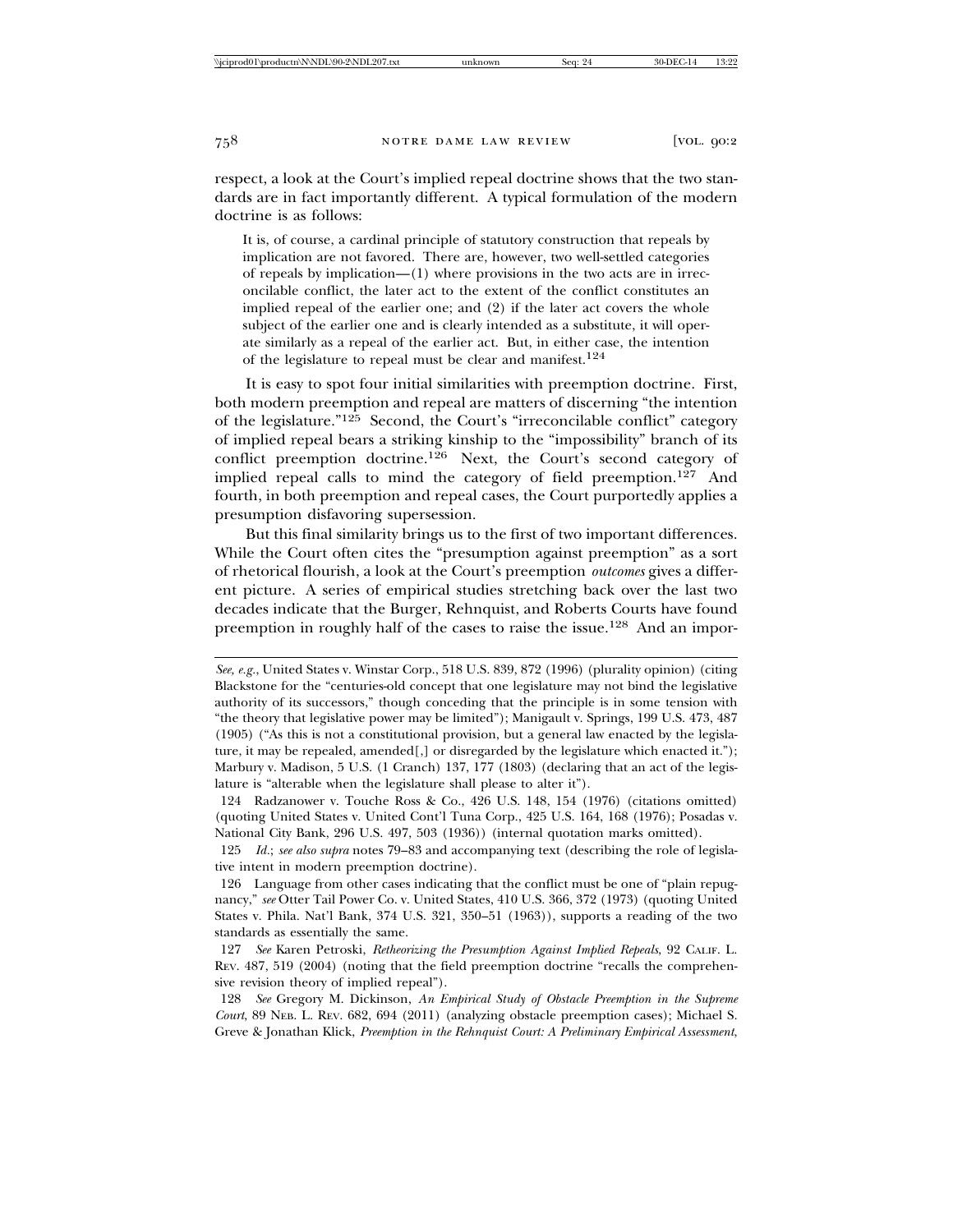tant study of preemption in the lower federal courts found a "strong predominance of decisions preempting state or local regulations."129 In other words, in the context of preemption the data bear out the impressionistic observation by most commentators that "[t]he Supreme Court's devotion to its presumptions [against preemption]  $\ldots$  can only be described as fickle."<sup>130</sup> Contrast the pattern of outcomes in the Court's implied repeal cases. According to one student of the doctrine, "[b]etween 1986 and 2003, the Court addressed the question of a potential implied repeal in at least twentyfive cases" but "concluded that an implied repeal had occurred in at most two of these cases."131 One Justice's own count is even stingier. "We have not found any implied repeal of a statute since 1975" wrote Justice O'Connor in 2003, "[a]nd outside the antitrust context, we appear not to have found an implied repeal of a statute since 1917."132 In the area of repeal, then, the presumption "seems to have evolved into a virtual rule against implied repeals."<sup>133</sup>

Moreover, the evident difference in strength between the presumptions in these two areas is reinforced by a second, doctrinal difference: repeal doctrine has no equivalent to obstacle preemption. Above, I argued that this category plays an important role in guiding inference of preemptive intent from congressional silence.134 But repeal doctrine lacks any mechanism for detecting this type of implied intent to repeal.<sup>135</sup>

The Court's repeal doctrine, then, is considerably more robust than its preemption doctrine, screening out a dramatically higher percentage of claims that a provision has been superseded. And a look at the development of the doctrine indicates that the most prominent defense of the bias against implied repeals is grounded in considerations of coherence. The first recorded articulation of the presumption is found in Sir Edward Coke's report of *Dr. Foster's Case*, 136 decided in 1614. In discussing the best way to reconcile two statutory provisions, Coke supported a presumption against implied repeal by insisting that "Acts of Parliaments are established with . . .

<sup>14</sup> SUP. CT. ECON. REV. 43, 57 (2006) (analyzing the Rehnquist Court); David M. O'Brien, *The Rehnquist Court and Federal Preemption: In Search of a Theory*, 23 PUBLIUS 15, 22 (1993) (analyzing the Rehnquist and Burger Courts).

<sup>129</sup> David B. Spence & Paula Murray, *The Law, Economics, and Politics of Federal Preemption Jurisprudence: A Quantitative Analysis*, 87 CALIF. L. REV. 1125, 1159 (1999).

<sup>130</sup> S. Candice Hoke, *Preemption Pathologies and Civic Republican Values*, 71 B.U. L. REV. 685, 733 (1991).

<sup>131</sup> Petroski, *supra* note 127, at 511.

<sup>132</sup> Branch v. Smith, 538 U.S. 254, 293 (2003) (O'Connor, J., concurring in part and dissenting in part).

<sup>133</sup> Petroski, *supra* note 127, at 511.

<sup>134</sup> *See supra* text accompanying notes 106–20.

<sup>135</sup> *Compare* United States v. One Ford Coupe Auto., 272 U.S. 321, 331 (1926) ("Direct conflict is not established by showing merely differences in details of procedure."), *with* Crosby v. Nat'l Foreign Trade Council, 530 U.S. 363, 379 (2000) ("The fact of a common end hardly neutralizes conflicting means . . . .").

<sup>136 (1614) 77</sup> Eng. Rep. 1222 (K.B.).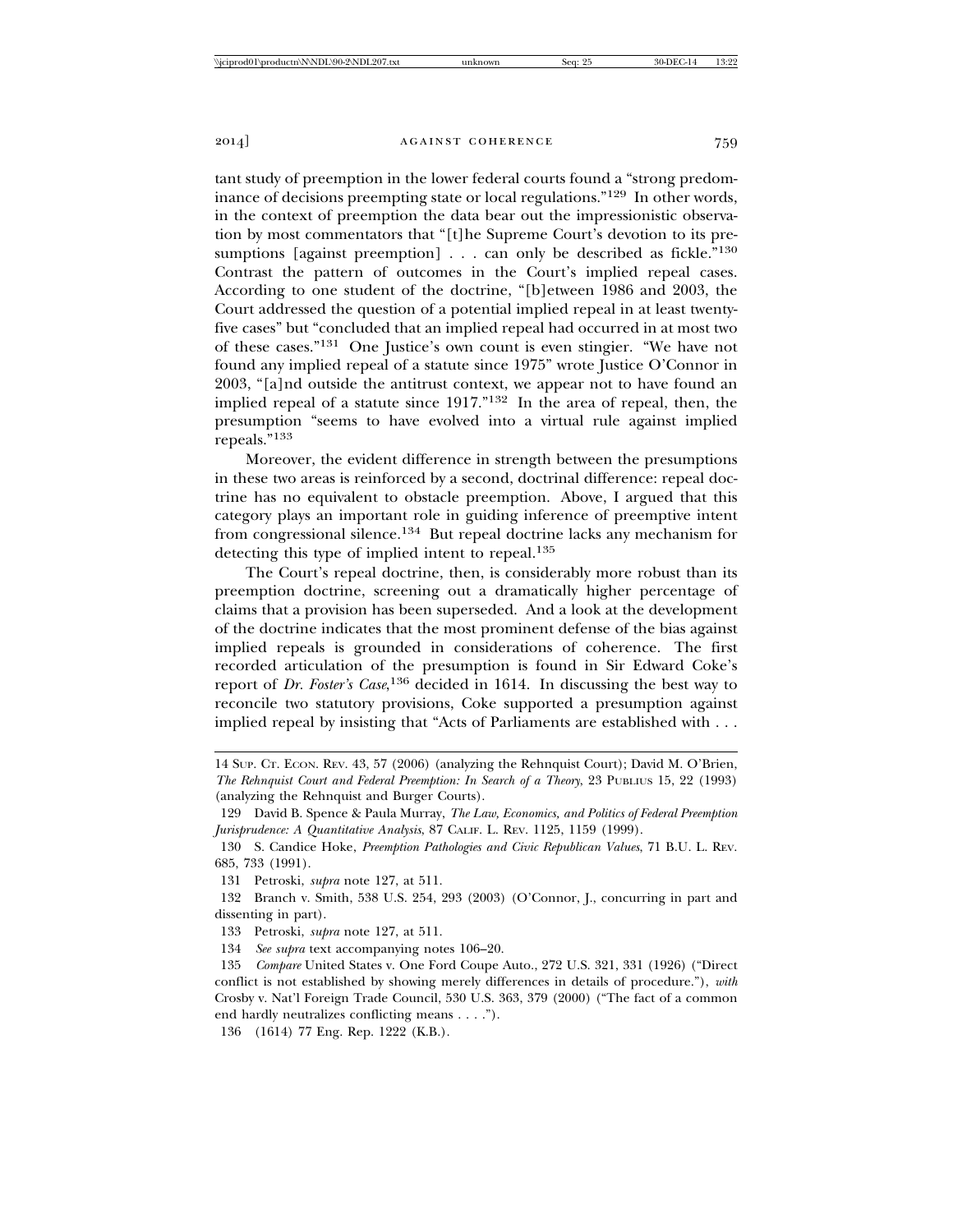gravity, wisdom and universal consent of the whole realm, for the advancement of the commonwealth."<sup>137</sup> Accordingly, they ought to be read as harmoniously as possible and be "maintained and supported with a benign and favourable construction."<sup>138</sup>

The coherence-based justification for the presumption against implied repeal remained prominent throughout the centuries<sup>139</sup> and is still the predominant justification advanced today. In their recent treatise on statutory interpretation, Justice Scalia and Professor Garner urge that later enactments should often be interpreted to "change the meaning that would otherwise be given to an earlier provision that is ambiguous," rather than effect a repeal of the prior provision, since "a law is to be construed as a whole."140 Along the same lines, Professor David Shapiro grounds the canon against implied repeals in "the importance of reading a new statute against the legal landscape," thereby "recognizing the value of minimal disruption of existing arrangements."141 And Professor Amanda Tyler, in an influential article, celebrates the presumption because of its potential to "aid the courts in building a coherent statutory web" by equipping "the judiciary with the tools required to fit a statute into 'the general fabric of the law.'"<sup>142</sup>

But perhaps the difference between the Court's preemption and repeal doctrine, and the grounding of the latter in the coherence ideal, is best illustrated by looking at two exemplary cases. In *Radzanower v. Touche Ross & Co.*, 143 the Court dealt with a clash between two venue provisions.144 A special venue rule contained in the 1934 Securities Exchange Act provided that "[a]ny suit or action to enforce any liability or duty created by this [Act] . . . may be brought in . . . the district wherein the defendant is found or is an

144 *Id.* at 149.

<sup>137</sup> *Id.* at 1232; *see also* 9 MATTHEW BACON, A NEW ABRIDGMENT OF THE LAW 228 (Henry Gwyllim & Charles Edward Dodd eds., Philadelphia, T. & J.W. Johnson & Co. 1876) (1759) (suggesting that an implied repeal "carries with it a reflection upon the wisdom of the former parliament").

<sup>138 77</sup> Eng. Rep. at 1232.

<sup>139</sup> See, in chronological order, Warder v. Arell, 2 Va. 282, 299 (1796) (Carrington, J.) ("Whatever apparent [incon]sistencies may appear in the declarations of the legislative [will,] yet it is not decent to presume that they would change [their] mind upon the subject, without saying so in express terms."); THEODORE SEDGWICK, A TREATISE ON THE RULES WHICH GOVERN THE INTERPRETATION AND CONSTRUCTION OF STATUTORY AND CONSTITU-TIONAL LAW 106 (New York, Baker, Voorhis & Co. 2d ed. 1874) ("[L]aws are presumed to be passed with deliberation, and with full knowledge of all existing ones on the same subject . . . ."); PETER BENSON MAXWELL, ON THE INTERPRETATION OF STATUTES 133 (London, William Maxwell & Son 1875) ("An author must be supposed to be consistent with himself . . . [and] if in one place he has expressed his mind clearly, it ought to be presumed that he is still of the same mind in another place, unless it expressly appears that he has changed it . . . .").

<sup>140</sup> ANTONIN SCALIA & BRYAN A. GARNER, READING LAW 330 (2012).

<sup>141</sup> David L. Shapiro, *Continuity and Change in Statutory Interpretation*, 67 N.Y.U. L. REV. 921, 937 (1992).

<sup>142</sup> Tyler, *supra* note 55, at 1426–28 (quoting HART & SACKS, *supra* note 1, at 1416).

<sup>143 426</sup> U.S. 148 (1976).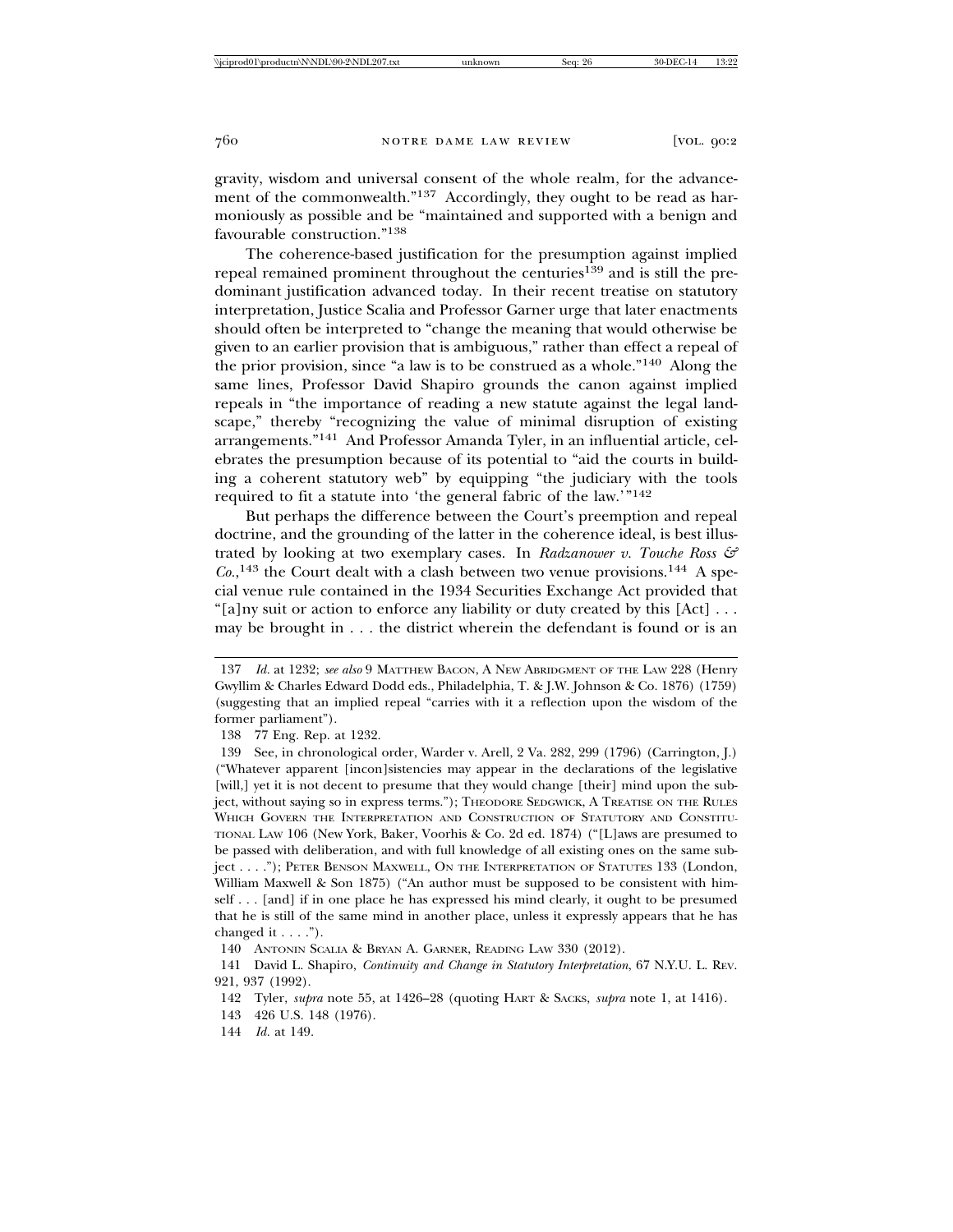inhabitant or transacts business."145 But a less generous venue statute, dating from 1875, applied specifically to national banks and provided that venue in a suit against such a defendant would lie only in "the district in which such association may be established."146 In *Radzanower*, the plaintiff brought a securities suit against a national bank in a venue appropriate under the Securities Exchange Act's venue provision but inappropriate under the earlier rule.

The Court was thus faced with a conflict between an earlier, restrictive venue provision governing *this type of party*, and a later, expansive venue provision governing *this type of case*. It seems reasonably clear that this conflict is sufficiently direct to result in supersession under an approach equivalent to the Court's modern preemption doctrine—if not as a case of "physical impossibility," than certainly as a case of "obstacle" repeal. In *Radzanower*, however, the Court invoked the "cardinal principle" disfavoring implied repeals147 and found that "it is possible for the statutes to coexist."148 It found the conflict insufficient "to indicate 'that Congress consciously abandoned its [prior] policy,'"149 and held the earlier, narrower venue provision valid and controlling.150 As the Court noted, "when two statutes are capable of co-existence, it is the duty of the courts . . . to regard each as effective."<sup>151</sup>

As a second example, consider the deeply fractured decision in *Branch v. Smith*. 152 In that case, the Court struggled to come to terms with the interaction between two federal laws governing redistricting procedures. Due to the 2000 census, Mississippi lost one of its congressional seats, necessitating redistricting.153 The Mississippi legislature, however, failed to pass a new districting plan, and, after several tangled legal machinations in state and federal court, it fell to the United States District Court for the Southern District of Mississippi to design a temporary redistricting plan to govern the 2002 congressional elections.154 In doing so, however, the court faced seemingly contrary commands from two provisions of federal law. The older provision, 2 U.S.C. § 2a(c), provides that, when a state's congressional delegation is decreased in size, the entire delegation "shall be elected from the State at

150 *Id.* at 156.

154 *Id.* at 258–61.

<sup>145</sup> Securities Exchange Act of 1934, Pub. L. No. 73-291, § 27, 48 Stat. 881, 902–03 (codified as amended at 15 U.S.C. § 78aa(a) (2012)).

<sup>146 12</sup> U.S.C. § 94 (1970). The statutory language is actually that an action "may be had" in such a district, but the Court had earlier interpreted this language to be exclusive. Mercantile Nat'l Bank v. Langdeau, 371 U.S. 555, 560 (1962).

<sup>147</sup> *Radzanower*, 426 U.S. at 154 (quoting United States v. United Cont'l Tuna Corp., 425 U.S. 164, 168 (1976)).

<sup>148</sup> *Id.* at 156.

<sup>149</sup> *Id.* at 158 (alteration in original) (quoting Morton v. Mancari, 417 U.S. 535, 551  $(1974)$ .

<sup>151</sup> *Id.* at 155 (alteration in original) (quoting *Mancari*, 417 U.S. at 551) (internal quotation marks omitted).

<sup>152 538</sup> U.S. 254 (2003).

<sup>153</sup> *Id.* at 258.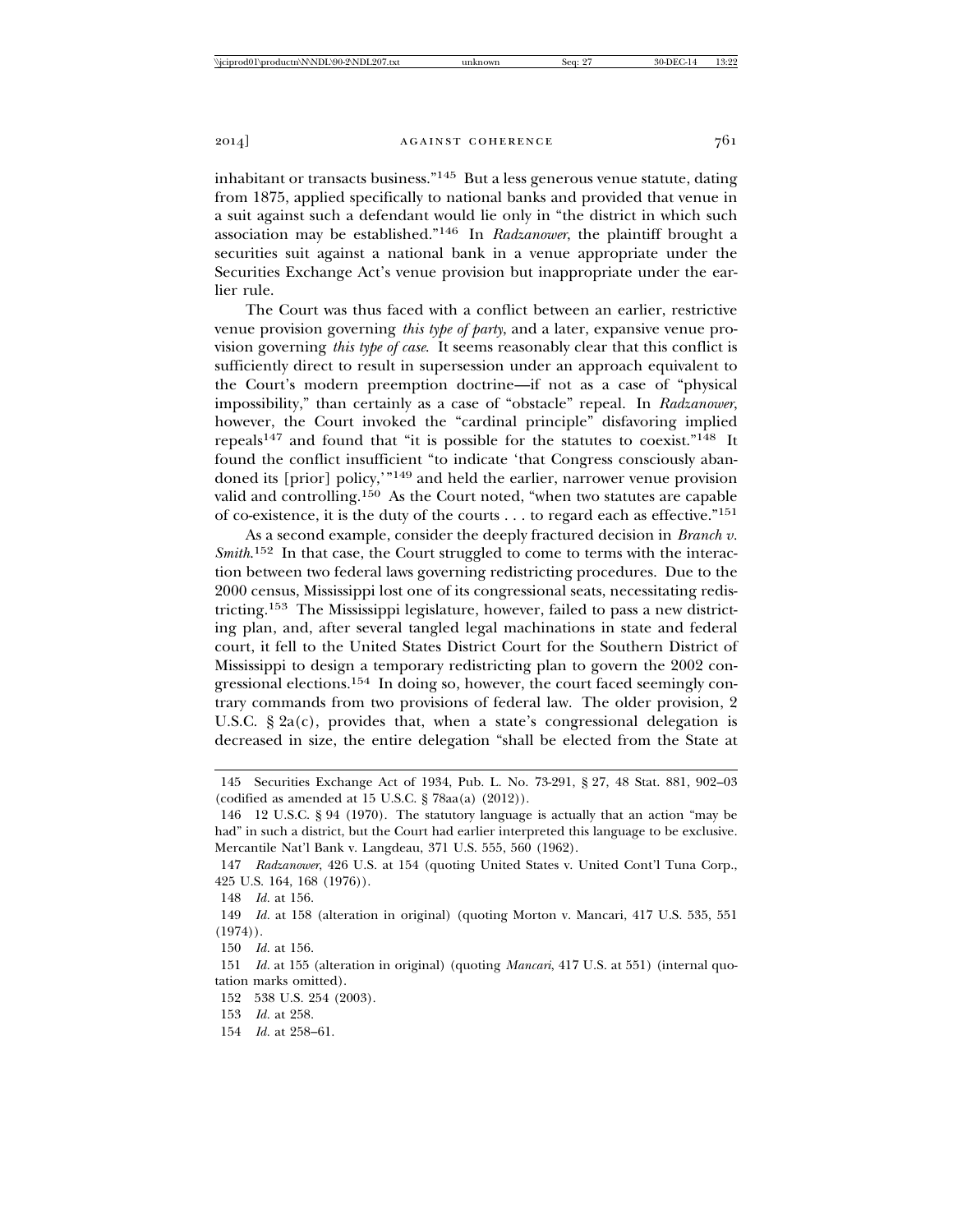large," but only "[u]ntil a State is redistricted in the manner provided by the law thereof."155 However, the more recent provision, 2 U.S.C. § 2c, provides in seemingly categorical terms that

[i]n each State entitled . . . to more than one Representative . . . there shall be established by law a number of districts equal to the number of Representatives to which such State is so entitled, and Representatives shall be elected only from districts so established, no district to elect more than one Representative.156

Section  $2a(c)$ , in other words, apparently required that Mississippi's congressional delegation be elected at large in 2002, at least unless the state had been "redistricted in the manner provided by the law thereof,"157 while § 2c seemed to categorically bar any at-large election from taking place.

The district court opted to follow the dictates of § 2c, promulgating a redistricting plan that included single-member districts.158 On appeal, the Supreme Court affirmed by a vote of 7–2, though no single rationale for affirmance garnered a majority. Writing for a plurality of four Justices, Justice Scalia acknowledged the force of the argument that the two provisions were in such irreconcilable conflict that the latter should be read as repealing the former.159 However, he found the strength of the presumption against implied repeal too strong to resist and opted instead to cast about for a way of "harmonizing" the two provisions.160 His solution was to read the phrase "[u]ntil [the] State is redistricted," which marks the end of  $\S$  2a(c)'s interim requirement of at-large elections, as applying to *judicial*, no less than legislative, redistricting.<sup>161</sup> On this reading,  $\S$  2a(c)'s requirement of at-large elections subsides once a redistricting plan—either legislatively *or judicially* crafted—is in place, and both the legislature and the courts are bound by § 2c's mandate of single-member districts when they are doing the crafting. While hardly the most natural interpretation, Justice Scalia found the awkward fit justified by "the most rudimentary rule of statutory construction . . . that courts do not interpret statutes in isolation, but in the context of the *corpus juris* of which they are a part."<sup>162</sup>

*Branch* is again instructive because it seems hard not to believe that, had § 2a(c)'s requirement been found in a provision of *Mississippi* law, the Court would have concluded that § 2c preempts it, likely under the onerous and

159 *Branch*, 538 U.S. at 273 (plurality opinion).

160 *Id.* at 273–74.

<sup>155 2</sup> U.S.C. § 2a(c) (2012).

<sup>156 2</sup> U.S.C. § 2c.

<sup>157 2</sup> U.S.C. § 2a(c).

<sup>158</sup> Smith v. Clark, 189 F. Supp. 2d 548, 549 (S.D. Miss. 2002) (ordering the use of the court's previously proposed plan); Smith v. Clark, 189 F. Supp. 2d 512, 512–25 (S.D. Miss. 2002) (setting forth the court's proposed plan).

<sup>161</sup> *Id.* at 274 (internal quotation marks omitted).

<sup>162</sup> *Id.* at 281. Tellingly, Justices O'Connor and Thomas, in dissent, faulted the plurality for paying *insufficient* concern to the coherence ideal by adopting an interpretation of § 2a(c) that essentially repealed it "*sub silentio*." *Id.* at 308 (O'Connor, J., concurring in part and dissenting in part).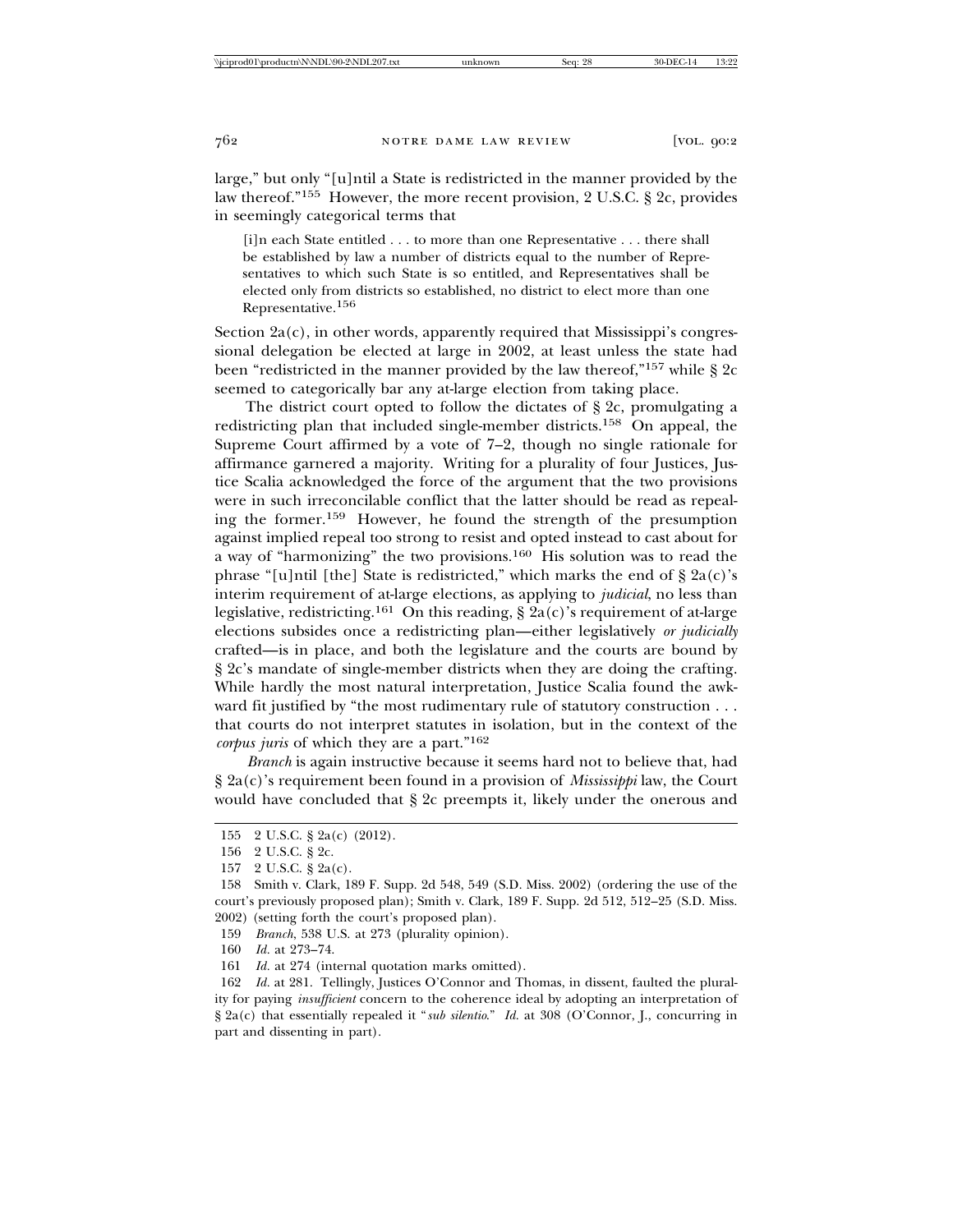rarely-met *impossibility* standard. Interpreted honestly, § 2a(c) requires that anyone authoritatively determining how a state's congressional delegation "shall be elected" be governed by its requirement of at-large elections. Similarly, § 2c sweepingly requires that single-member districts "shall be established." The candid conclusion seems to be that the district court faced two contradictory legal commands—order an at-large election, but do not do that—and was physically incapable of complying with both. Under the Court's current preemption jurisprudence, a state version of  $\S 2a(c)$  would almost certainly have to give way.163 And accordingly, this situation, shorn of any "mystic overtones"164 about the law "speak[ing] with one voice,"165 calls for implied repeal as well under any fidelity-grounded understanding of the doctrine.

#### IV. DISPLACEMENT

As with preemption and repeal, the authority of Congress to override judge-made federal common law is well established,<sup>166</sup> at least insofar as the judicially crafted norms are not constitutionally grounded.167 While the "general common law" of *Swift v. Tyson*168 fame was an assumed part of our

<sup>163</sup> It is revealing that Justice Stevens's concurrence, which was the only opinion to openly find implied repeal, also articulated an understanding of repeal doctrine much closer to preemption doctrine than it actually is. *See id.* at 285 & n.1 (Stevens, J., concurring).

<sup>164</sup> ALEXANDER M. BICKEL, THE LEAST DANGEROUS BRANCH 17 (1962).

<sup>165</sup> DWORKIN, *supra* note 8, at 165.

<sup>166</sup> City of Milwaukee v. Illinois (*Milwaukee II*), 451 U.S. 304, 313 (1981) ("We have always recognized that federal common law is 'subject to the paramount authority of Congress.'" (quoting New Jersey v. New York, 283 U.S. 336, 348 (1931))).

<sup>167</sup> It is widely recognized that many of the judicially crafted rules of decision that make up constitutional law are only loosely tethered to the text of the Constitution and can be called "interpretations" of the Constitution in only the most attenuated sense. One influential strand of the literature discusses these norms as "implementing" or "prophylactic" rules. *See, e.g.*, RICHARD H. FALLON, JR., IMPLEMENTING THE CONSTITUTION (2001); David A. Strauss, *The Ubiquity of Prophylactic Rules*, 55 U. CHI. L. REV. 190 (1988). Another group of scholars, writing from an originalist perspective, refers to roughly the same phenomenon as "construction," as distinguished from "interpretation." *See*, *e.g.*, Randy E. Barnett, *Interpretation and Construction*, 34 HARV. J.L. & PUB. POL'Y 65 (2011); Lawrence B. Solum, *The Interpretation-Construction Distinction*, 27 CONST. COMMENT. 95 (2010). Importantly, some scholars have suggested that this set of implementing rules or constructions is best conceptualized as a form of federal common law. *See* Thomas W. Merrill, *The Common Law Powers of Federal Courts*, 52 U. CHI. L. REV. 1, 6 (1985); Henry P. Monaghan, *The Supreme Court, 1974 Term—Foreword: Constitutional Common Law*, 89 HARV. L. REV. 1 (1975). And in a line of cases, the Court has indicated that these constitutionally grounded, judicially crafted rules of decision are not revisable by Congress. *See* Dickerson v. United States, 530 U.S. 428 (2000) (*Miranda* warnings); United States v. Morrison, 529 U.S. 598 (2000) (Equal Protection Clause doctrine); City of Boerne v. Flores, 521 U.S. 507 (1997) (Establishment Clause doctrine).

<sup>168 41</sup> U.S. (16 Pet.) 1 (1842).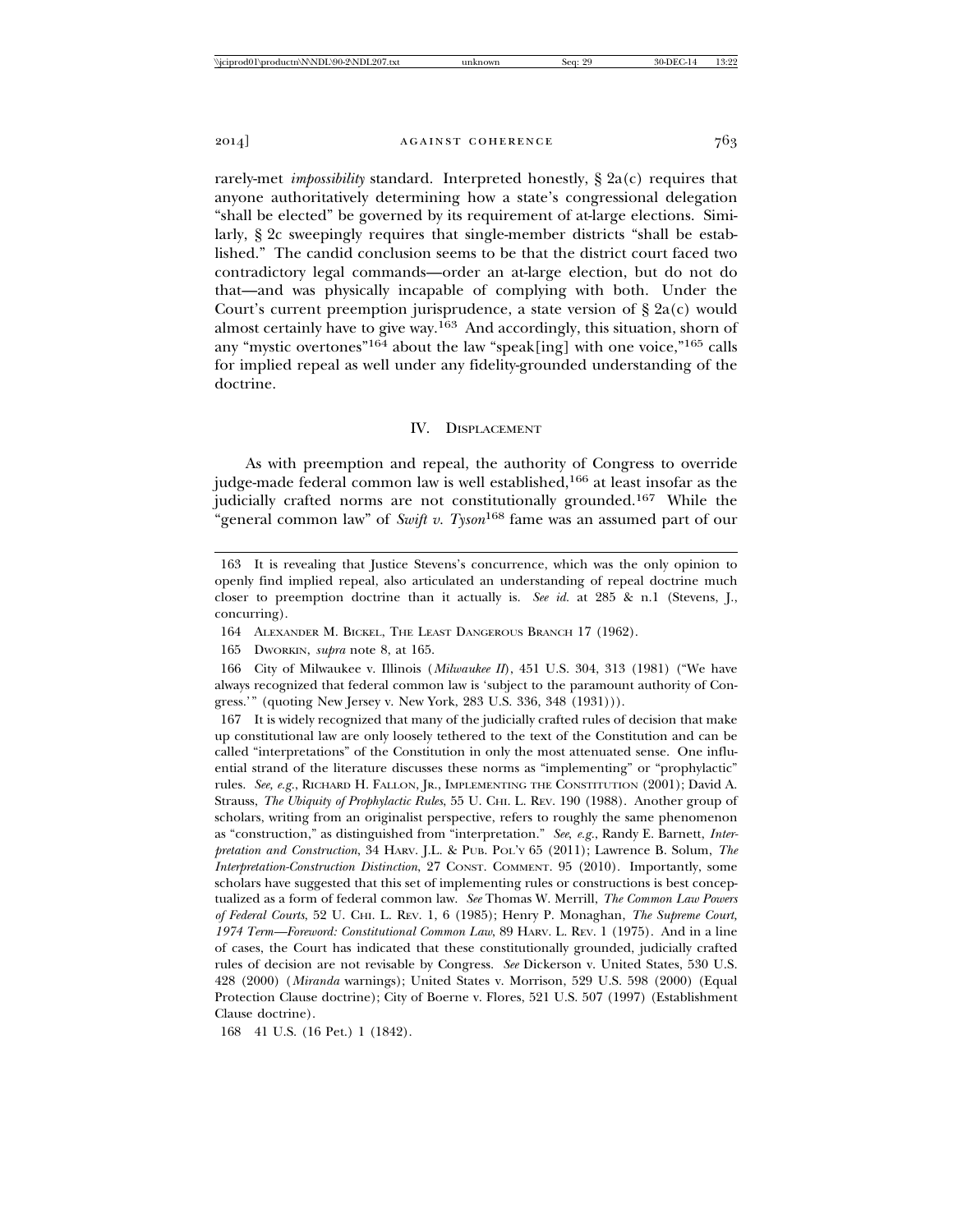legal system from the get-go, $169$  the existence of a truly "federal" common law—authoritative because traceable to the sovereignty of the United States and superior over state law under the Supremacy Clause—sparked debate from the beginning170 and was rejected, with respect to the common law of crimes, quite early on.171 And once the general common law was dispatched by *Erie Railroad Co. v. Tompkins*, 172 the tension between the patches of truly "federal" common law that survived and our constitutional structure was even more obvious.173 Recognizing these structural concerns, the Court has emphasized that the proper instances for exercise of federal common-law power are "few and restricted."174 Moreover, this tension would become truly intolerable were Congress deprived of the ability "to set matters right" should the courts "go too far off the desired beam."175 Accordingly, the

171 United States v. Hudson & Goodwin, 11 U.S. (7 Cranch) 32, 33–34 (1812) (holding that federal courts do not have the power to create common-law crimes based on structural considerations).

172 304 U.S. 64, 78 (1938).

173 *See* Bradford R. Clark, *Federal Common Law: A Structural Reinterpretation*, 144 U. PA. L. REV. 1245, 1255 (1996) ("*Erie* established the general rule—based on mutually reinforcing principles of federalism and separation of powers—that federal courts must apply the substantive law of the state in which they sit in the absence of positive federal law to the contrary. Federal common law appears to represent a departure from this rule."); Martha A. Field, *Sources of Law: The Scope of Federal Common Law*, 99 HARV. L. REV. 881, 885 (1986) ("The appropriate bounds for federal common law have always been unclear. Its very legitimacy seemed questioned in 1938 when Justice Brandeis announced for the Court in *Erie Railroad v. Tompkins* that '[t]here is no federal general common law.'" (alteration in original) (footnotes omitted) (quoting *Erie*, 304 U.S. at 78)).

174 *Milwaukee II*, 451 U.S. 304, 313 (1981) (quoting Wheeldin v. Wheeler, 373 U.S. 647, 651 (1963)).

175 Henry J. Friendly, *In Praise of* Erie*—And of the New Federal Common Law*, 39 N.Y.U. L. REV. 383, 419 (1964). One caveat is in order: some cases have suggested that, given the constitutionally prescribed role of Congress in approving interstate compacts, *see* U.S. CONST. art. I, § 10, cl. 3, Congress is without power to pass ordinary legislation on the subject of interstate disputes. *See* Kansas v. Colorado, 206 U.S. 46, 97 (1907) (raising this possibility). I am unconvinced that the Compact Clause carries this implication; and *Milwaukee II*, 451 U.S. at 304, stands at least for the sensible proposition that legislation pursuant to Congress's enumerated powers can displace a body of federal common law grounded, in part, in the Court's jurisdiction over interstate disputes. *See* Illinois v. City of Milwaukee (*Milwaukee I*), 406 U.S. 91, 105 (1972) (grounding federal common law of interstate air pollution in part on Article III's grant of original jurisdiction over disputes between states). Nonetheless, the sum of Congress's enumerated powers may be less extensive than the Court's jurisdiction over interstate disputes, entailing that some judgemade rules of decision would be beyond ordinary congressional control.

<sup>169</sup> *See* William A. Fletcher, *The General Common Law and Section 34 of the Judiciary Act of 1789: The Example of Marine Insurance*, 97 HARV. L. REV. 1513, 1515–21 (1984) ("[L]ong before *Swift*, federal courts employed the general common law as an important part of their working jurisprudence.").

<sup>170</sup> Stewart Jay, *Origins of Federal Common Law: Part One*, 133 U. PA. L. REV. 1003, 1039 (1985) ("Hostility to the invocation of common-law criminal jurisdiction by federal courts became increasingly acute as the decade of the 1790's unfolded.").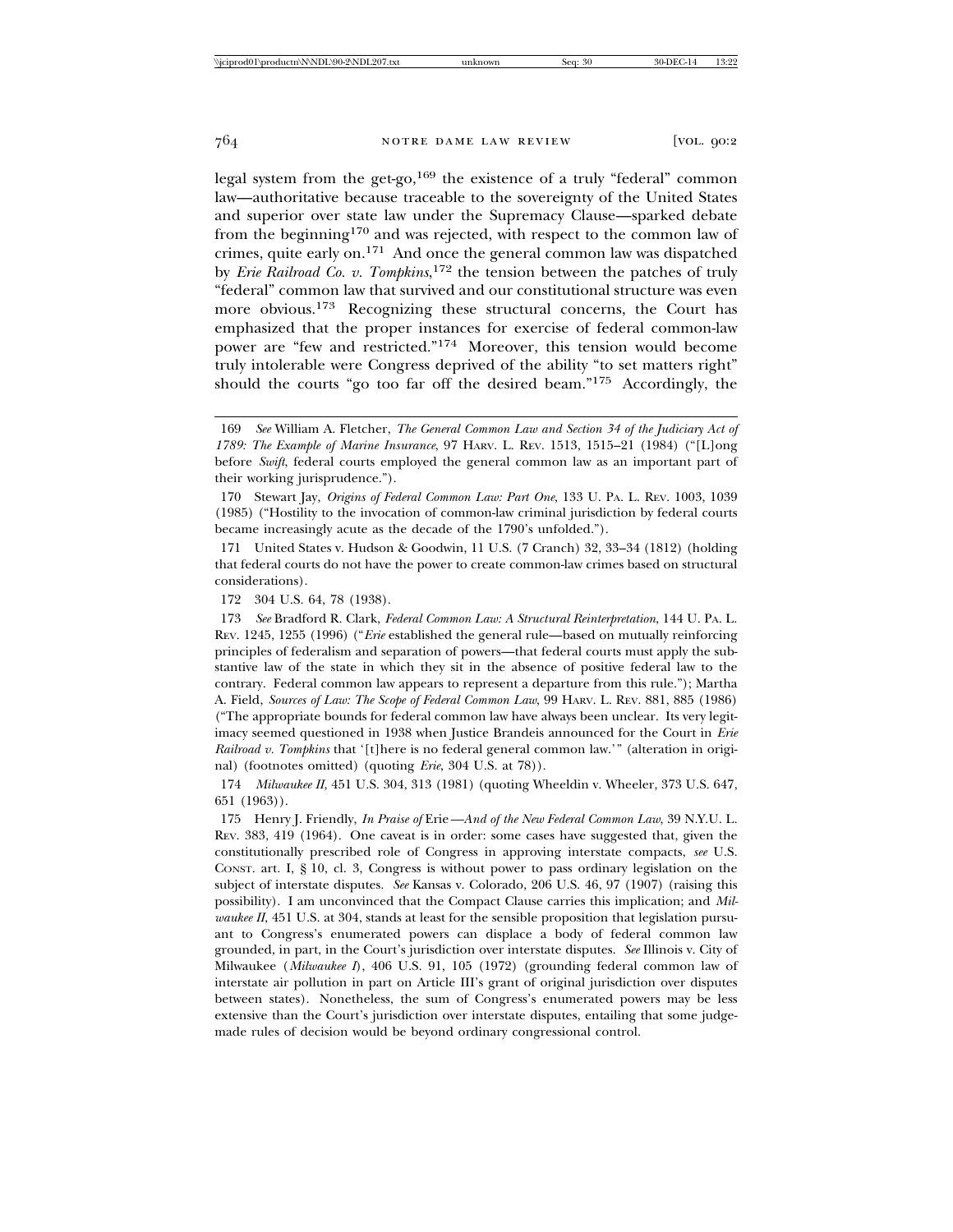Court has "always recognized that federal common law is 'subject to the paramount authority of Congress.'"<sup>176</sup>

Once again, it is important to note the structural similarity between displacement of federal common law, on the one hand, and preemption and repeal, on the other. In all three areas of supersession, we can now see, the structural authority relationship is the same: Congress has broad authority, within constitutional bounds, to supersede preexisting legal norms. And once again, it is also important to note that the standard that has come to govern displacement is different from the other two areas of supersession.

Courts will find that Congress has displaced preexisting federal common law whenever a federal statute "'speak[s] directly' to the question addressed by the common law."177 This standard is indeterminate, depending on how the phrase "speaks directly" is cashed out.178 In some cases, the Court has suggested that the standard is demanding, emphasizing the word "*directly*" by demanding that the statute in question has "spoken to a *particular* issue."179 Statements to this effect are isolated and scattered, however, and in its most recent pronouncement on the issue, *American Electric Power Co. v. Connecticut*, 180 the Court suggested a much more forgiving standard. Because federal common law is structurally disfavored, "[l]egislative displacement of federal common law does not require the 'same sort of evidence of a clear and manifest [congressional] purpose' demanded for preemption of state law."<sup>181</sup> Indeed, in an important earlier case, the Court noted that "[s]ince the States are represented in Congress but not in the federal courts, the very concerns about displacing . . . *state* law in the absence of clear intent actually suggest a willingness to find congressional displacement of *federal* common law."182

Read in this dominant way, the "speaks directly" test looks strikingly similar to a test for supersession we have already encountered: the early-nineteenth-century latent exclusivity version of preemption.183 While the Court's motivation in crafting this watered-down test for displacement is no doubt based at least in part on its nagging doubts about the very legitimacy of fed-

- 182 *Milwaukee II*, 451 U.S. at 317 n.9.
- 183 *See supra* text accompanying notes 71–78.

<sup>176</sup> *Milwaukee II*, 451 U.S. at 313 (quoting New Jersey v. New York, 283 U.S. 336, 348 (1931)).

<sup>177</sup> United States v. Texas, 507 U.S. 529, 534 (1993) (quoting Mobil Oil Corp. v. Higginbotham, 436 U.S. 618, 625 (1978)).

<sup>178</sup> *See* Thomas W. Merrill, *Global Warming as a Public Nuisance*, 30 COLUM. J. ENVTL. L. 293, 311–12 (2005) (discussing the "field displacement" theory and the "conflict displacement" theory).

<sup>179</sup> Cnty. of Oneida v. Oneida Indian Nation, 470 U.S. 226, 237 (1985) (alteration in original) (quoting *Milwaukee II*, 451 U.S. at 313, 315) (internal quotation marks omitted). Moreover, the Court occasionally references a "presumption favoring the retention of long-established and familiar principles" against "[s]tatutes which invade the common law" unless "a statutory purpose to the contrary is evident." *Texas*, 507 U.S. at 534 (quoting Isbrandtsen Co. v. Johnson, 343 U.S. 779, 783 (1952)) (internal quotation marks omitted). 180 131 S. Ct. 2527 (2011).

<sup>181</sup> *Id.* at 2537 (alteration in original) (quoting *Milwaukee II*, 451 U.S. at 317).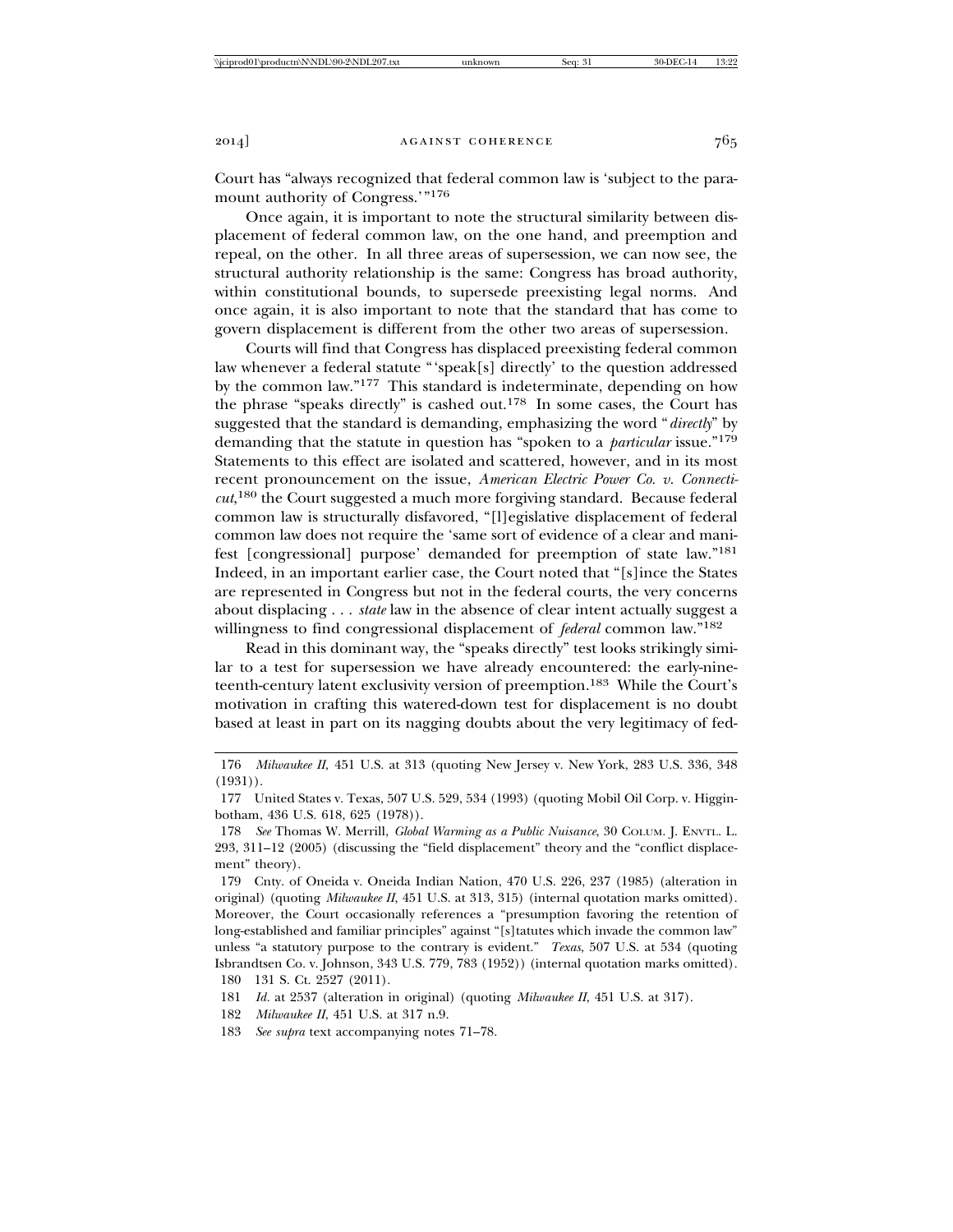eral common law,184 the test's similarity to latent-exclusivity preemption suggests that the coherence ideal is also at work. Indeed, a look at two illustrative cases reveals that the standards are alike not only in demanding much less than modern preemption before finding supersession, but also in grounding this relaxed standard on coherence concerns. In the area of federal common law, in other words, Courts have settled on the third strategy described in Part I: attempting to preserve coherence in a domain of concurrent power by assuming that any intervention by Congress in the domain automatically excludes all attempts by the subordinate authority (here, federal courts) to take parallel, even complementary, action.<sup>185</sup>

In 2011, the Supreme Court made headlines by reversing the Second Circuit's effort to propel federal courts into the business of regulating greenhouse gas emissions through the common law of nuisance.186 In *American Electric Power Co. v. Connecticut*, the Court held that Congress had taken the issue in hand by passing the Clean Air Act (CAA), leaving no room for a regime of judge-made public nuisance law regulating the same issue.187 The Court thus closed off a method of regulating interstate pollution that dated back to 1906188 and that advocates of increased environmental regulation had increasingly come to embrace.<sup>189</sup> In determining that the CAA displaced the federal common law of nuisance governing air pollution, the Court focused on the CAA's delegation of authority over air pollution to the Environmental Protection Agency (EPA).190 The EPA had yet to issue regulations governing greenhouse gas emissions, and Connecticut relied on that fact to argue against displacement.<sup>191</sup> Indeed, if the Court took an approach to displacement similar to its modern preemption jurisprudence, it is hard to see how, in the absence of any specific legislative or administrative treatment of the issue, the conflict would be direct enough to justify supersession. But the Court insisted that "the relevant question for purposes of displacement is 'whether the field has been occupied, not whether it has been occupied in a

<sup>184</sup> *See supra* text accompanying notes 166–76.

<sup>185</sup> *See supra* text accompanying notes 40–41.

<sup>186</sup> *See, e.g.*, Adam Liptak, *Justices Rebuff States on Utilities' Gas Emissions*, N.Y. TIMES, June 21, 2011, http://www.nytimes.com/2011/06/21/science/earth/21warming.html.

<sup>187</sup> Am. Elec. Power Co. v. Connecticut, 131 S. Ct. 2527, 2540 (2011); *see* RESTATEMENT (SECOND) OF TORTS § 821B (1979) ("A public nuisance is an unreasonable interference with a right common to the general public.").

<sup>188</sup> *See* Missouri v. Illinois, 200 U.S. 496 (1906) (deciding a water pollution dispute between St. Louis and Chicago); *see also* Georgia v. Tenn. Copper Co., 206 U.S. 230, 239 (1907) (holding that the discharge of "noxious gas" by a copper company located in Tennessee across the border into Georgia constituted a public nuisance).

<sup>189</sup> *See, e.g.*, David A. Grossman, *Warming Up to a Not-So-Radical Idea: Tort-Based Climate Change Litigation*, 28 COLUM. J. ENVTL. L. 1, 3 (2003) ("Given the increasing evidence connecting human use of fossil fuels to climate change, and perceiving a lack of meaningful political action to address global warming, environmental lawyers have begun exploring litigation strategies.").

<sup>190</sup> A delegation the Court had found in the CAA only four years earlier. *See* Massachusetts v. EPA, 549 U.S. 497, 532 (2007).

<sup>191</sup> *Am. Elec. Power Co.*, 131 S. Ct. at 2538.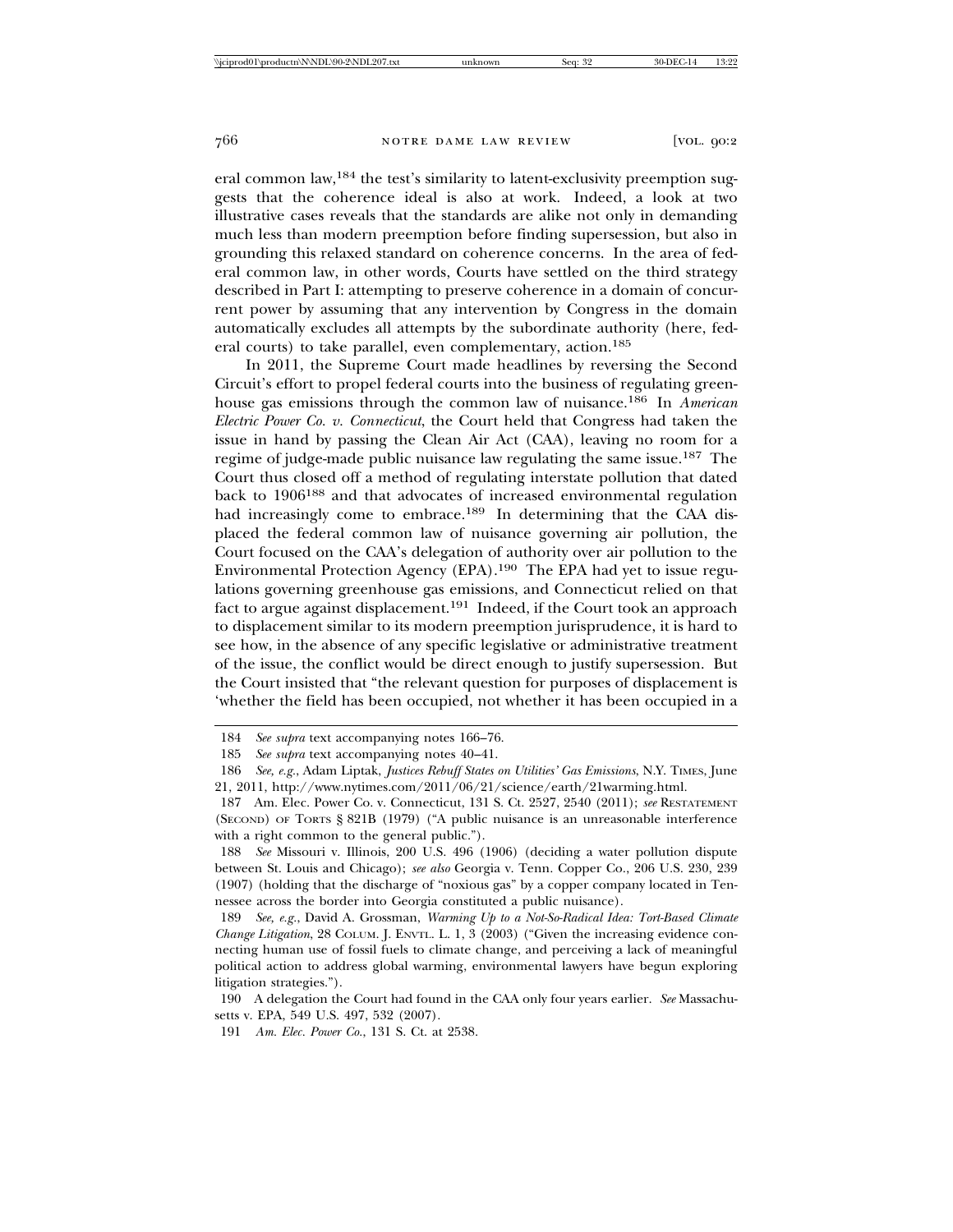particular manner.'"192 Indeed, the "critical point is that Congress delegated to EPA the decision whether and how to regulate carbon-dioxide emissions," and this "delegation is what displaces federal common law."193 By entrusting the "complex balancing" involved in determining "[t]he appropriate amount of regulation in any particular greenhouse gas-producing sector" through "informed assessment of competing interests" to an "expert agency,"194 Congress had simply left no room for the judicial branch to jigger with the finely balanced congressional scheme by creating "a parallel track"195 and "issuing ad hoc, case-by-case injunctions."196

*American Electric Power*'s reasoning is suggestive of the close kinship between the Court's "speaks directly" test for displacement and the latent exclusivity form of preemption it flirted with during the early twentieth century. With both standards, supersession is nearly automatic, triggered at the lightest congressional touch. And both standards are based on a desire for coherence. A case from admiralty law, perhaps the hoariest enclave of federal common law, further illustrates the point.

The law governing wrongful death actions for the estates of those who die at sea is a baroquely intricate tapestry that interweaves strands of both statutory and common law. In general, the individuals who might die at sea fall into two categories: true seamen, who are "member[s] of a ship's company,"197 and others—predominantly longshoreman—who, though not part of any ship's crew, work at sea. The law regarding true seamen is what concerns us here. Several different sources give seamen a wrongful death action in a variety of circumstances. First, the Death on the High Seas Act (DOHSA)198 provides a wrongful death action to any person whose death is caused by an action occurring on the "high seas," defined as "beyond a marine league from the shore of any State,"<sup>199</sup> in two circumstances: death caused by negligence<sup>200</sup> and death caused by the "unseaworthiness" of the  $vessel<sup>201</sup>$ —a strict-liability-like duty owed by shipowners to true seamen and longshoremen alike.202 For seamen who instead die *within* the territorial waters of a state, the Jones Act provides a wrongful death action, but only if

195 *Id.* at 2538.

197 Moragne v. States Marine Lines, Inc., 398 U.S. 375, 395 (1970).

199 *Id.* § 1.

200 *See id.* (providing a cause of action for "death . . . caused by . . . neglect").

201 *See* Kernan v. Am. Dredging Co., 355 U.S. 426, 430 n.4 (1958) (noting that a DOHSA action will lie for death caused by unseaworthiness).

202 *See* Seas Shipping Co. v. Sieracki, 328 U.S. 85, 96 (1946) (extending the duty of seaworthiness to longshoreman working onboard).

<sup>192</sup> *Id.* (quoting *Milwaukee II*, 451 U.S. 304, 324 (1981)).

<sup>193</sup> *Id.*

<sup>194</sup> *Id.* at 2539.

<sup>196</sup> *Id.* at 2539.

<sup>198</sup> Pub. L. No. 66-165, 41 Stat. 537 (1920) (codified as amended at 46 U.S.C. §§ 30301–30308 (2012)).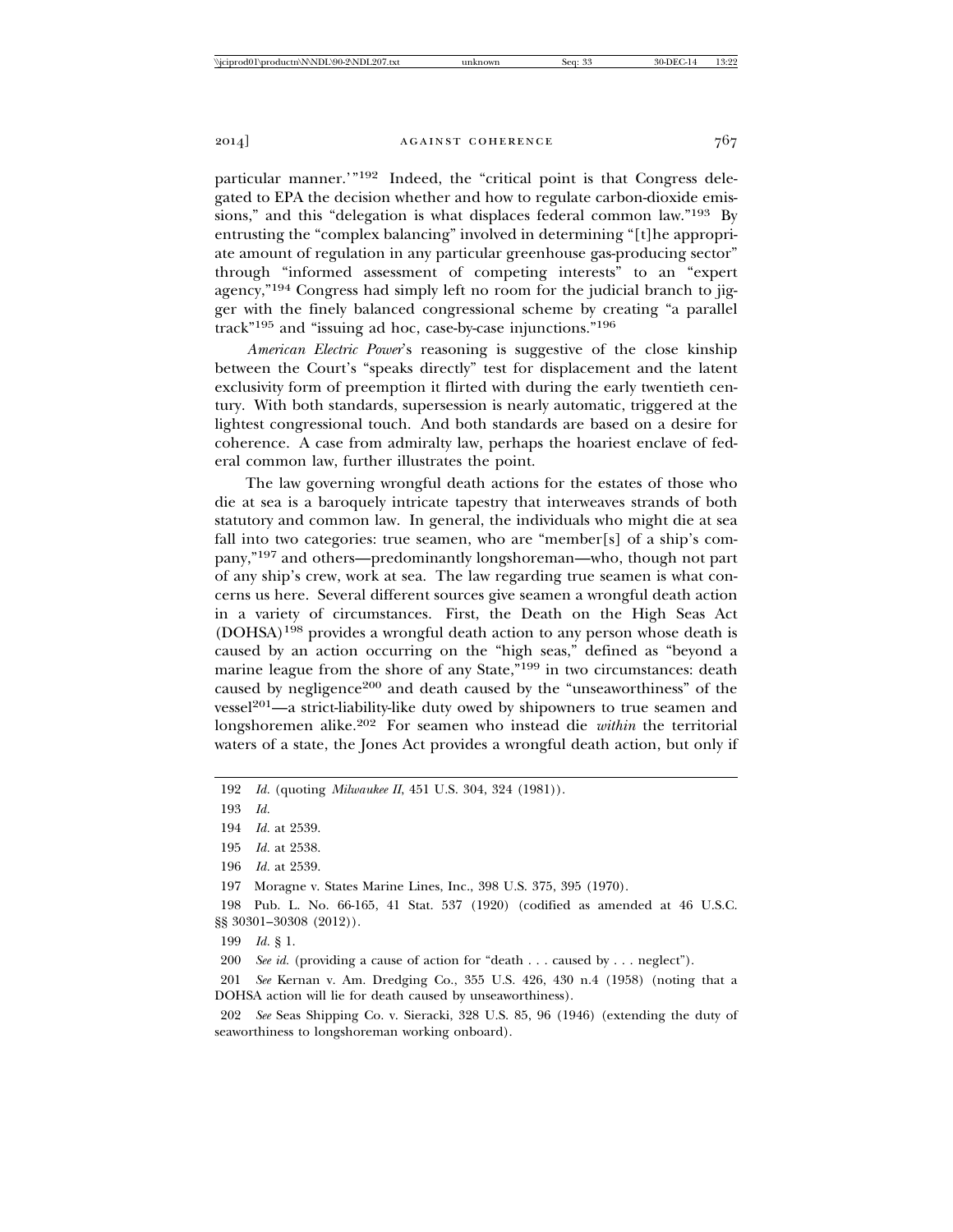the death was a result of the defendant's *negligence*. 203 This statutory patchwork thus fails to provide any death action sounding in *unseaworthiness* for a seaman whose death occurs within a state's territorial waters. In *Miles v. Apex Marine Corp.*, the Court filled this gap by creating, as a matter of federal common law, a wrongful death action for true seamen who die within territorial waters as a result of the vessel's unseaworthiness.204 But in *Miles*, the Court also faced the question of what remedy would be appropriate for this judgemade cause of action, and it is this part of the holding that is most interesting for our purposes.<sup>205</sup>

For actions under the Jones Act and DOHSA, the only available remedy is pecuniary damages—the traditional remedy in death actions at the time those statutes were passed.206 Many more recent wrongful death actions granted by state law, however, allow recovery of nonpecuniary damages,  $207$ and the Court in *Miles* had to decide whether its common-law death action for unseaworthiness should adopt this modern, more liberal remedy.<sup>208</sup> Based on coherence-grounded concerns that should by now sound familiar, the Court declined to do so. "We no longer live in an era when seamen and their loved ones must look primarily to the courts as a source of substantive legal protection," Justice O'Connor wrote for the Court, and "an admiralty court must be vigilant not to overstep the well-considered boundaries imposed by federal legislation."209 Though the Jones Act only "applies when a seaman has been killed as a result of negligence," the Court nevertheless felt that "[i]t would be inconsistent with our place in the constitutional scheme were we to sanction more expansive remedies in a judicially created cause of action in which liability is without fault than Congress has allowed in cases of death resulting from negligence."<sup>210</sup>

210 *Id.* at 32–33.

<sup>203</sup> Merchant Marine Act of 1920, ch. 250, § 33, 41 Stat. 988, 1007 (codified as amended at 46 U.S.C. § 30104). The Jones Act's cause of action applies to the death of a seaman that occurs on the high seas as well. *Id.*

<sup>204</sup> Miles v. Apex Marine Corp., 498 U.S. 19, 27–30, 37 (1990).

<sup>205</sup> *See id.* at 32–37.

<sup>206</sup> DOHSA's death action is limited on its face to recovery of "a fair compensation for the pecuniary loss sustained," 46 U.S.C. § 30303, which has been interpreted to exclude loss of society. *See, e.g.*, Middleton v. Luckenbach S.S. Co., 70 F.2d 326, 330 (2d Cir. 1934) ("There may be no allowance for loss of society and companionship."). The Jones Act wrongful death action has been interpreted as limited in the same way. *See, e.g.*, *Miles*, 498 U.S. at 32 ("There is no recovery for loss of society in a Jones Act wrongful death action."). 207 *See* STUART M. SPEISER & JAMES E. ROOKS, JR., RECOVERY FOR WRONGFUL DEATH § 6:9 (4th ed. 2005) (cataloging statutes).

<sup>208</sup> Indeed, in an earlier case dealing with a federal-common-law death action, sounding in unseaworthiness, for *longshoremen* injured within territorial waters, the Court *had* allowed nonpecuniary damages. *See* Sea-Land Servs., Inc. v. Gaudet, 414 U.S. 573, 587–88 (1974). But this particular death action was superseded by the 1972 amendments to the Longshoremen's and Harbor Workers' Compensation Act, Pub. L. No. 92-576, § 18(a), 86 Stat. 1251, 1263 (codified as amended at 33 U.S.C. § 905(b)).

<sup>209</sup> *Miles*, 498 U.S. at 27.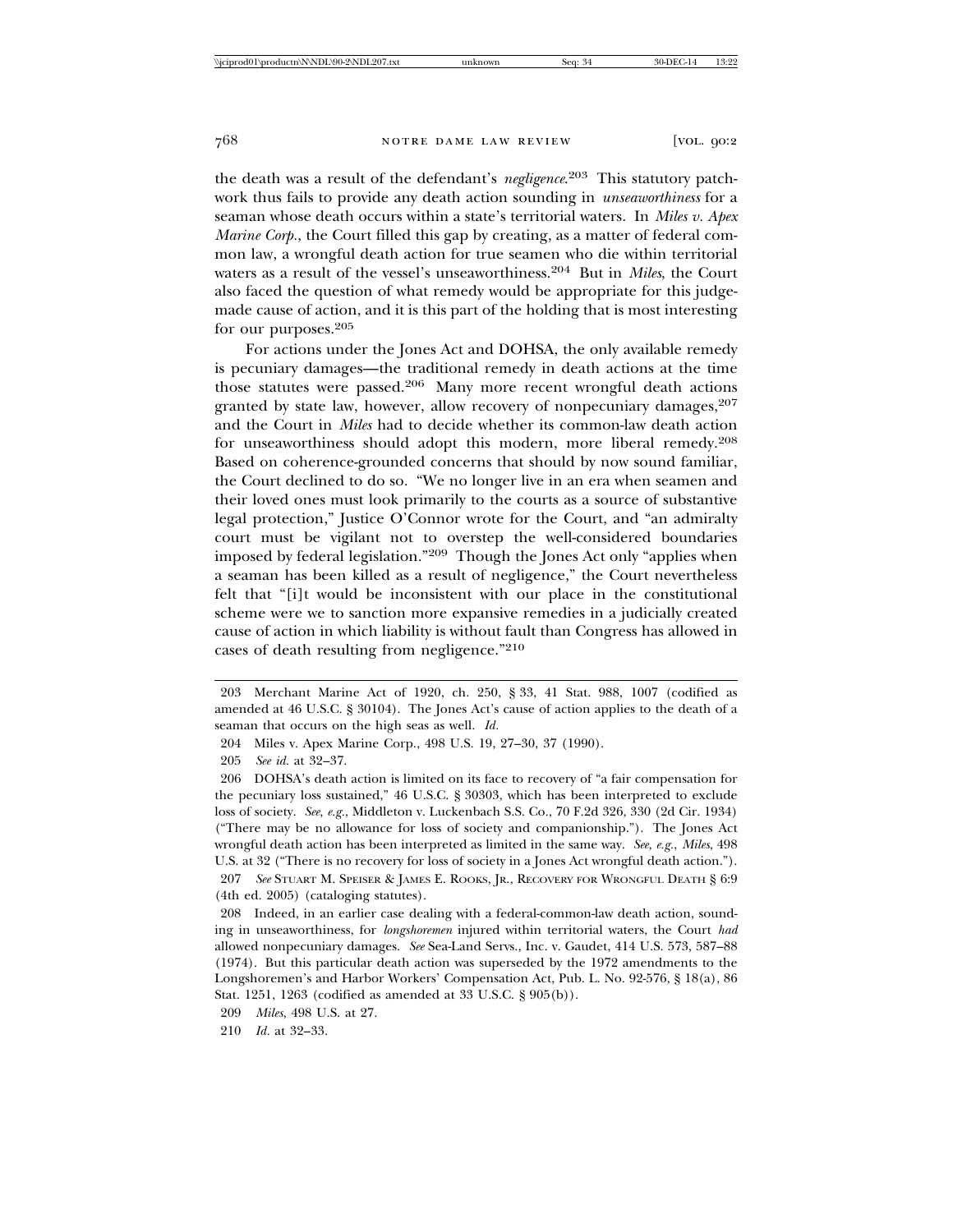Like *American Electric Power*, *Miles* is instructive for two reasons. First, it is unlikely that the Court would have found supersession had it used an approach parallel to its modern preemption framework. The unseaworthiness-based death action at issue in that case was entirely a creature of federal common law, and it is hard to see how providing more generous damages for this action either directly conflicts or poses an obstacle to Congress's decision to limit the remedy for DOHSA and Jones Act actions to pecuniary damages. Second, *Miles* demonstrates the centrality of coherence-based concerns to the Court's displacement doctrine. In stark parallel to the latent exclusivity preemption cases from the early twentieth century, the Court in *Miles* declined to intrude on the "uniform plan of maritime tort law Congress created in DOHSA and the Jones Act."211 Perhaps the only difference is that the Court traded a military metaphor for a nautical one. The "latent exclusivity" cases found automatic preemption where Congress "has occupied the field." In *Miles*, the Court noted: "We sail in occupied waters."<sup>212</sup>

# V. COHERENCE AND FIDELITY IN STATUTORY INTERPRETATION

In Part I, I described two models that might govern the question of supersession: the coherence model and the fidelity model. The balance of the Article, up until now, has worked to establish two things: first, that the Court's preemption, repeal, and displacement doctrines are importantly different from one another, and second, that this divergence is largely traceable to the tension between these two models. In this final Part, I adjudicate the dispute between coherence and fidelity; I ultimately declare fidelity the winner.

In Part I's discussion of the fidelity model,  $213$  I came to the following conclusion, important enough to bear repetition here. While the claim that fidelity-based reasons are the *exclusively legitimate* reasons for interpreting a statute one way rather than another is a strong claim which I do not mean to make, the faithful agent theory does seem to have one important advantage over alternative theories of the judicial role. The legitimacy of fidelity-based interpretation is deeply rooted enough to be safely assumed; the legitimacy of non-fidelity-based interpretation must be argued for. In light of this presumptive validity of fidelity-based interpretation, the question whether coherence is a sufficient justification for the divergence of repeal and displacement from the (fidelity-based) preemption framework is best answered in two steps.

First, it may be that we can reasonably understand the judicial commitment to coherence as consistent with—perhaps even the best way of further-

<sup>211</sup> *Id.* at 37; *cf. supra* note 78 (discussing N.Y. Cent. R.R. v. Winfield, 244 U.S. 147, 153 (1917)).

<sup>212</sup> *Miles*, 498 U.S. at 36.

<sup>213</sup> *See supra* Section I.C.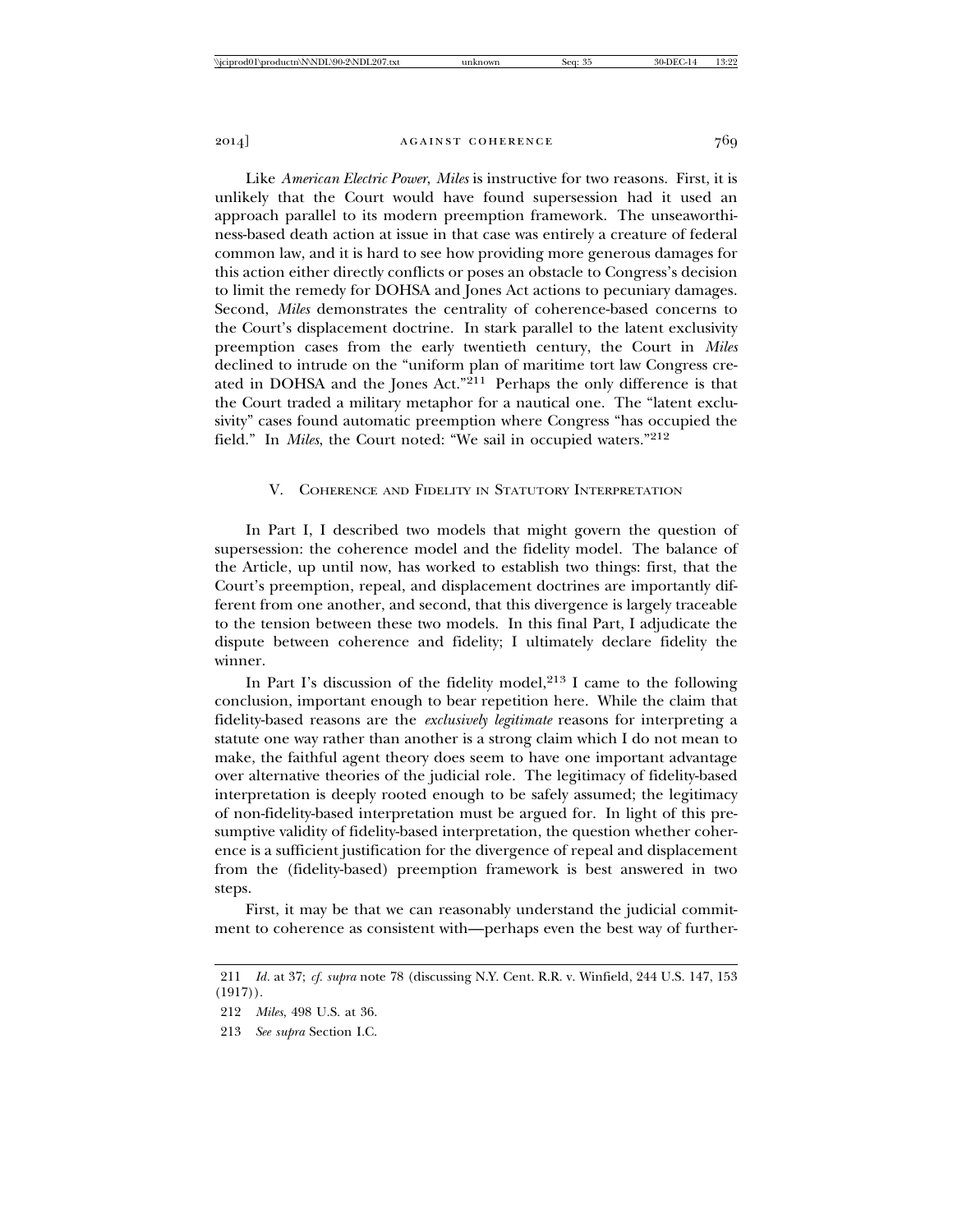ing—fidelity, as Dworkin, for one, argued with great feeling.<sup>214</sup> We can imagine two arguments along these lines: a direct argument and an indirect argument. Most directly, if all congressionally enacted law were *in fact* coherent, courts would accurately track congressional will by interpreting the law as coherent.215 Alternatively, and indirectly, even if the body of congressionally enacted law is not in fact coherent, we might think that Congress possesses a second-order desire for coherence.

Finally, if we cannot understand coherence and fidelity as consistent, we must face a more nakedly normative question: is coherence sufficiently attractive to justify non-fidelity-based interpretation? I consider each of these arguments in turn.

#### *A. Coherence as Fidelity*

1. The Direct Argument

Whatever the attractiveness of normative coherence in the abstract, several diverse strands of modern legal theory unite in indicating that we should not expect the output of our political branches to be coherent. Congress has the right to be incoherent, and we should expect the right to be frequently exercised. Moreover, while at least one of the reasons we should expect legislative incoherence has, like the word itself, a negative connotation, other reasons are traceable to the deliberate choices embedded in our constitutional structure, choices which themselves further important and attractive values.

All of the reasons to doubt that the legislature's total output will be coherent are ultimately bottomed on what John Rawls called "the fact of reasonable pluralism," that a diversity of "conflicting and irreconcilable," yet still "reasonable comprehensive religious, philosophical, and moral doctrines . . . is a permanent feature of the public culture of democracy."216 This fundamental disagreement over correct value choices is part of what Jeremy Waldron calls the circumstances of politics: "[W]e find ourselves living and acting alongside those with whom we do not share a view about justice, rights or political morality."217 Nevertheless, citizens also frequently desire to "act together in some common concern even though they disagree among themselves what exactly is to be done."218 In our constitutional system, the most prominent way of resolving such disagreement is to elect representatives who

216 RAWLS, *supra* note 13, at 36.

<sup>214</sup> DWORKIN, *supra* note 8, at 313–54; Ronald Dworkin, *The Arduous Virtue of Fidelity: Originalism, Scalia, Tribe, and Nerve*, 65 FORDHAM L. REV. 1249 (1997).

<sup>215</sup> I confine the scope of the direct argument to congressionally enacted law (therefore limiting its relevance for this Article to the area of repeal); but if the argument fails with respect to this subset of legal rules, it clearly fails with respect to the broader set (including state-enacted and federal judge-made rules) as well.

<sup>217</sup> JEREMY WALDRON, LAW AND DISAGREEMENT 105 (1999). Waldron thus extends Rawls's fact of reasonable pluralism to encompass reasonable disagreement over the "right," and justice, as well as disagreement over the "good." *See id.* at 105–06, 149–63. 218 *Id.* at 102.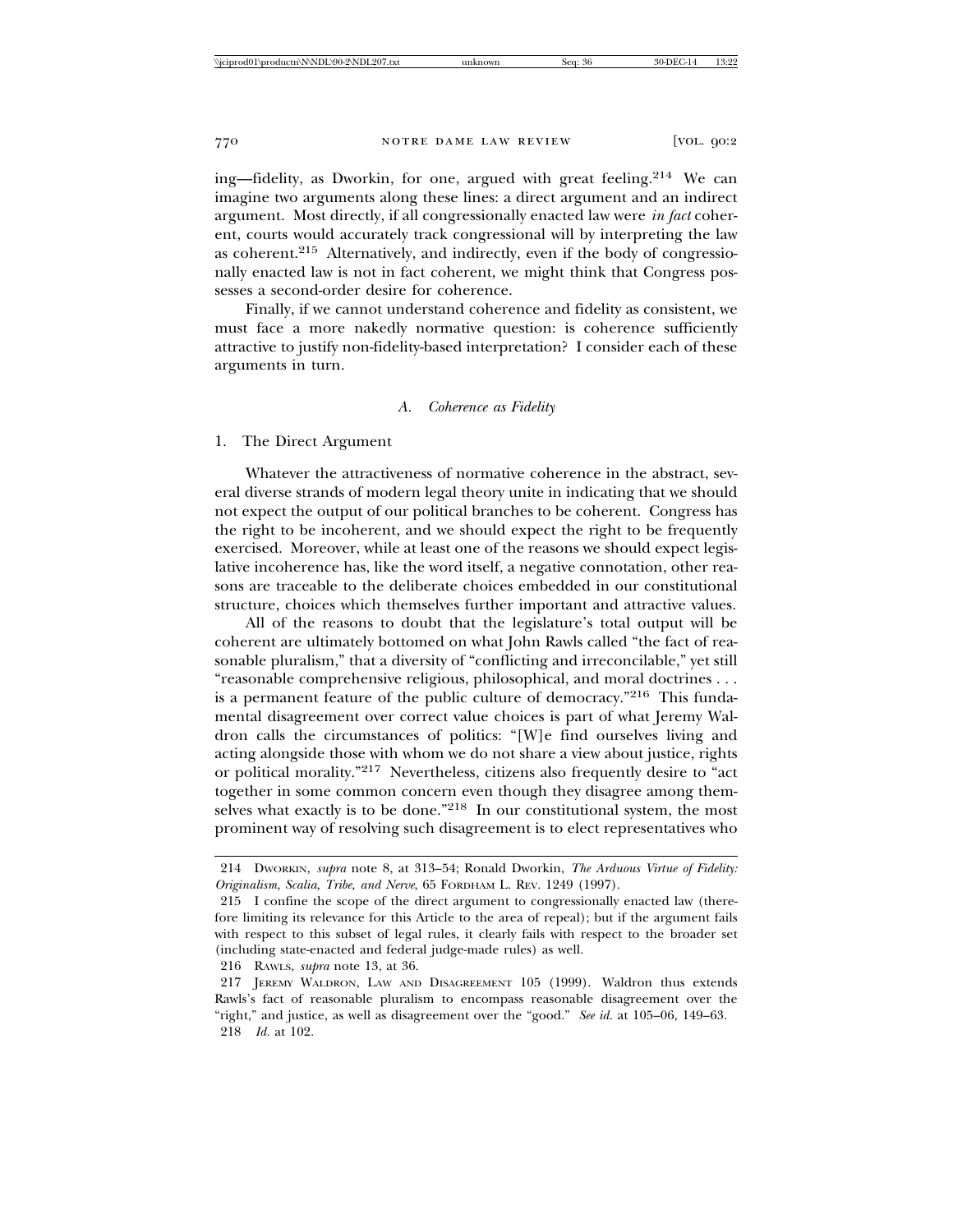then assemble and choose an authoritative course of action by majority vote.219 The body of legislation deserves our respect because of "its emergence, under specified procedures, as a '*unum*' out of a plurality of ideas, concerns, and proposals."220 But a closer look at this process by which our legislation is crafted provides cause for skepticism about the coherence ideal.

The most discouraging form of skepticism finds voice in Arrovian social choice theory. According to Kenneth Arrow's impossibility theorem, any method of collective choice that meets certain plausible constraints $221$  will be unable to guarantee a transitive collective ranking of preferences.<sup>222</sup> A simple example helps to illustrate: imagine that three legislators, *A*, *B*, and *C*, are tasked with choosing between three options, *x*, *y*, and *z*, by majority vote. *A* prefers *x* to *y* to *z*, *B* prefers *y* to *z* to *x*, and *C* prefers *z* to *x* to *y*. The legislature first votes *x* against *y*, and *x* prevails by a 2–1 vote. Next, they vote the victor, *x*, against *z*; *z* defeats  $x$  2–1. But if the legislature then decides to resurrect *y* and see how it fares against *z*, *y* beats *z* 2–1. So while the body as a whole prefers *z* to *x* and *x* to *y*, it also prefers *y* to *z*. The collective ranking of preferences is intransitive.

The implications of this intransitivity for the coherence ideal are fatal. Normative coherence demands that the body of legal rules to which it applies function harmoniously to advance a single, consistent ranking of values.<sup>223</sup> The ranking, to *be* a ranking, must be transitive.<sup>224</sup> Arrow's theorem shows that a legislature is perpetually at risk of failing to meet this constraint. In our simplified example above, the legislature's choice between *x*, *y*, and *z* will be determined by the agenda: whoever dictates the order in which the votes occur and the point at which voting stops in fact dictates the legislature's choice.225 This means that a series of legislative choices between *x*, *y*, and *z* made by the same legislators, but following different procedural pathways, will result in different, inconsistent rankings of the three values. Where these conditions hold, coherence is conceptually impossible.

Do the conditions contemplated by Arrow's theorem hold often? There is some debate, here, prompted by the fact that we simply do not see legislatures exhibiting this type of irrationality all that frequently.226 One condition necessary for Arrow's theorem to apply—the existence of different

<sup>219</sup> This description is of course highly stylized, but the additional complexities do nothing to take away from the basic thrust of the argument.

<sup>220</sup> WALDRON, *supra* note 217, at 144.

<sup>221</sup> *See* KENNETH J. ARROW, SOCIAL CHOICE AND INDIVIDUAL VALUES 22–33 (2d ed. 1963). For an influential summary of the constraints, see AMARTYA K. SEN, COLLECTIVE CHOICE AND SOCIAL WELFARE 167–69 (1970).

<sup>222</sup> ARROW, *supra* note 221.

<sup>223</sup> *See supra* text accompanying notes 32–37.

<sup>224</sup> ARROW, *supra* note 221, at 11–14; HURLEY, *supra* note 34, at 256–60.

<sup>225</sup> DANIEL A. FARBER & PHILIP P. FRICKEY, LAW AND PUBLIC CHOICE 39–40 (1991); Rich-

ard H. Pildes & Elizabeth S. Anderson, *Slinging Arrows at Democracy: Social Choice Theory, Value Pluralism, and Democratic Politics*, 90 COLUM. L. REV. 2121, 2137–38 (1990).

<sup>226</sup> *See* FARBER & FRICKEY, *supra* note 225, at 47–55 (discussing empirical studies showing a lack of legislative disequilibrium).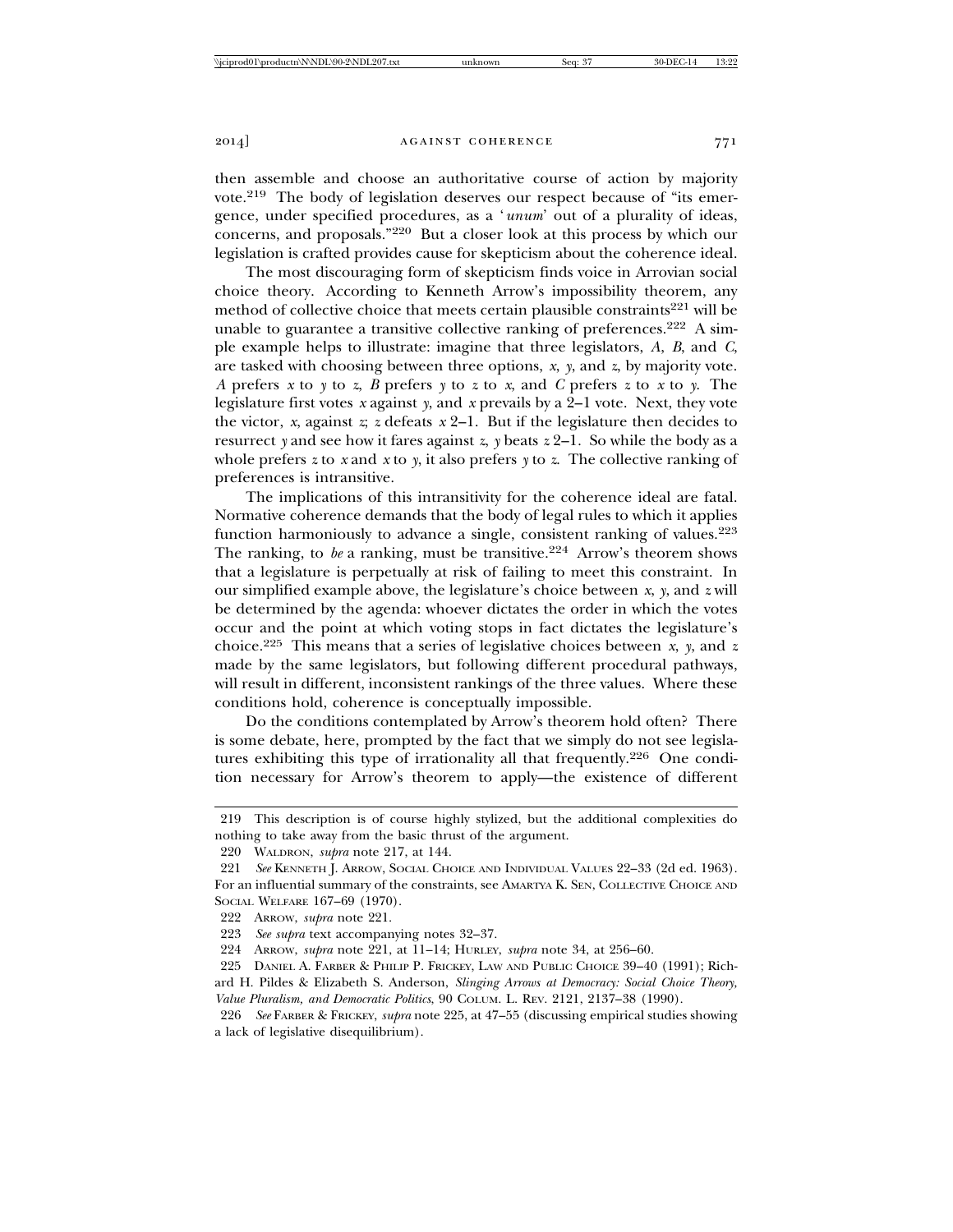legislators holding divergent, inconsistent value rankings—we can be confident holds, given the circumstances of politics.<sup>227</sup> But another condition that the legislators' rankings line up in the particular array exhibited by our simplified example—may hold less frequently.228 And the opaque, reticular legislative structures which legislation must navigate might work fairly well at inducing equilibrium.229 So while Arrow's theorem should certainly put us on our guard for pockets of incoherence, perhaps there is no reason to expect the widespread irrationality and chaos that Arrovian social choice theory at first might lead us to fear.

Arrow's impossibility theorem poses such a stark challenge to the coherence ideal because it suggests that even where legislators holding different fundamental value rankings are *deeply committed* to collective action in pursuit of whatever values are selected by majority vote, the conceptual nature of collective choice makes impossible any guarantee that the resulting value choices will be coherent. Arrovian social choice theory gives off a disheartening aura, or at least a certain "'eat your spinach' quality."230 If the widespread occurrence of Arrovian cycling were our sole reason for concluding that fidelity to the legislature is inconsistent with the coherence ideal, this might do no more than incline us to re-think fidelity.231 But even where the conditions contemplated by Arrow's theorem do not hold, and transitive collective choices are accordingly possible, there are far more benign reasons for concluding that the legislative output will not exhibit coherence.

To see why, return to the fact of pluralism: our society is composed of many diverse citizens and groups with divergent rankings of basic values. If the representative system is doing its job, this implies that the legislature, too, will be comprised of members with differing and inconsistent value rankings. Even where Arrovian disequilibrium does not hold and these inconsistent preferences are arrayed in such a way as to permit a stable, all-or-nothing majority vote on a controversial proposal, the only possible or sensible way to proceed will probably not be in this winner-take-all fashion. Instead, one of the most important contributions of positive political theory—a line of political science scholarship concerned with the strategic interaction of political institutions and actors—is to remind us that the proponents of legislation will very often have to make considerable concessions to the other side in order

<sup>227</sup> *See supra* text accompanying notes 216–22.

<sup>228</sup> *See* FARBER & FRICKEY, *supra* note 225, at 48–49 (discussing single-peaked preferences); HURLEY, *supra* note 34, at 254–56 (same).

<sup>229</sup> *See* FARBER & FRICKEY, *supra* note 225, at 49–50 (discussing structure-induced equilibrium); Kenneth A. Shepsle, *Institutional Arrangements and Equilibrium in Multidimensional Voting Models*, 23 AM. J. POL. SCI. 27 (1979) (same). For some reservations about this tack, see William H. Riker, *Implications from the Disequilibrium of Majority Rule for the Study of Institutions*, 74 AM. POL. SCI. REV. 432 (1980).

<sup>230</sup> Manning, *Second-Generation Textualism*, *supra* note 48, at 1289.

<sup>231</sup> *See* John David Ohlendorf, *Textualism and the Problem of Scrivener's Error*, 64 ME. L. REV. 119, 125 (2011) (noting this danger).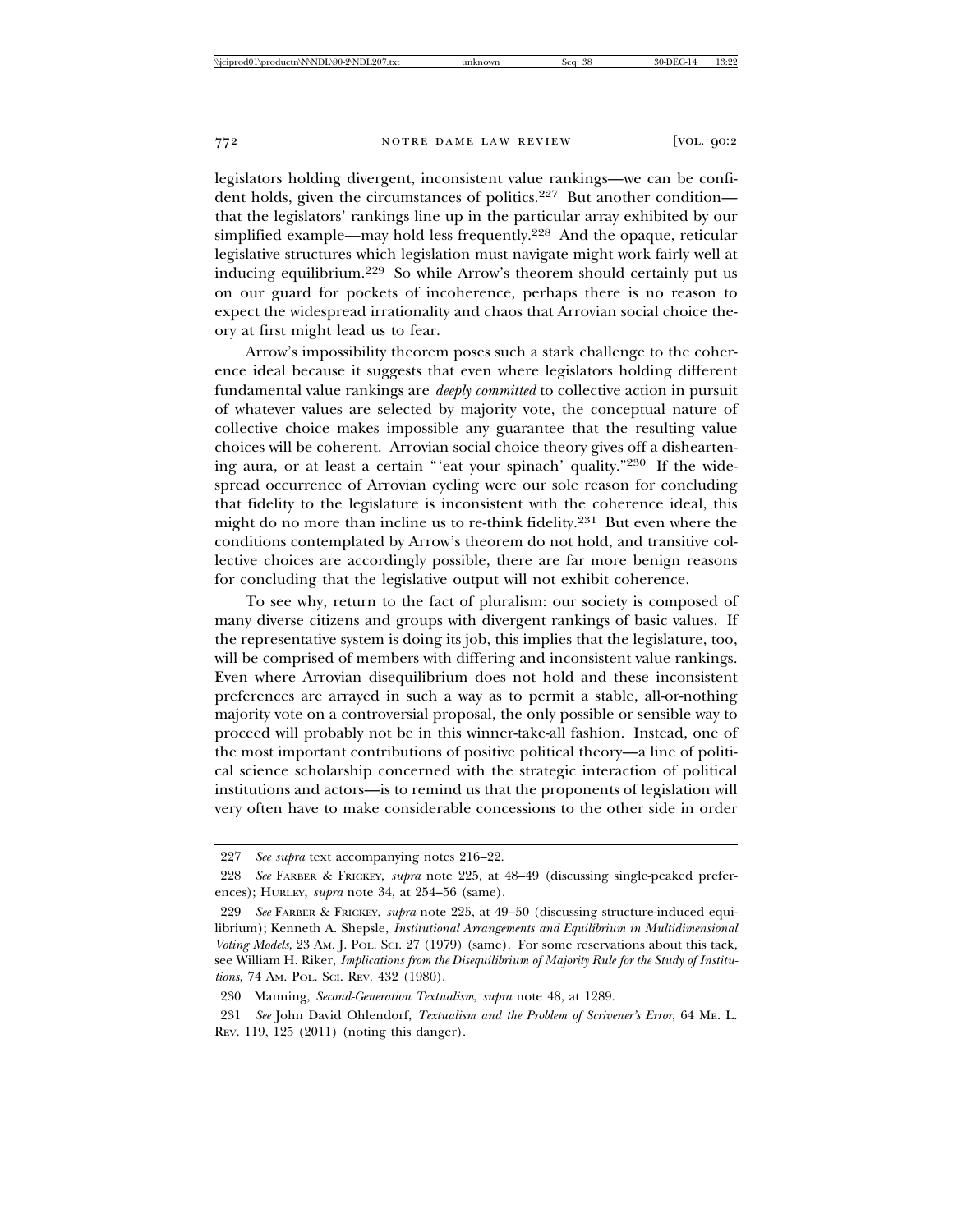to assemble a coalition sufficiently strong to pass the legislation.<sup>232</sup> These concessions *may* simply take the form of a diminution in the strength of the proposed legislation (lighter restrictions on the emission of pollutants than the ardent environmentalists would prefer, say). In that case, the final compromise bill may retain a significant degree of coherence. However, compromise often takes alternative forms far more threatening to the coherence ideal.

In order to attract sufficient legislators into the coalition or to get the proposal through certain veto-gates, the proponents of the legislation might have to include provisions that are quite jarring.<sup>233</sup> For example, Dean Rodriguez and Professor Weingast, in their insightful account of the Civil Rights Act of 1964, chronicle how the necessity of gaining the support of northern congressional Republicans led proponents of the civil rights legislation to include amendments that, inter alia, exempted de facto school segregation in the North from the scope of the bill, exempted union seniority systems, and exempted employers of seasonal agricultural workers.234 Similarly, ardent supporters of legislation might have to fold unrelated goodies for influential special interest groups into the final package to attract sufficient support<sup>235</sup> (the famed "'Cornhusker Kickback'" proposed during the debate over the Affordable Care Act leaps to mind).236 And the inclusion of exceptions or kickbacks is likely to render even (perhaps especially) the most ambi-

<sup>232</sup> *See* BARBARA SINCLAIR, UNORTHODOX LAWMAKING 9–56, 218–26 (2d ed. 2000) (describing the complex procedural obstacle course through which modern legislation must pass); McNollgast, *Positive Canons: The Role of Legislative Bargains in Statutory Interpreta*tion, 80 GEO. L.J. 705, 711-12 (1992) ("[I]f statutory interpretation is guided by the principle of honoring the spirit of the legislative bargain, it must not focus only on the preferences of the ardent supporters, but also *on the accommodations that were necessary to gain the support of the moderates*."); Daniel B. Rodriguez & Barry R. Weingast, *The Paradox of Expansionist Statutory Interpretations*, 101 NW. U. L. REV. 1207, 1212–23 (2007) (noting that "passage of legislation usually involves legislative bargaining among ardent supporters and moderates to assure, in the end, sufficient assent"). "McNollgast," a frequent author in the positive political theory literature, is a collective pseudonym for the frequent coauthors Mathew McCubbins, Roger Noll, and Barry Weingast.

<sup>233</sup> *See* Miriam R. Jorgensen & Kenneth A. Shepsle, *A Comment on the Positive Canons Project*, LAW & CONTEMP. PROBS., Winter/Spring 1994, at 43, 44–46 (describing the conditions under which an enacting coalition might "write[ ] *both A* and *B* [two contradictory approaches] into the statute as separate titles, even though the factions fully anticipate that circumstances might arise in which *A* stands in contradiction to *B*").

<sup>234</sup> Daniel B. Rodriguez & Barry R. Weingast, *The Positive Political Theory of Legislative History: New Perspectives on the 1964 Civil Rights Act and Its Interpretation*, 151 U. PA. L. REV. 1417, 1487–98 (2003). A briefer discussion by the same authors of the 1969 National Environmental Policy Act reveals a similar process of finely tuned compromise. Rodriguez & Weingast, *supra* note 232, at 1242–48.

<sup>235</sup> *See* ESKRIDGE, JR. ET AL., *supra* note 44, at 83–99 (discussing interest group theory); Jonathan R. Macey, *Promoting Public-Regarding Legislation Through Statutory Interpretation: An Interest Group Model*, 86 COLUM. L. REV. 223, 227–33 (1986) (same).

<sup>236</sup> Chris Frates, *Payoffs for States Get Harry Reid to 60 Votes*, POLITICO (Dec. 19, 2009, 7:56 PM), http://www.politico.com/news/stories/1209/30815.html.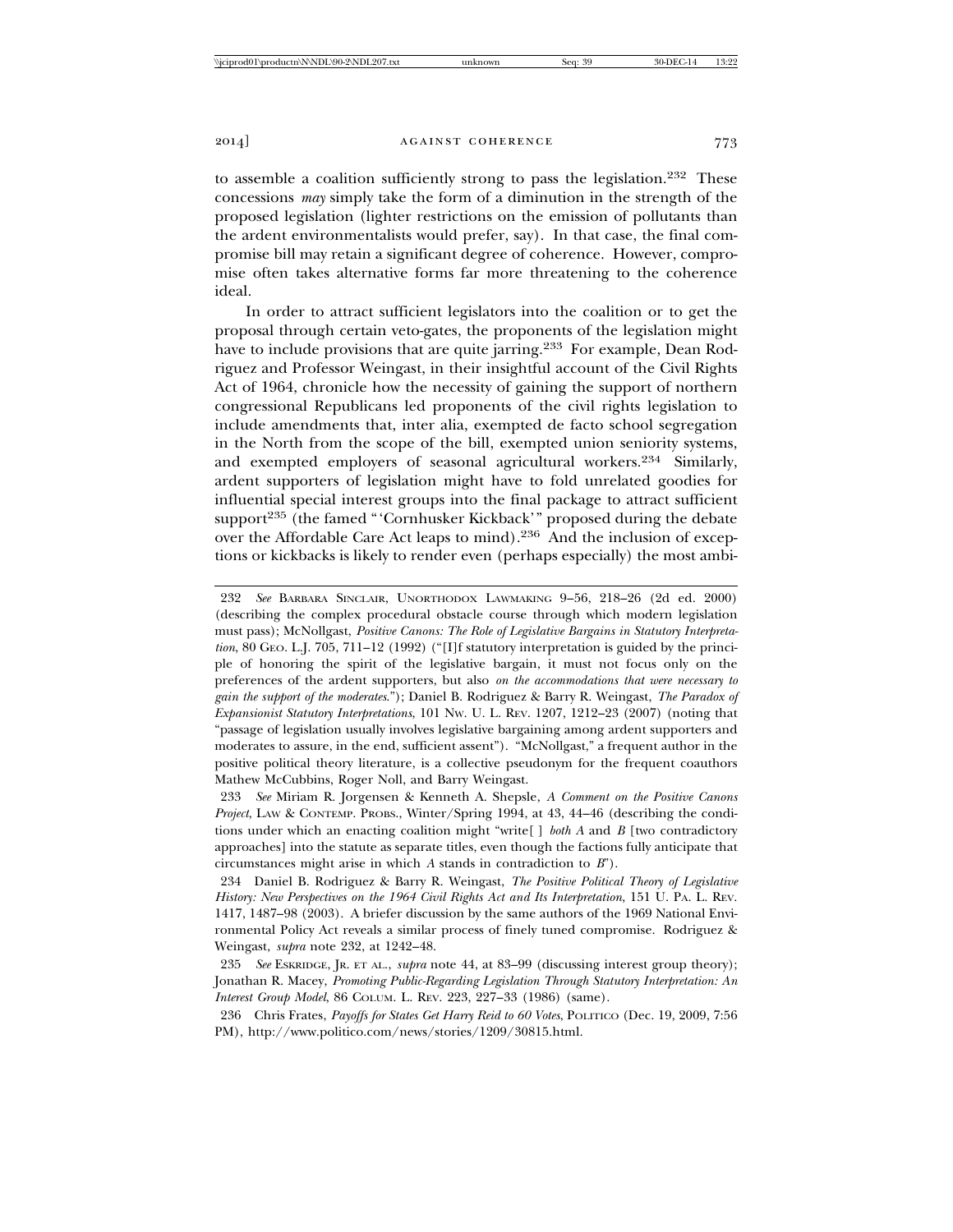tious and public-regarding legislation ultimately incoherent, in the sense discussed above, in manifold ways.<sup>237</sup>

An alternative way of achieving compromise in the face of dissensus is through the use of what Cass Sunstein has called "incompletely theorized agreements."238 Since "[l]egal institutions are composed of many people" who must choose a collective course of action in the face of "sharp and often intractable disagreements on basic principle,"239—because, in other words, of the circumstances of politics and the fact of reasonable pluralism<sup>240</sup> those institutions will frequently reach agreements that are "incompletely theorized" in one of three senses. First, parties to an agreement may accept some general principle but differ on its application in concrete cases.<sup>241</sup> Second, groups may agree on a "mid-level principle" but differ on both the "general theory that accounts for it" and the "outcomes in particular cases."<sup>242</sup> And third, the parties may agree on "particular outcomes," but reach no agreement on higher-level principles or theories.<sup>243</sup>

Sunstein's incompletely theorized agreements are tightly related to a strategy that legislative observers identified long ago: choosing to employ vague terminology or "essentially contested concepts"244 to reach a bargain at a situated, particular level of generality while avoiding the need to form a comprehensive agreement that runs all the way up to a definitive ranking of basic values and all the way down to a specification of all particular outcomes.245 To faithfully understand a series of legislative compromises that may well reflect under-determinate or incompletely theorized agreements we must attend to the particularity of the agreements that were reached, without attempting to superimpose on the set of agreements a coherent, collective ranking of values that simply did not exist.<sup>246</sup>

- 241 Sunstein, *supra* note 238, at 1739.
- 242 *Id.*
- 243 *Id.* at 1740.

<sup>237</sup> *See* William W. Buzbee, *The One-Congress Fiction in Statutory Interpretation*, 149 U. PA. L. REV. 171, 204–19 (2000) (arguing that positive political theory insights into the process of legislative compromise undermine any treatment of Congress as "a single natural person . . . of superhuman omniscience and consistency of style" even assuming "a highly unrealistic static political environment").

<sup>238</sup> Cass R. Sunstein, *Incompletely Theorized Agreements*, 108 HARV. L. REV. 1733 (1995). 239 *Id.* at 1734.

<sup>240</sup> *See supra* text accompanying notes 216–20.

<sup>244</sup> An essentially contested concept is one that embodies at least two separable senses, which flow from differing, overarching theories or "conceptions" of what the best understanding of the concept itself is. *See* W.B. Gallie, *Essentially Contested Concepts*, 56 PROC. ARISTOTELIAN SOC'Y 167, 171–72 (1956).

<sup>245</sup> *See* Joseph A. Grundfest & A.C. Pritchard, *Statutes with Multiple Personality Disorders: The Value of Ambiguity in Statutory Design and Interpretation*, 54 STAN. L. REV. 627, 640–42 (2002) ("Ambiguity can . . . be the result of a need to compromise in order to accumulate a majority (or veto-proof supermajority) in support of legislative action."); Nourse, *supra* note 48, at 1128–34 (discussing "structure-induced ambiguity").

<sup>246</sup> *See* Sunstein, *supra* note 238, at 1742 ("Incompletely theorized agreements . . . do not try to rationalize the law by showing how an outcome in one case fits coherently with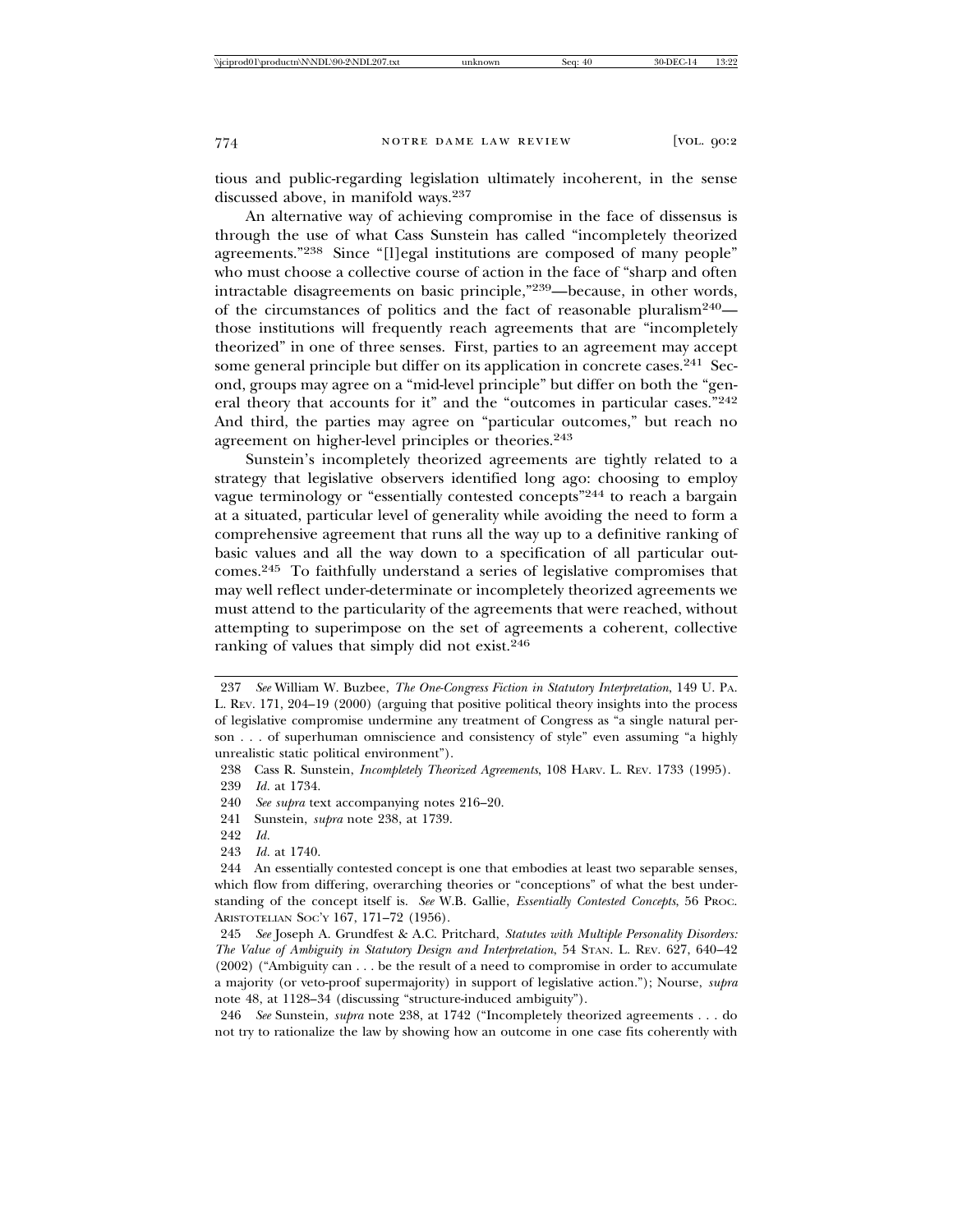Moreover, our discussion of all of these ways in which legislative compromise undercuts the coherence ideal has been operating on the simplifying assumption that the relevant legal rules were all passed by a single, static legislature. But, of course, the corpus juris as a whole is *not* the product of a single legislature. The work product of any single group of lawmakers makes up only a tiny percentage of the body of legal rules as a whole. The bulk of this larger body was passed by political actors who long ago "folded up [their] papers and joined [their] friends at the country club or in the cemetery."247 The body of federal law is composed largely of sediment. How realistic is it to expect to find harmony of basic purpose among the legal rules crafted by this temporally diverse group of lawmakers?<sup>248</sup>

Finally, while the discussion so far has assumed that the only obstacle to global normative coherence is the existence of divergent *rankings* of basic values, an even more fundamental challenge to the coherence ideal questions the intelligibility of ranking basic values to begin with. Recent scholarship in meta-ethics has raised the possibility that our most basic values may be not only irreducibly plural, but *incommensurable* as well. Two values are incommensurable if neither is "better than the other" and they are not of equal value.249 Many of the choices we make in life involve *ranking* two different options against each other or *calculating* which option is best overall. But with incommensurable values, the concepts of ranking and calculating do not seem to intelligibly apply. What sense is there in trying "to sum together the size of this page, the number six, and the mass of this book,"<sup>250</sup> or endeavoring to determine "whether a particular line is longer than a particular rock is heavy."251 The incommensurability thesis holds that the same

particular outcomes in the full range of other cases . . . . [T]hey do not try for global coherence.").

<sup>247</sup> Charles P. Curtis, *A Better Theory of Legal Interpretation*, 3 VAND. L. REV. 407, 415 (1950).

<sup>248</sup> Buzbee, *supra* note 237, at 204 ("[T]he regular congressional and presidential elections and changing committee membership ensure ever-changing political dynamics.").

<sup>249</sup> JOSEPH RAZ, THE MORALITY OF FREEDOM 322 (1986). Some scholars draw a perspicacious distinction between "incommensurability" which is the inability to rank two values on a cardinal scale, and "in*compara*bility," which is the inability to rank the values on an *ordinal* scale. *See* Ruth Chang, *Introduction* to INCOMMENSURABILITY, INCOMPARABILITY, AND PRACTI-CAL REASON 1, 1–2 (Ruth Chang ed., 1997). While the distinction is helpful, the discussion of these phenomena that has made its way into legal theory has generally used "incommensurability" to do double duty for both failures of ranking. *See* Larry Alexander, *Banishing the Bogey of Incommensurability*, 146 U. PA. L. REV. 1641, 1642 n.7 (1998). Since I have not insisted that coherence entails cardinal rather than ordinal ranking, *see supra* note 34, only the stronger claim that values are *incomparable* in this technical sense poses a challenge to normative coherence as I have defined it. However, because "incommensurability" is the more familiar term in legal theory, I cautiously employ it here, with the stipulation that it serves to identify the failure of both ordinal and cardinal ranking.

<sup>250</sup> JOHN FINNIS, NATURAL LAW AND NATURAL RIGHTS 113 (1980).

<sup>251</sup> Bendix Autolite Corp. v. Midwesco Enters., Inc., 486 U.S. 888, 897 (1988) (Scalia, J., concurring).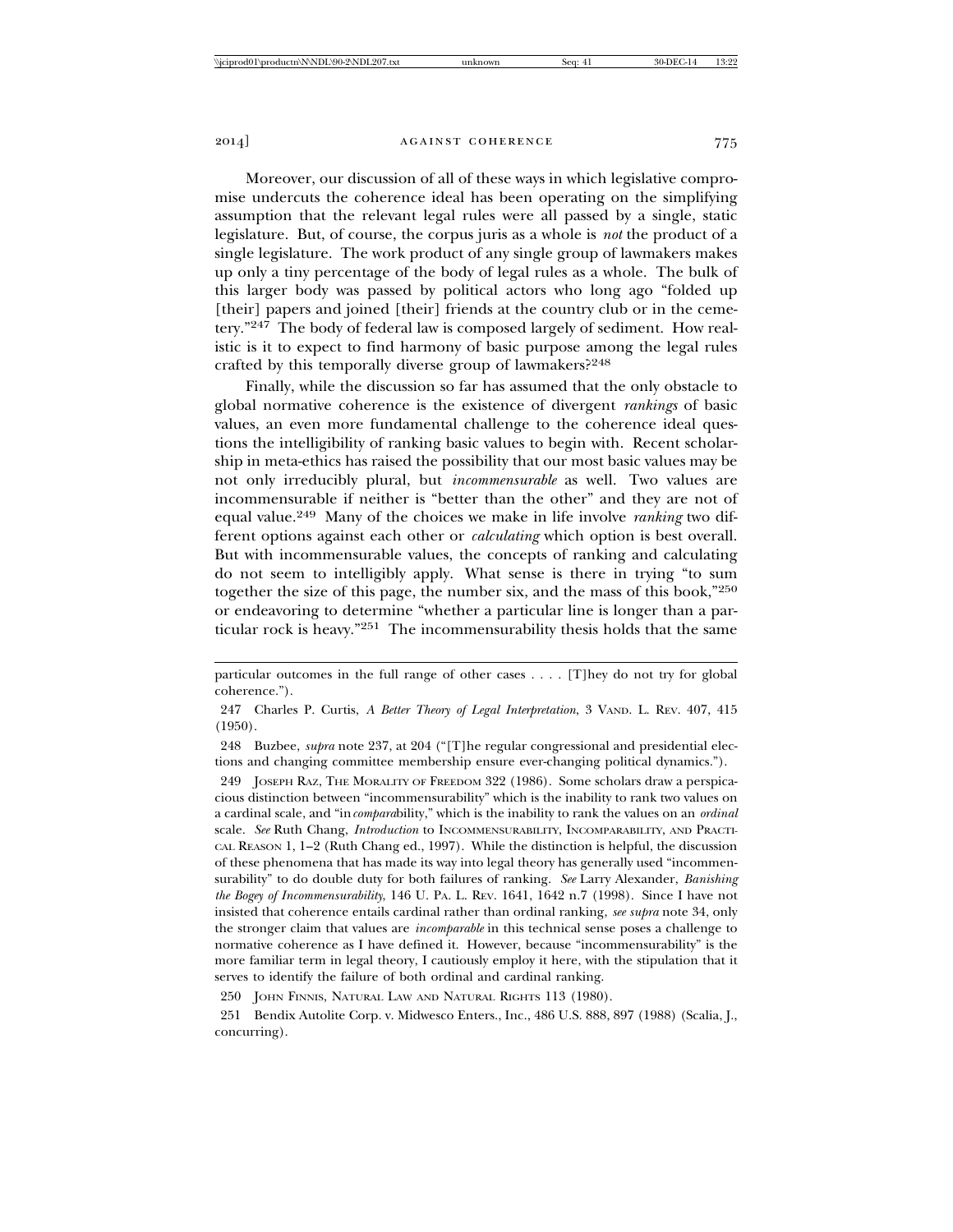failure of ranking and calculation applies to the most basic human values, such as friendship, beauty, and truth.<sup>252</sup>

If the thesis is true, the coherence ideal fails on an even deeper level, because it mistakes the most fundamental nature of our moral experience. The coherence ideal requires the existence of one master value or one consistent ranking of irreducibly plural values.<sup>253</sup> But if the incommensurability thesis holds, this consistent ranking is conceptually impossible. Indeed, looked at in the aggregate, a series of choices between incommensurable values will almost certainly be intransitive.254 Accordingly, the incommensurability thesis, if true, is deeply inconsistent with the coherence ideal. Imposing coherence on the total set of our particular choices of one legal rule over another—which is to say, imposing a single, consistent ranking on our basic values—does great violence to the richness and diversity of our moral experience.255 For all of these reasons, the direct argument for coherence fails.

2. The Indirect Argument

We have seen that a commitment to coherence is not grounded in fidelity to congressional will in the sense of accurately tracking a normative coherence that the body of legal rules actually exhibits. But while reasons grounded in the circumstances of politics might prevent Congress from enacting a coherent body of law, it is still possible that Congress holds and acts on a second-order *desire* that the corpus juris be as coherent as possible. If Congress indeed possesses such a desire for coherence, this might underwrite an indirect—but still fidelity-based—argument in favor of coherence, along the lines that Congress's silence on the question of how far its enacted rules are meant to supersede existing legal rules ought to be interpreted consistently with its second-order desire for coherence.

One way of cashing out this argument relies on considerations of *knowledge*. We might expect, this line goes, to find a more resolute desire by Congress for coherence in the body of positive *federal* law than any similar taste for coherence in the combined federal-and-fifty-state corpus juris, explaining at least the divergence between preemption and repeal doctrine. One might suspect this disparity for three reasons having to do with Congress's knowledge. First, when Congress enacts new law we might expect it to have federal law more intimately in view than state law for the simple reason that there is

<sup>252</sup> FINNIS, *supra* note 250, at 111–18; Elizabeth Anderson, *Practical Reason and Incommensurable Goods*, *in* INCOMMENSURABILITY, INCOMPARABILITY, AND PRACTICAL REASON, *supra* note 249, at 90, 90–91; Cass R. Sunstein, *Incommensurability and Valuation in Law*, 92 MICH. L. REV. 779, 795–812 (1994).

<sup>253</sup> *Supra* text accompanying notes 28–37.

<sup>254</sup> *See* RAZ, *supra* note 249, at 325 ("The test of incommensurability is failure of transitivity."); Pildes & Anderson, *supra* note 225, at 2161 (similar).

<sup>255</sup> The incommensurability thesis is not universally accepted; for some dissents, see DWORKIN, *supra* note 32, at 88–96, 118–20; HURLEY, *supra* note 34, at 254–70 (purporting to accept incommensurability, but Hurley does so by "reining in" the notion of incommensurability beyond recognition); Alexander, *supra* note 249; Chang, *supra* note 249.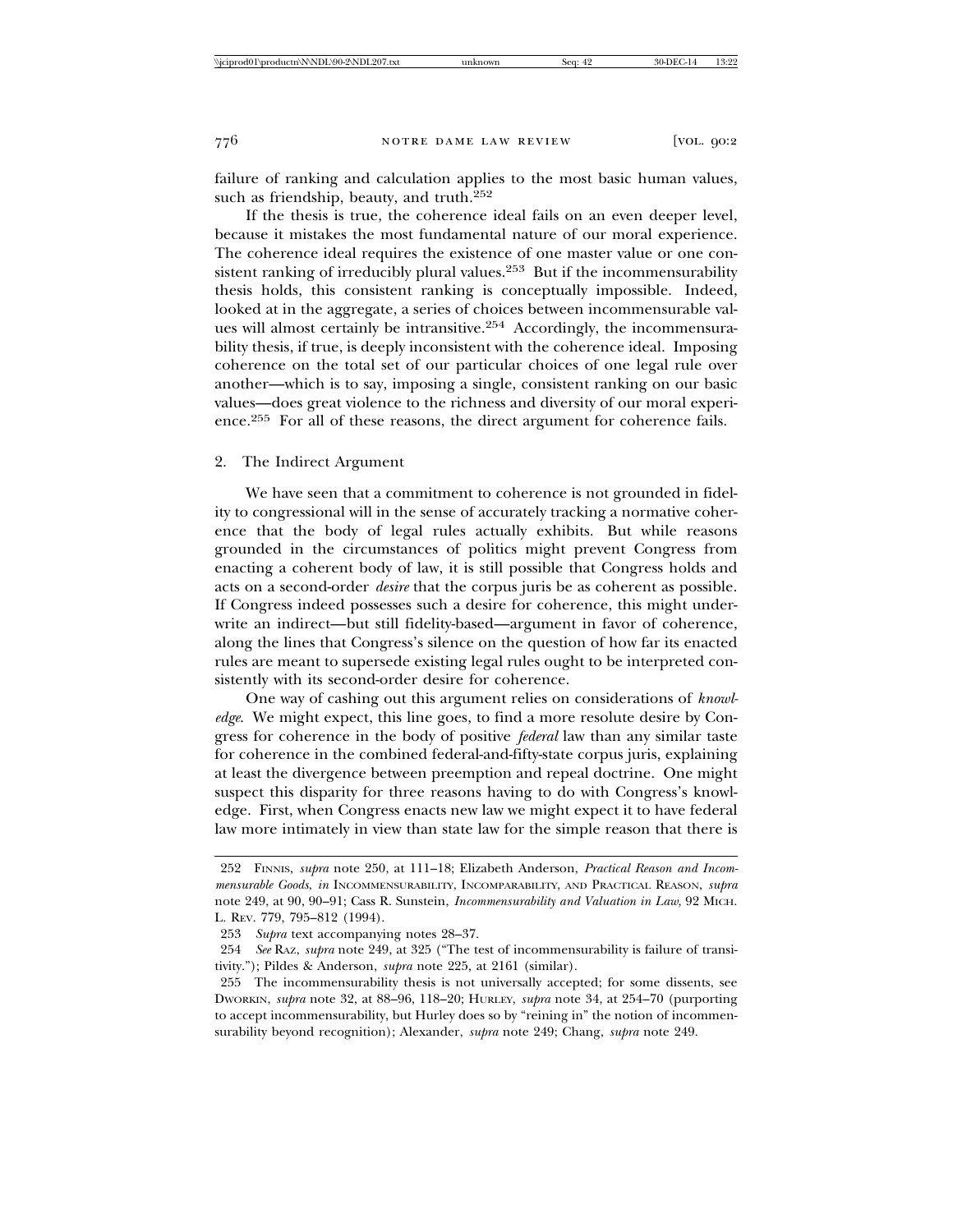only one body of federal law, as opposed to fifty separate bodies of state law. Second, we might hope that Congress would have sharper knowledge of federal statutory law because Congress—as an institution—is, after all, responsible for *creating* the body of federal statutes. Finally, the universe of laws that might be impliedly repealed is *temporally closed*: only those valid laws enacted prior to the current one are possible targets of repeal. But preemption is *temporally symmetric*: state laws enacted *after* a federal law can be preempted just as surely as state laws that predate that federal provision, and there is no way Congress can know the content of these *future* state laws. So there are a variety of reasons to suspect that Congress knows a great deal more about the details of federal law than state law, and if Congress *knows* the content of existing federal laws when it enacts new law, this tack concludes, we might appropriately conclude from its failure to affirmatively supersede them that it desires that they remain on the books—neatly explaining both the strong presumption against implied repeals and the much weaker showing required to establish preemption.256

Whether Congress possesses more intricate knowledge of federal than state law is largely an empirical question,257 but the reasons just given for suspecting that this is the case strike me as certainly plausible. But this likely disparity in Congress's knowledge is not itself sufficient to redeem the coherence ideal as a justification for current supersession doctrine. Recall that since we are here trying to interpret coherence as *consistent* with fidelity—the question is whether Congress's silence on the question of repeal is best interpreted, in light of its presumed knowledge of preexisting federal law, as a decision not to repeal any provision of that law. But the fact that Congress knows of the existence of some prior, potentially clashing provision of law, but does not express a desire to supersede it, does not tell us that Congress in fact meant to save it. After all, if Congress was aware of this earlier provision and meant to save it, why didn't it affirmatively express *that* desire?258 What the argument needs, in other words, is some reason to think Congress was operating against one baseline rather than the other. A second-order desire by Congress for coherence would supply the missing premise. But this just shows that the success of the argument hangs on showing that Congress in fact desires coherence in this way; the argument from disparate knowledge of federal and state law turns out to be makeweight.

What, then, about this suggested second-order desire for coherence? We should not attribute such a desire to Congress, I think, for reasons related to those already canvassed. Legislators surely understand the giveand-take nature of politics: that progress comes through compromise and that today's loyal opposition might well be tomorrow's governing coalition.

<sup>256</sup> I am grateful to both Caleb Nelson and Nick Rosenkranz for helping me to feel the force of this argument.

<sup>257</sup> Except for the third, temporal point; this is a conceptual, not empirical, reason for thinking Congress's knowledge is asymmetric in this way.

<sup>258</sup> As it frequently does with respect to state law, for example, by including a "savings clause."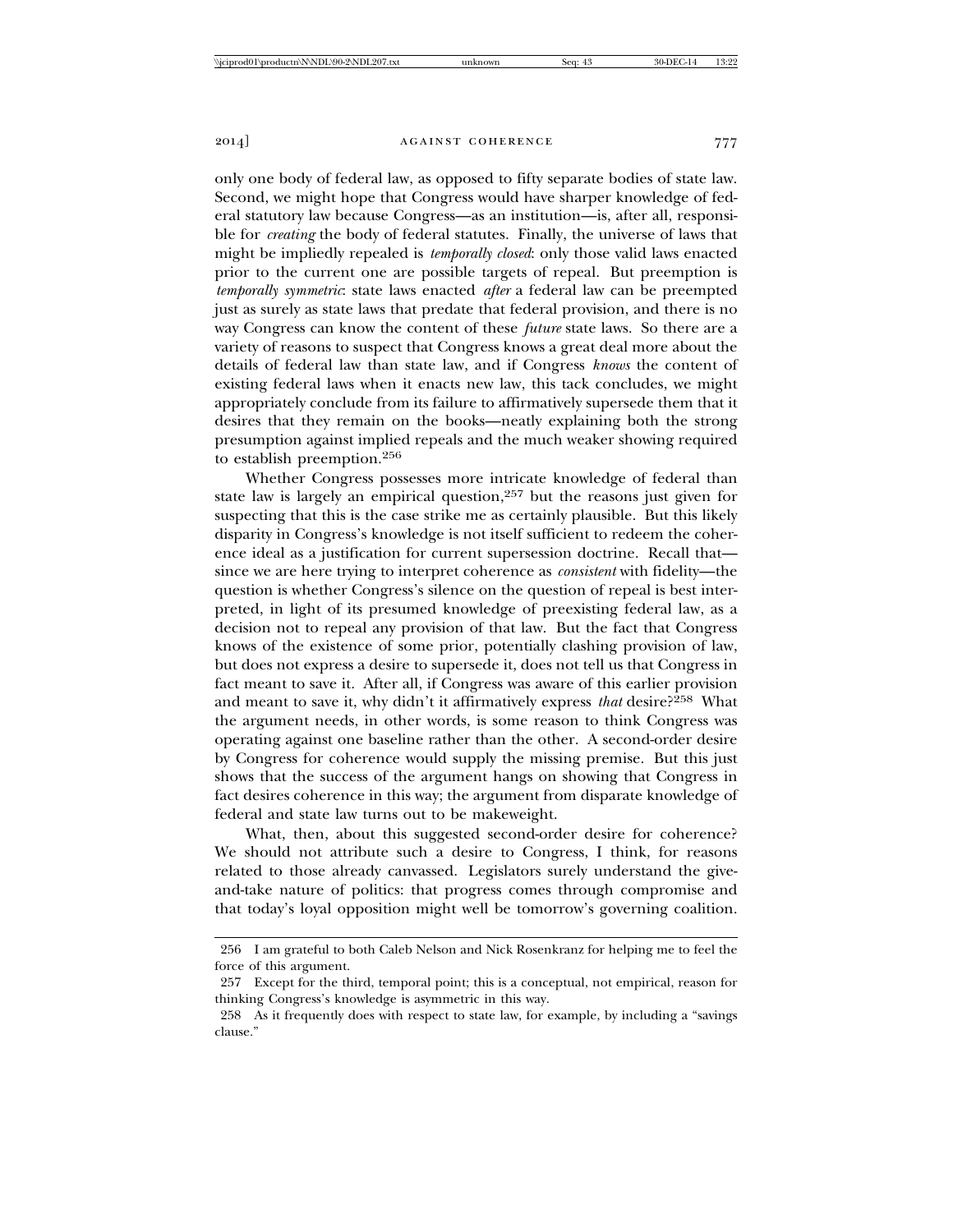But, as we saw above, by pursuing the unitary ranking of values thought to be embodied in the prevailing thrust of a piece of legislation at the expense of the competing values held by those who acquiesced in the legislation only after receiving critical concessions, the coherence ideal threatens to undo the very compromises that make legislation possible. It is implausible that senators and representatives, after fighting out the awkward details of a compromise piece of legislation, would consciously embrace an ideal that threatens to undue all past compromises of this nature (as well as the similar compromises hammered out by other, subordinate legislatures; and as well as *this very set of compromises*, in light of future, yet to be envisioned enactments). The coherence ideal, moreover, is wildly unpredictable: who knows what corner of the law will have to be revised to enhance global coherence; and who can guess when *today's* compromises will be undone by some future, seemingly unrelated enactment?<sup>259</sup>

Moreover, it is worth bearing in mind that the costs of a coherencebased approach are not just marginal.260 At issue is not just a power by courts to read the breathtaking generalities in Congress's statutes as implicit delegations of law-elaborating authority and to exercise that authority in a way that pursues coherence. Nothing in this Article denies that courts have significant creative authority to flesh out the blurrier contours of congressional legislation and that they can appropriately pursue coherence when doing so. What is at issue here, instead, is a power to rely on a purported congressional taste for coherence as a reason to forsake what would otherwise be the best reading of congressional intent. In *Radzanower*, for example, this view would use Congress's purported desire for coherence to read Congress's failure to specify in the Securities Exchange Act that it meant to supersede the earlier, narrow venue provision to conclude that it meant to preserve that earlier law, despite the fact that the earlier provision quite clearly frustrated the operation of the Securities Act. It simply does not seem plausible that Congress would find attractive an ideal that threatened to frustrate its specific value choices in this way.

Accordingly, the indirect argument for coherence falls for much the same reasons as the direct argument. Both arguments in favor of the coherence ideal fail to take account of the particularity of our legal settlements. One of the most important insights of modern legal theory—an insight that, I have argued, emerges from several distinct strands of thought, including social choice theory, positive political theory, and meta-ethics—is that our legislatures do not adopt policies in the abstract. Instead, they reach particular, situated, negotiated settlements; and the lines these settlements draw are frequently awkward, complex, and highly incoherent. Above, these consider-

<sup>259</sup> *Cf.* Adrian Vermeule & Ernest A. Young, Commentary, *Hercules, Herbert, and Amar: The Trouble with* Intratextualism, 113 HARV. L. REV. 730, 760 n.160 (2000) (noting that adopting a "coherentist" style of interpreting the Constitution would dramatically increase the costs of amendment by giving each constitutional change unpredictable "ripple effects").

<sup>260</sup> I am indebted to Nick Rosenkranz for pressing me on this point.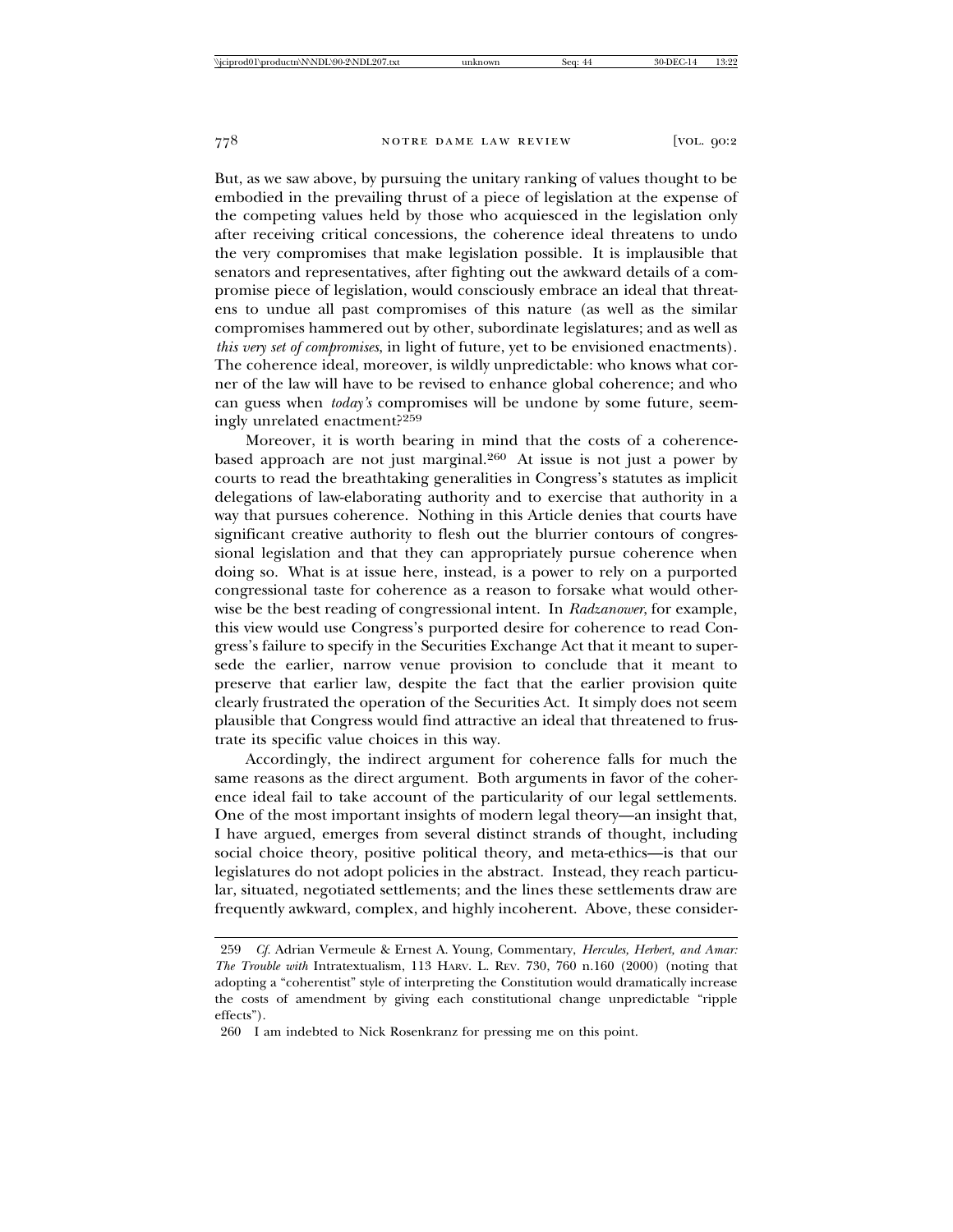ations indicated that the corpus juris is unlikely to be globally coherent; below, I will draw on the same considerations to urge that the coherence ideal is normatively unattractive. These considerations also suggest that Congress is unlikely to possess a second-order desire for coherence, once its destabilizing implications are appreciated.

#### *B. Coherence Against Fidelity*

Coherence, then, is ultimately irreconcilable with fidelity. Before we can nail the coffin shut, however, we must face one last argument. In Part I, I noted that courts do occasionally adopt interpretations that are openly grounded in non-fidelity-based reasons. Rather than laying out a case against all such non-fidelity-based interpretations, I settled, there, for a weaker claim: fidelity-based reasons are favored in a way that non-fidelity-based reasons are not, for an interpretation grounded in fidelity is presumptively legitimate, while an interpretation grounded in non-fidelity-based reasons requires special justification. We have seen in the previous Section that coherence is indeed a non-fidelity-based reason. The last question we must face is whether it is a sufficiently attractive one to justify a limited departure from fidelity.

This final question is an important one, and the considerations already discussed in this Part serve to sharpen it. If the legislative process is as messy as I have suggested, that might seem to *underscore* the wisdom of relying on judges to tidy up the corpus juris by imposing coherence on the back end.<sup>261</sup> Drawing this conclusion from the role of compromise in the legislative process, however, fails to appreciate the value of such compromises and the importance of protecting them. The coherence ideal profoundly fails to describe our legal system for reasons that, potential Arrovian cycling aside, are traceable to some of the most attractive features of that system. The existence of divergent value systems competing for prominence in the legislature is a result of our desire to act together in the face of reasonable disagreement. We do so by adopting discrete compromises that allow us to proceed partially without agreeing wholly. While some compromises are covenants with death or agreements with hell,<sup>262</sup> the phenomenon of compromise, more generally and mundanely, is deeply valuable for the same reasons that acting together is valuable. Indeed, one of the most important ways our constitutional design ensures domestic tranquility, promotes the general welfare,

<sup>261</sup> *Cf.* HART & SACKS, *supra* note 1, at 97, 496–527, 775–83; Tyler, *supra* note 55, at 1438–60. I thank Amy Barrett for helping me to see the argument in this way.

<sup>262</sup> The phrase is from *Isaiah* 28:15 (King James), though it is most famous in our time as Garrison's description of the Constitution. Letter from William Lloyd Garrison to Rev. Samuel J. May (July 17, 1845), *in* 3 THE LETTERS OF WILLIAM LLOYD GARRISON 303 (Walter M. Merrill & Louis Ruchames eds., 1973). For a thoughtful discussion of the appropriate scope and limits of compromise, see AVISHAI MARGALIT, ON COMPROMISE AND ROTTEN COM-PROMISES (2009).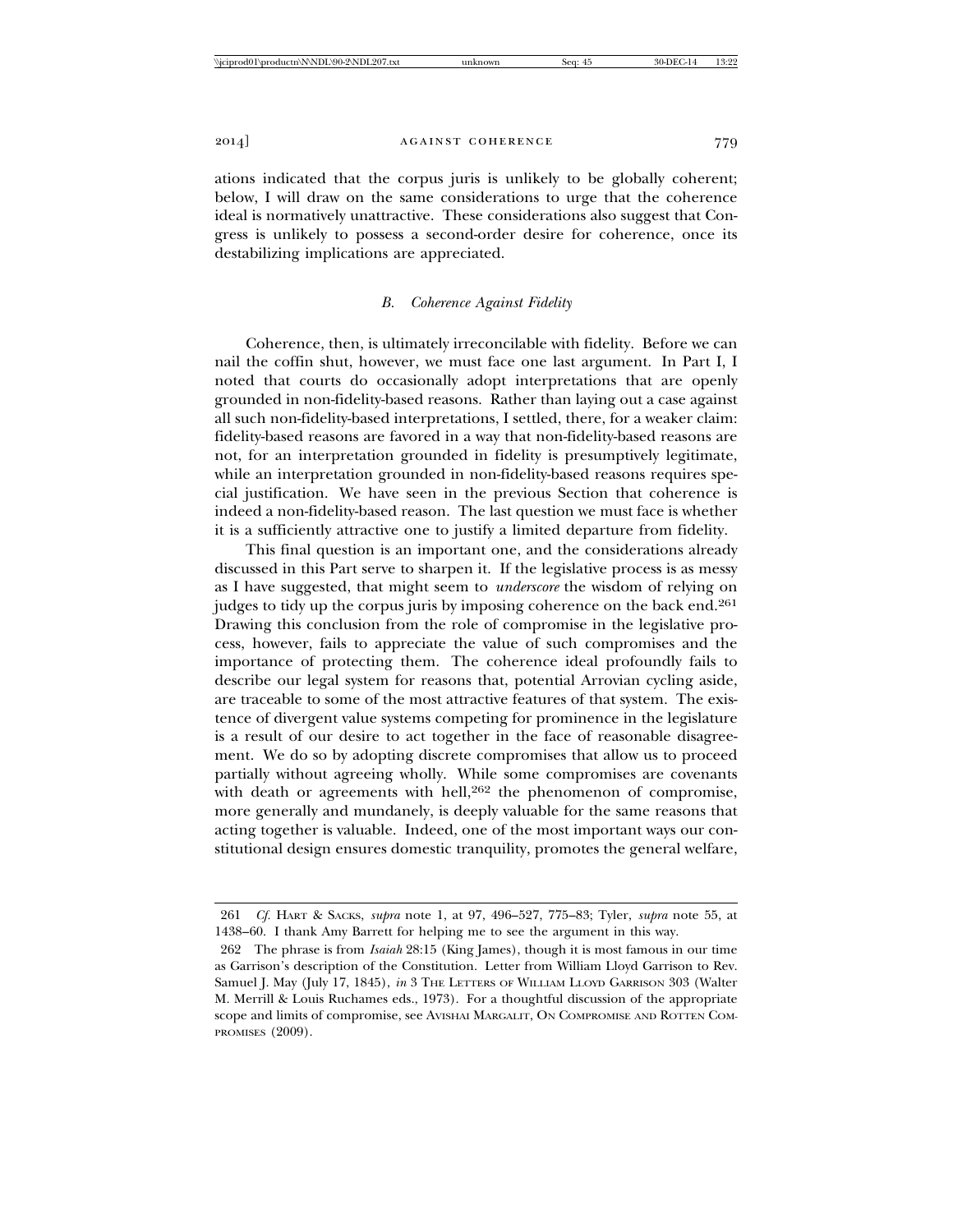and secures the blessings of liberty is by encouraging compromise in the face of disagreement.<sup>263</sup>

But the tools of compromise frequently and ineluctably lead to incoherence—for the very reasons that they work. When we meditate on the compromises necessary to achieve the accomplishments of our past, we often do not see further than the warts. But we focus on what we could not accomplish at the risk of forgetting what we did; the 1964 Civil Rights Act, and all the good that it made possible, was passed only *because*, on some issues, its ardent supporters were willing to accept half of a loaf.264 The same could be said for any of our historic legislative achievements. As Waldron puts it, "[i]n the United States, in Western Europe, and in all other democracies, every single step that has been taken by legislatures towards making society safer, more civilized, and more just has been taken against a background of disagreement . . . ."265 Indeed, to the extent that the incommensurability thesis is true, our inability as citizens to converge on a single value ranking is not to be lamented, but rather celebrated as a necessary part of our complex moral experience.

Global normative coherence is unattractive because it disserves this value of compromise, in two ways. First, imposing global coherence on a corpus juris that is actually comprised of many discrete compromises between values simply *undoes* many of those compromises, giving one side a whole loaf when it was forced to settle for half. But "respect for legislation is in part the tribute we should pay to the achievement of concerted, co-operative, co-ordinated, or collective action in the circumstances of modern life,"266 and by undoing past compromises in this way, the coherence ideal becomes unattractive for the very reason that compromise *is* attractive.

Second, by disrespecting past compromises, coherence makes *future* compromise—and, therefore, future collective action in the face of disagreement—more difficult. Consider the Court's super-strong canon against implied repeals. By straining to "harmonize" each new enactment with extant, inconsistent statutory provisions, the Court effectively gives the supporters of legislation a far less effective statute than they bargained for, making future, similar bargains less valuable. And though displacement doctrine strains in the opposite direction, it has the same ultimate effect. Because a statute reflecting a particularistic compromise between competing values is

<sup>263</sup> *See* John F. Manning, *Competing Presumptions About Statutory Coherence*, 74 FORDHAM L. REV. 2009, 2039 (2006) (noting that our constitutional structure "contemplates and, indeed, places a premium on legislative compromise").

<sup>264</sup> Rodriguez & Weingast, *supra* note 234, at 1454 ("Because the number of northern Democrats was far too small to defeat the filibuster, passing a major new civil rights bill required support of a large Republican bloc, including many quite conservative ones who generally opposed new initiatives proposing government intervention."); *see* Rodriguez & Weingast, *supra* note 232, at 1219 ("The wish that Congress had enacted more far-reaching legislation often seriously underestimates the degree to which legislative compromises were necessary to enact *any* bill.").

<sup>265</sup> WALDRON, *supra* note 217, at 106.

<sup>266</sup> *Id.* at 101.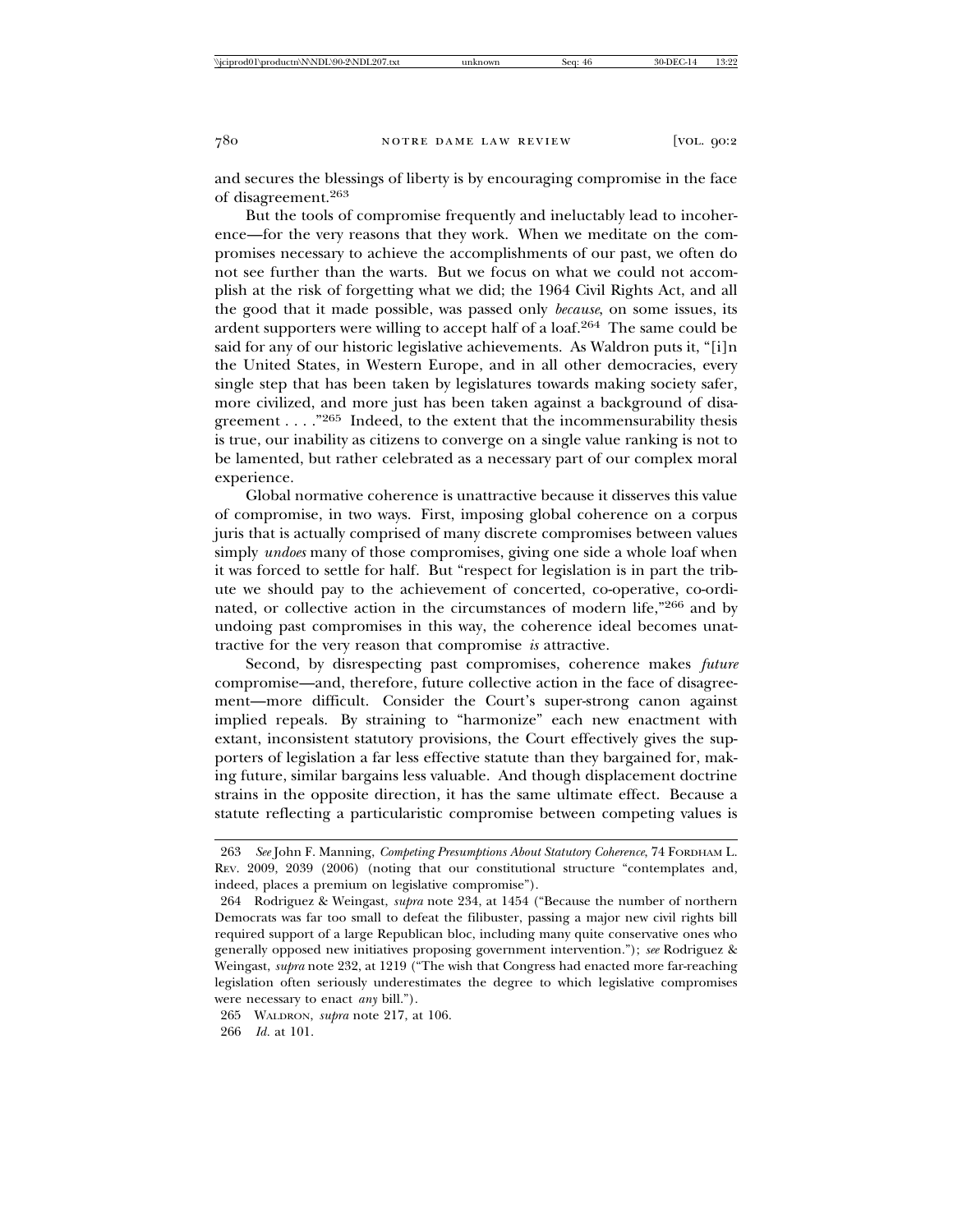given a ripple effect on surrounding common-law rules that neither side bargained to disturb, the limitations in statutory scope that moderates may have received as the price of their support suddenly become much less valuable, making them less likely to return to the bargaining table. The coherence ideal, then, not only disrespects past compromises; it gums up the wheels of our political system by making future compromises less likely.<sup>267</sup>

#### **CONCLUSION**

Coherence is a value of undeniable merit in many contexts. It is important to our judgments of aesthetic merit in literature and of explanatory success in science; it is central as well to our vision of the appropriate judicial role in the interpretation and growth of the common law. But this Article has argued that it is an inappropriate ideal in the context of modern statutory interpretation. Pursuit of coherence cannot be understood as consistent with the courts' presumptive role, when interpreting statutes, as Congress's faithful agents, and it is insufficiently valuable to justify a departure from fidelity. The citizens of a modern pluralistic society like ours face the challenge of acting together in the face of deep disagreement over basic value choices; they surmount this challenge by adopting a series of specific compromises, compromises which are incoherent *precisely because* they are compromises. By unraveling these compromises in the name of coherence, judges fail to pay the respect they owe to their fellow citizens for finding a way to act together when separated by so much; and in so doing, judges make successful social action less likely downstream by signaling to future parties at the negotiating table that their compromises may not be honored. Because it in this way fails to appreciate the central importance of compromise to modern legislation, coherence should be rejected as an ideal in statutory interpretation.

I have focused on spinning out one implication of the failure of the coherence ideal. Preemption of state law, repeal of prior legislation, and displacement of federal common law all govern circumstances in which a higher source of law might be understood to have superseded an inferior one; but while modern preemption doctrine fits rather well with the Court's role as Congress's faithful agent, pursuit of coherence has motivated the Court to articulate standards for repeal and displacement that depart from the preemption paradigm. Given the failure of coherence, unless some justification other than coherence is forthcoming, the standards governing displacement and repeal should be realigned according to the fidelity model, along the lines of our current preemption doctrine.

The rejection of coherence as an appropriate value in statutory interpretation promises to reveal other important implications. I note two such

<sup>267</sup> Rodriguez and Weingast argue this point persuasively and at great length, concluding that when courts "set aside . . . finely crafted legislative compromises in favor of expansionary readings," this "has a feedback effect on the legislature by making new legislation less likely." Rodriguez & Weingast, *supra* note 232, at 1255.